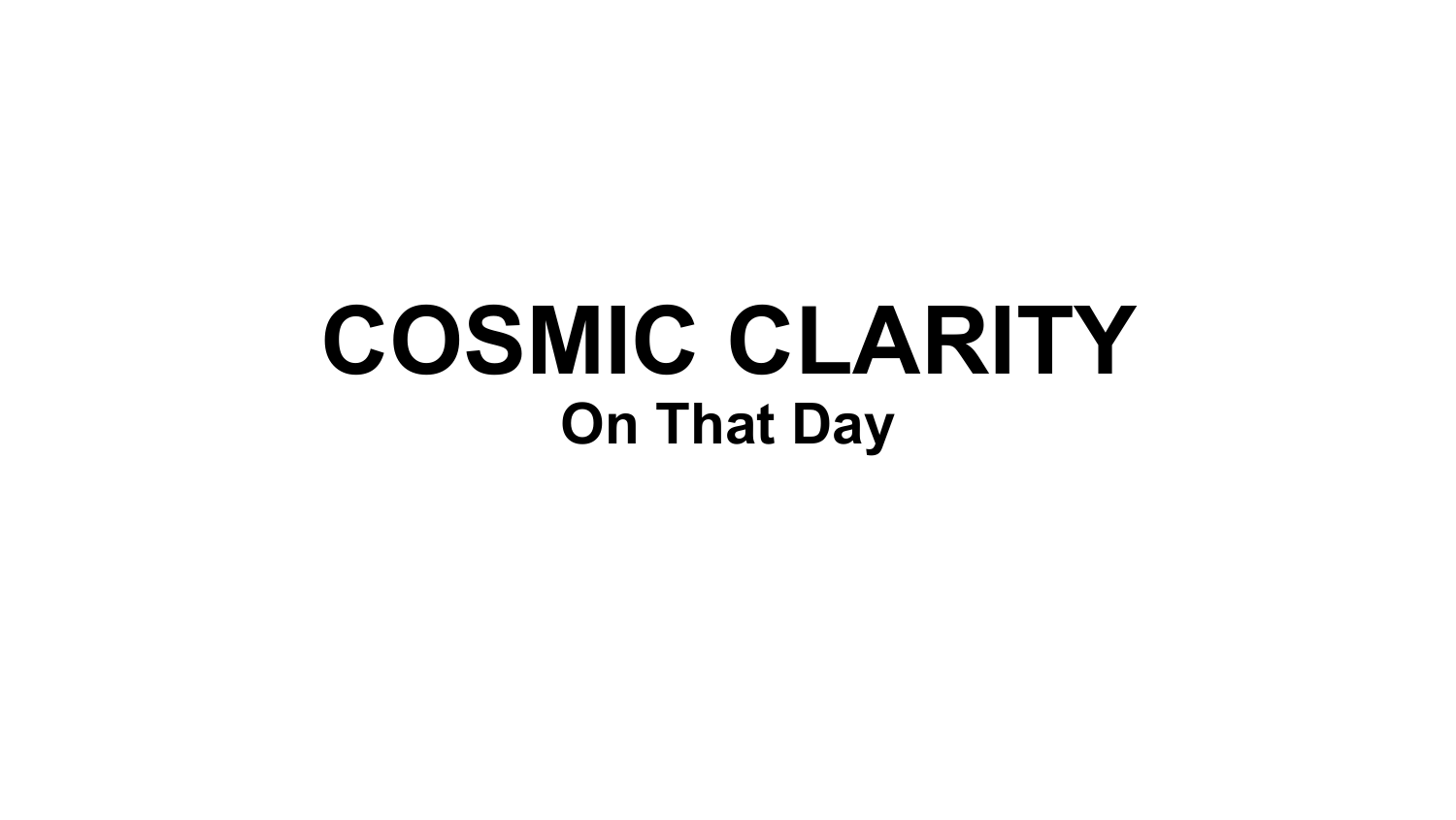*Job 19:25-26 "For I know that my Redeemer lives, And He shall stand at last on the earth; And after my skin is destroyed, this I know, That in my flesh I shall see God, Whom I shall see for myself, And my eyes shall behold, and not another. How my heart yearns within me!"*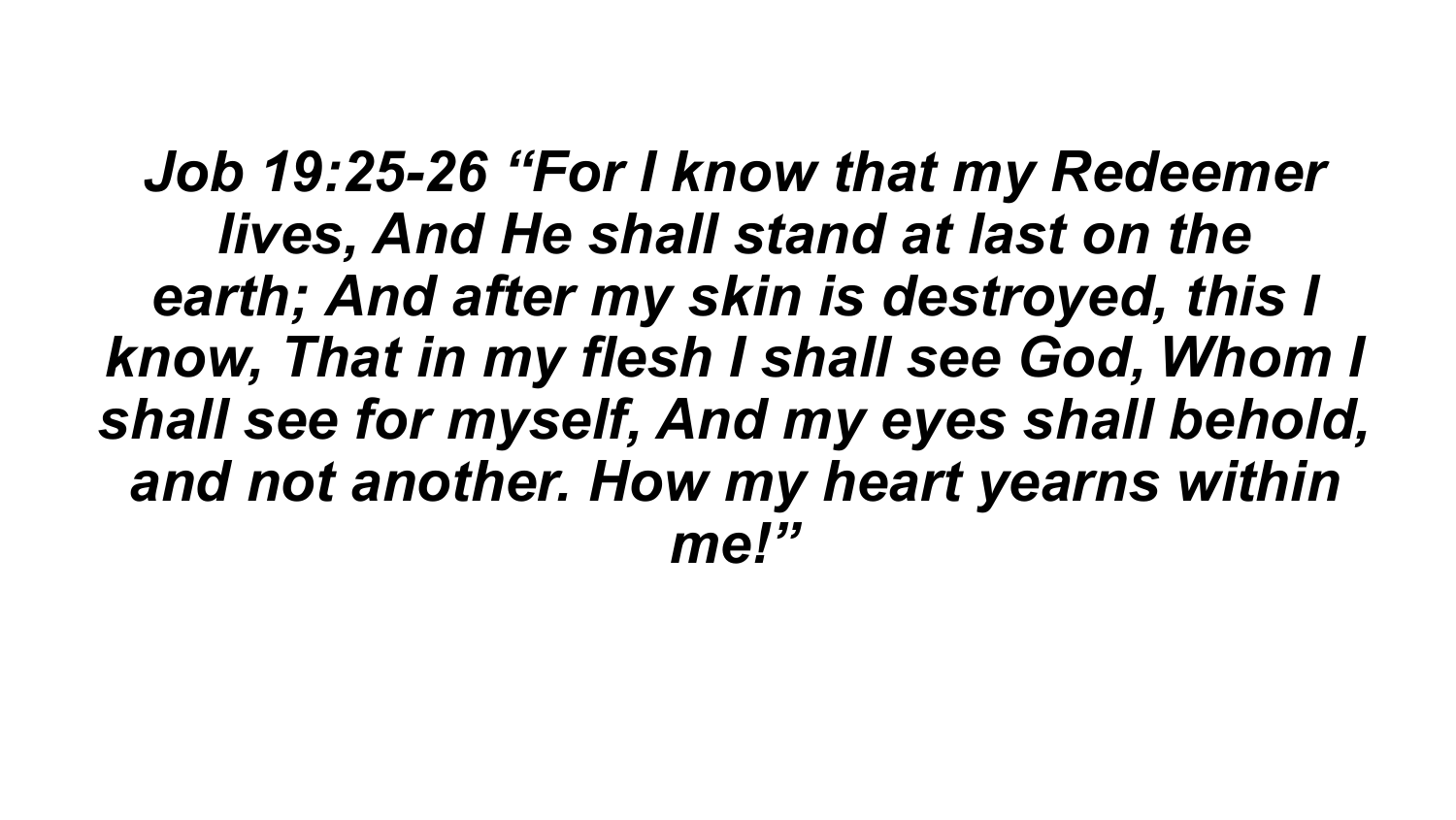### **Some Day Resurrection**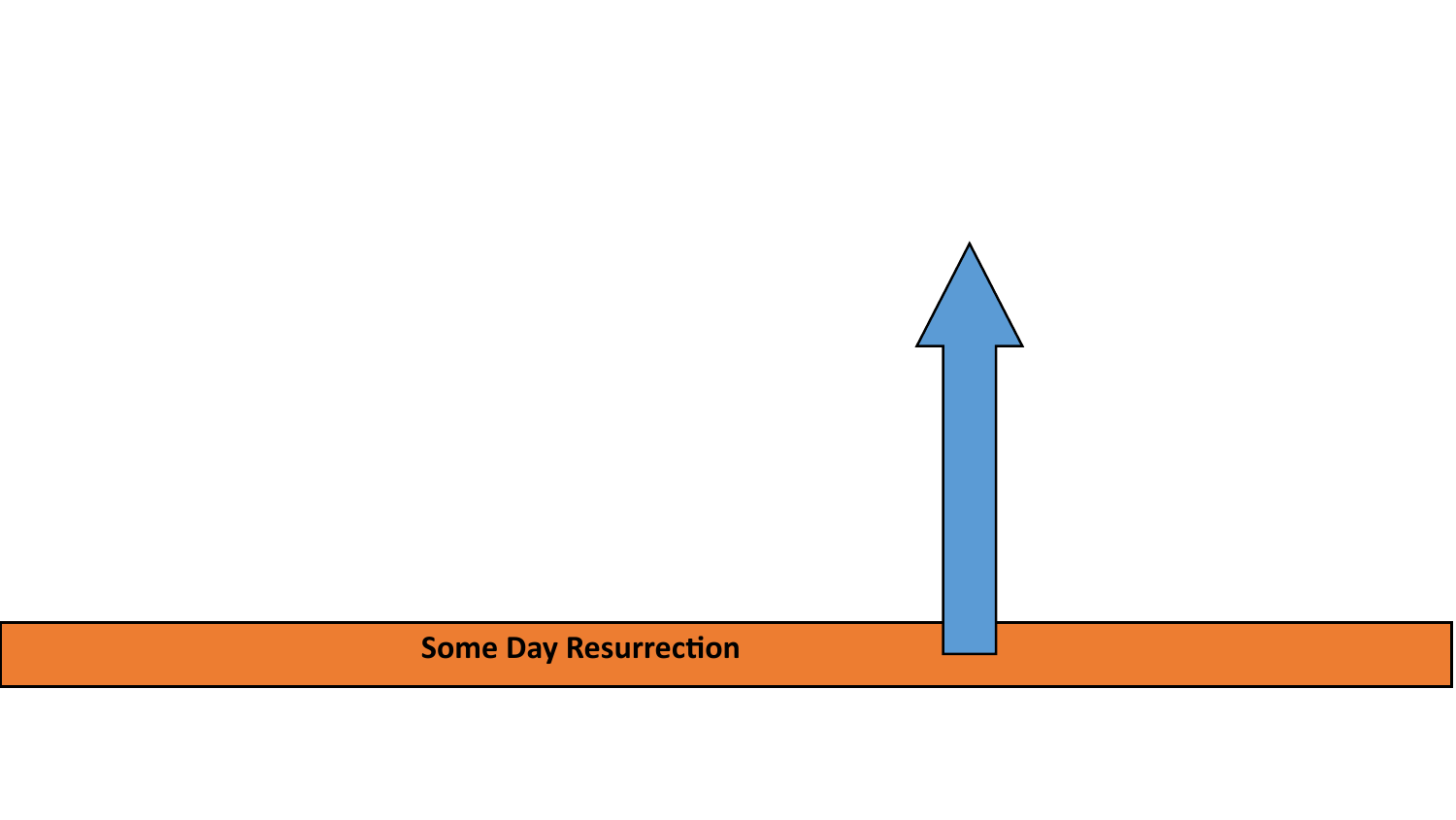## **RESURRECTION DAY**

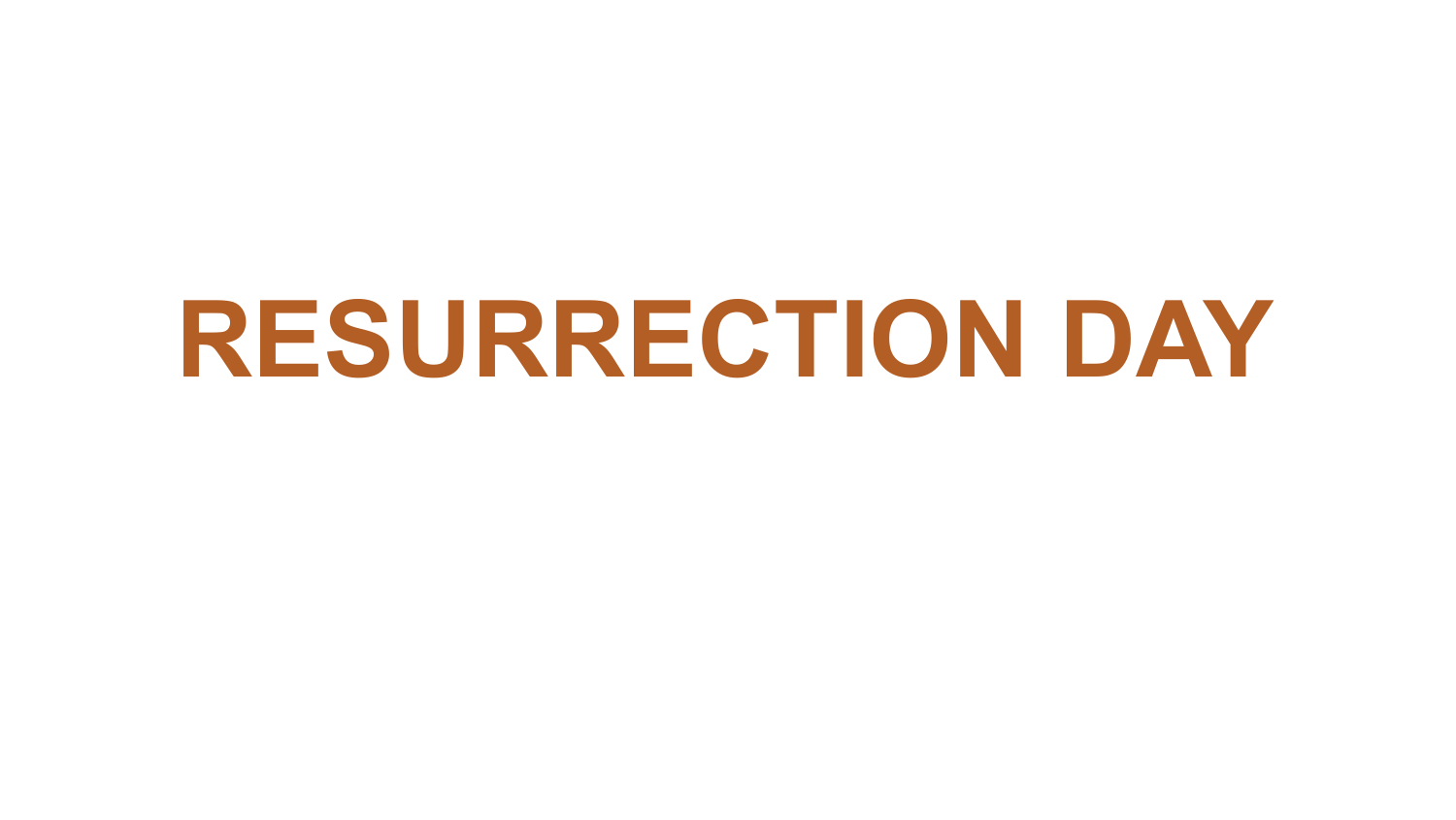*Daniel 12:11-13 "And from the time that the daily sacrifice is taken away, and the abomination of desolation is set up, there shall be one thousand two hundred and ninety days. 12 Blessed is he who waits, and comes to the one thousand three hundred and thirty-five days. 13 "But you, go your way till the end; for you shall*  rest, and will arise to your inheritance at the *end of the days."*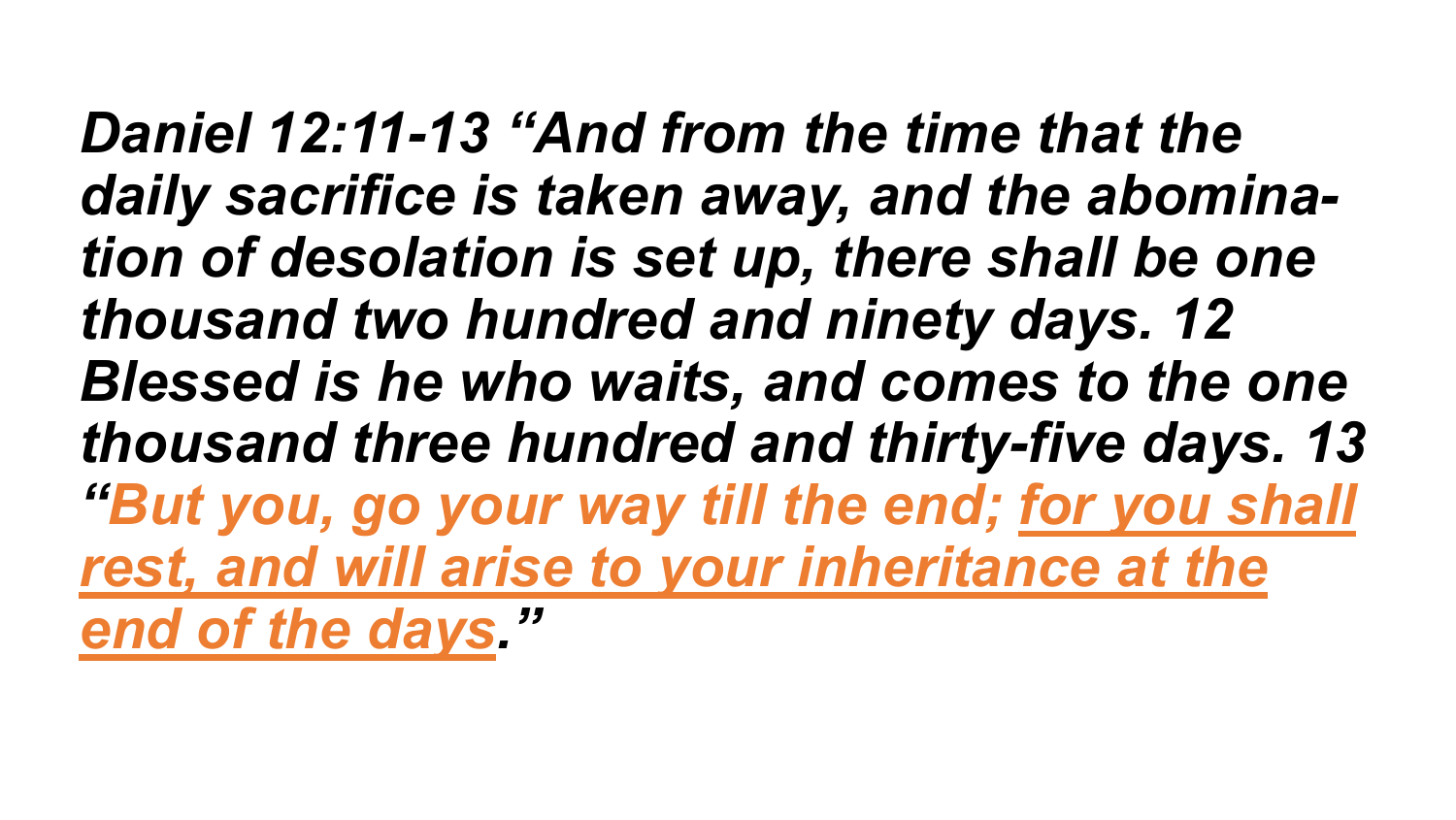*1 Cor. 15:20 "But now Christ is risen from the dead, and has become the firstfruits of those who have fallen asleep. 21 For since by man came death, by Man also came the resurrection of the dead. 22 For as in Adam all die, even so in Christ all shall be made alive. 23 But each one in his own order: Christ the firstfruits, afterward those who are Christ's at His coming (parousia). 24 Then comes the end, when He delivers the kingdom to God the Father, when He puts an end to all rule and all authority and power."*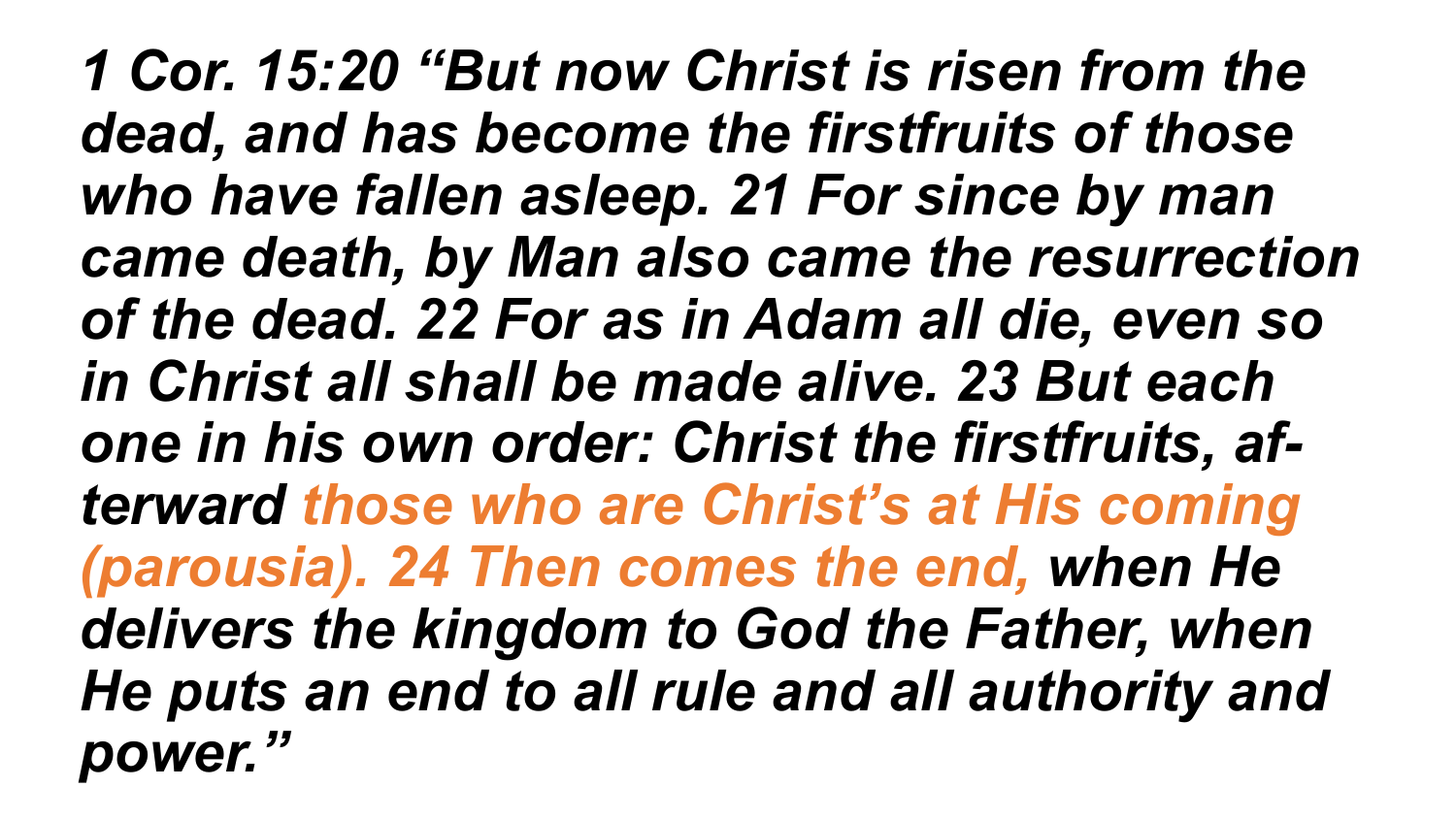### *John 11:23-24 "Jesus said to her, "Your brother will rise again." 24 Martha said to Him, "I know that he will rise again in the resurrection at the last day."*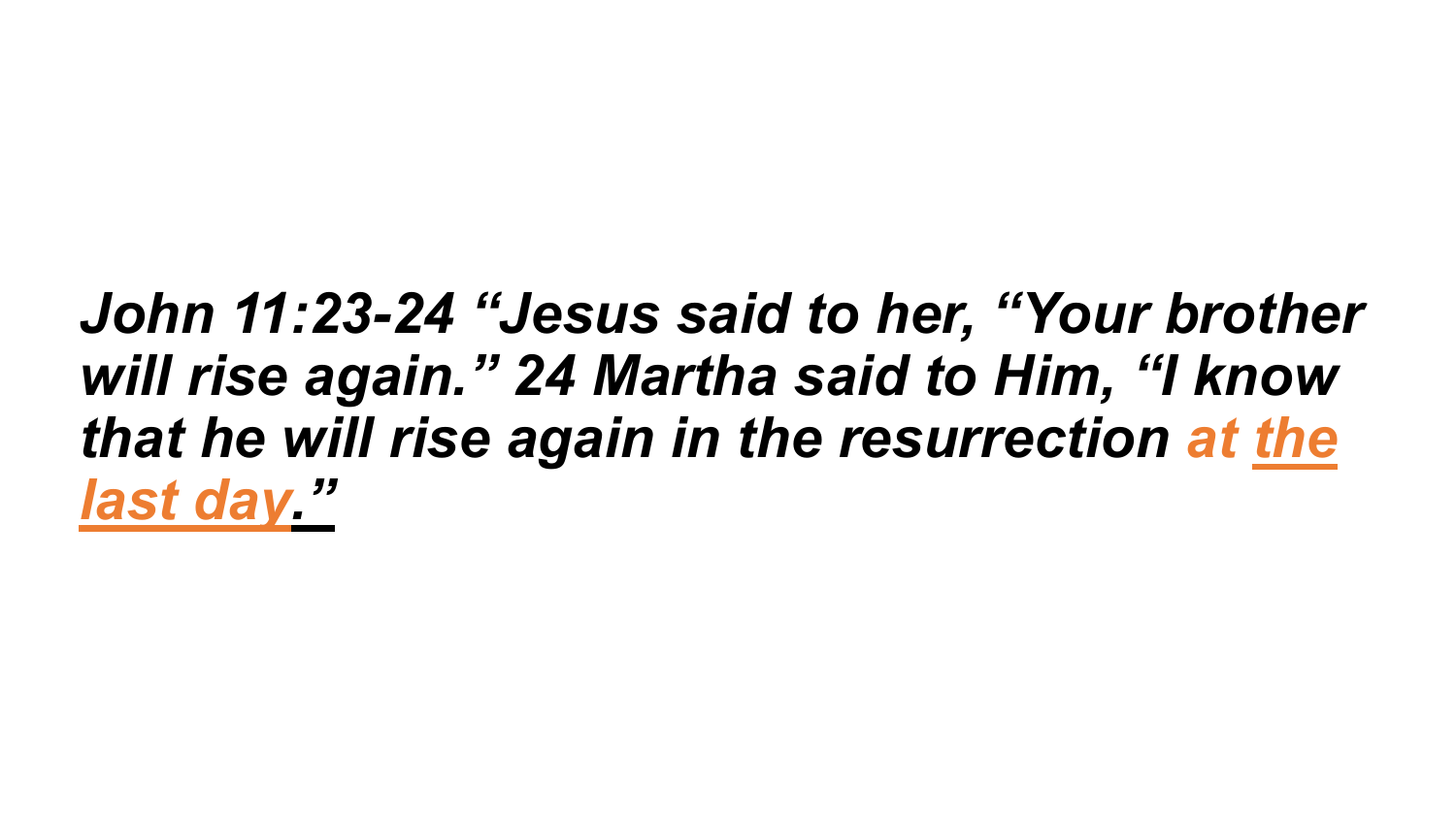*Luke 14:13-15 "But when you give a feast, invite the poor, the maimed, the lame, the blind. And you will be blessed, because they cannot repay you; for you shall be repaid at the resurrection of the just."*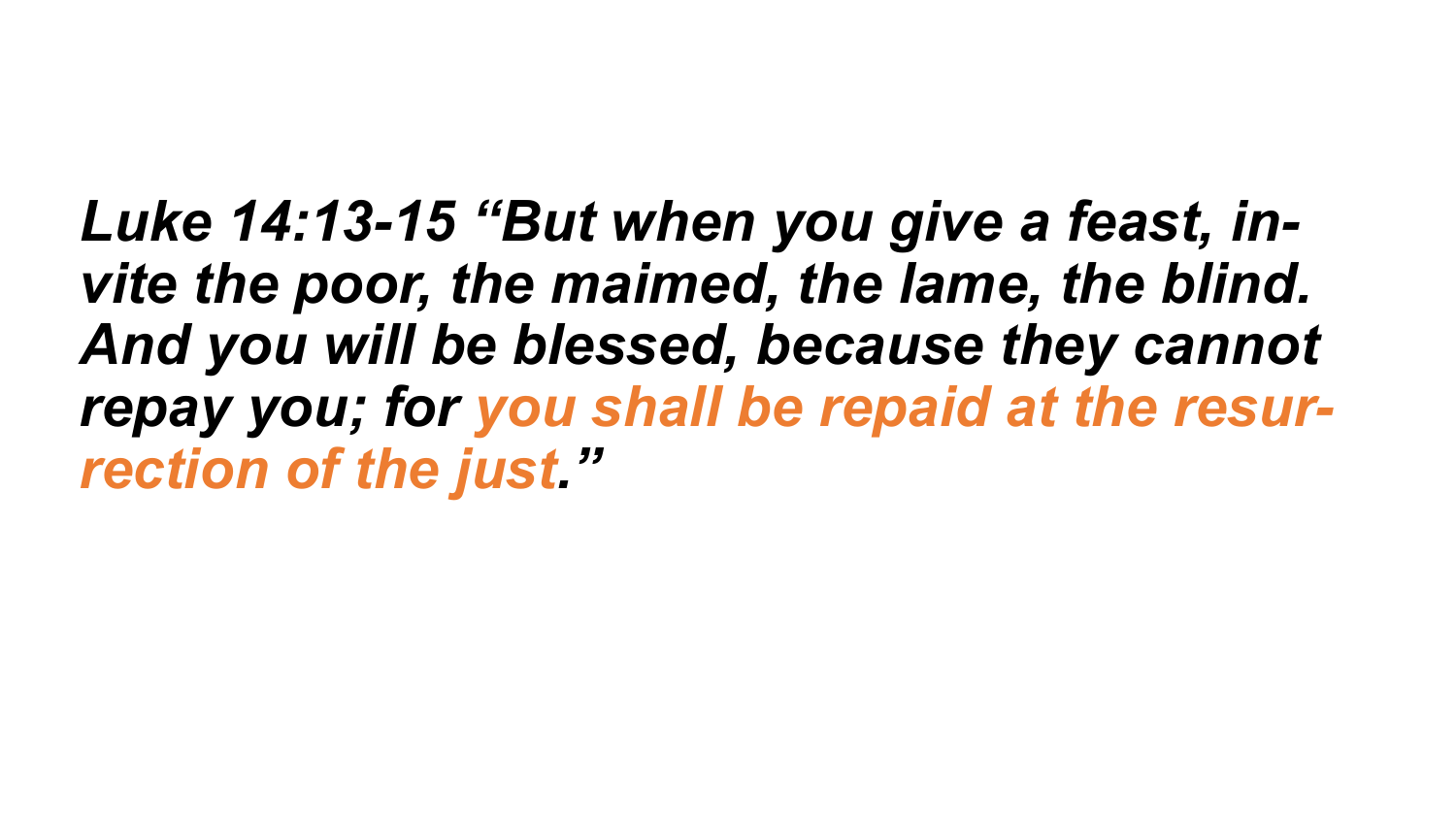*1 Thessalonians 4:16-17"For the Lord Himself will descend from heaven with a shout, with the voice of the archangel and with the trumpet of God, and the dead in Christ will rise first. 17 Then we who are alive and remain shall be caught up together with them in the clouds to meet the Lord in the air. And thus we shall always be with the Lord. "*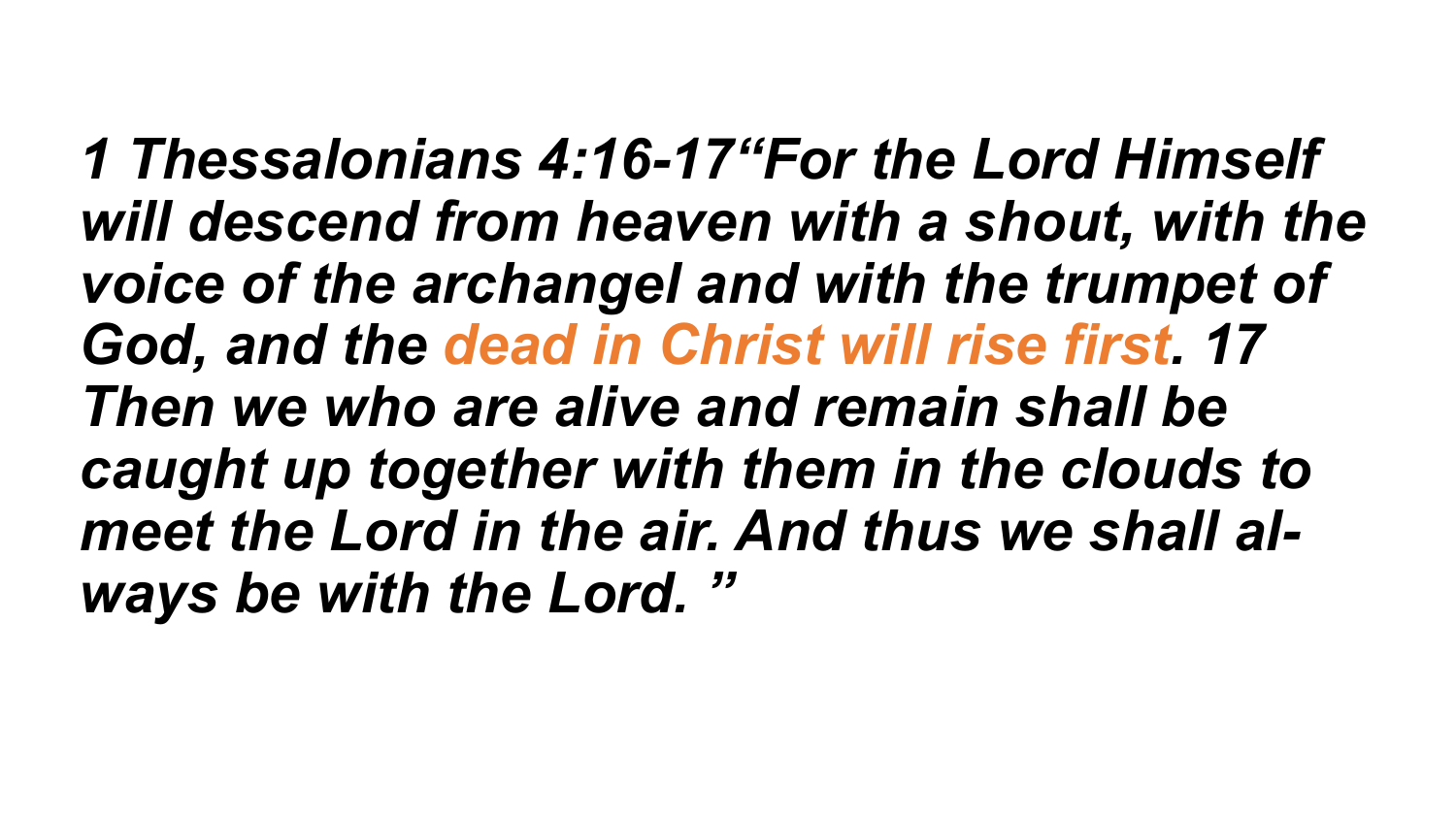*Daniel 12:1-2 "At that time Michael shall stand up, The great prince who stands watch over the sons of your people; And there shall be a time of trouble, Such as never was since there was a nation, Even to that time. And at that time your people shall be delivered, Every one who is found written in the book. 2 And many of those who sleep in the dust of the earth shall awake, Some to everlasting life, Some to shame and everlasting contempt.*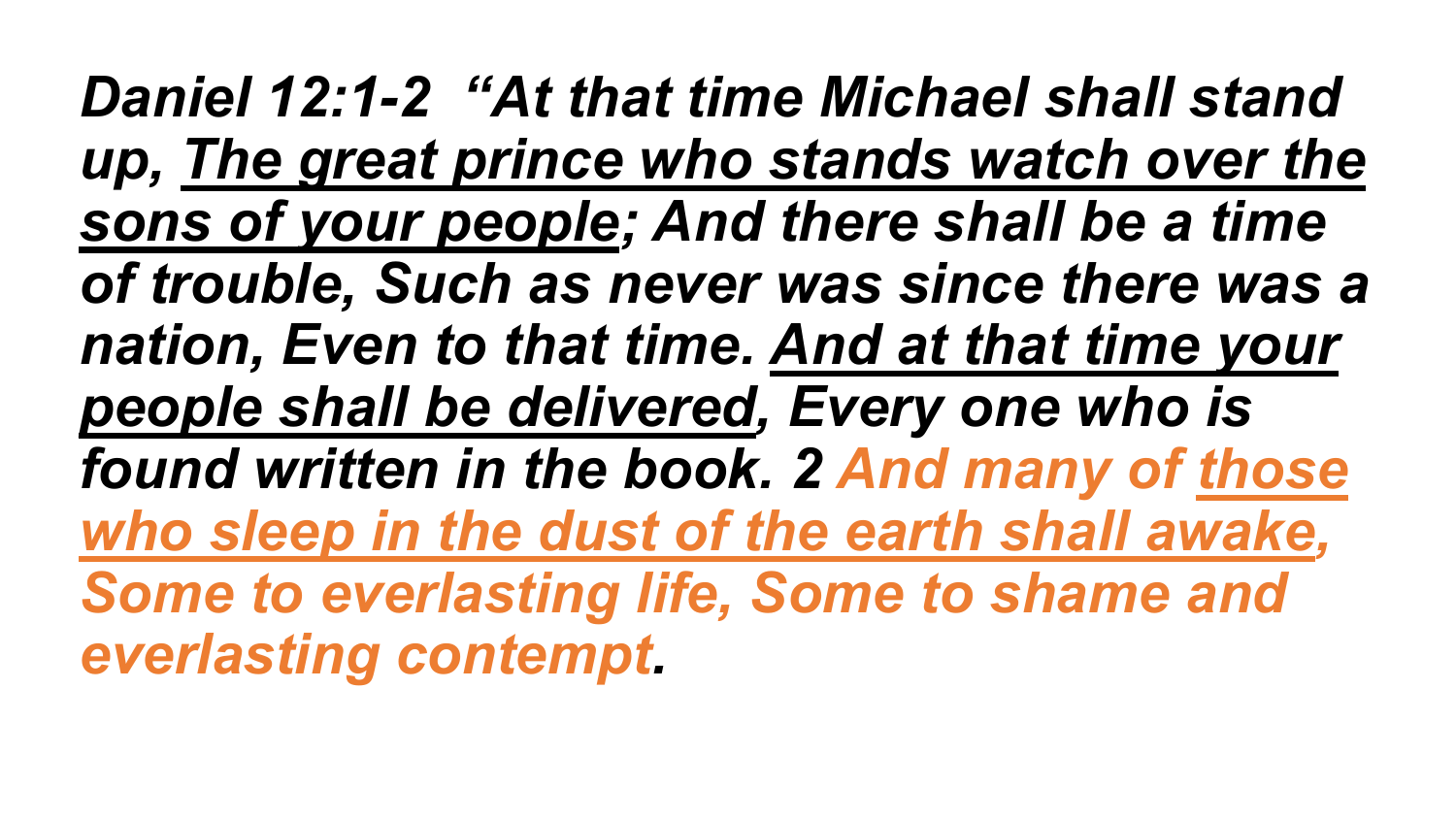*John 5:28-30 " Do not marvel at this; for the hour is coming in which all who are in the graves will hear His voice 29 and come forth those who have done good, to the resurrection of life, and those who have done evil, to the resurrection of condemnation.*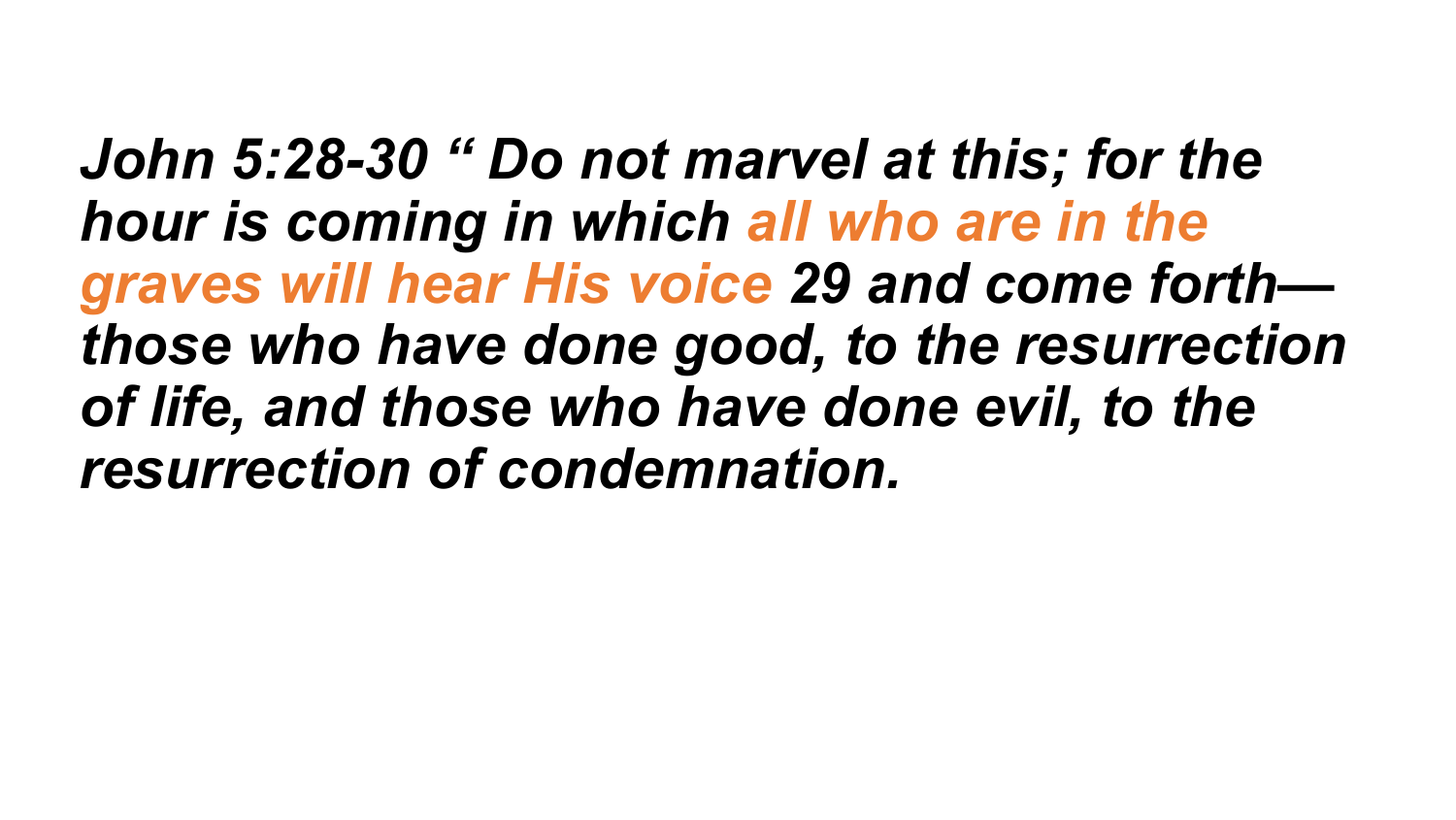### **The Resurrection DAY**

**End of the days, at the last day, Angel shout, trumpet, rewards & punishment**



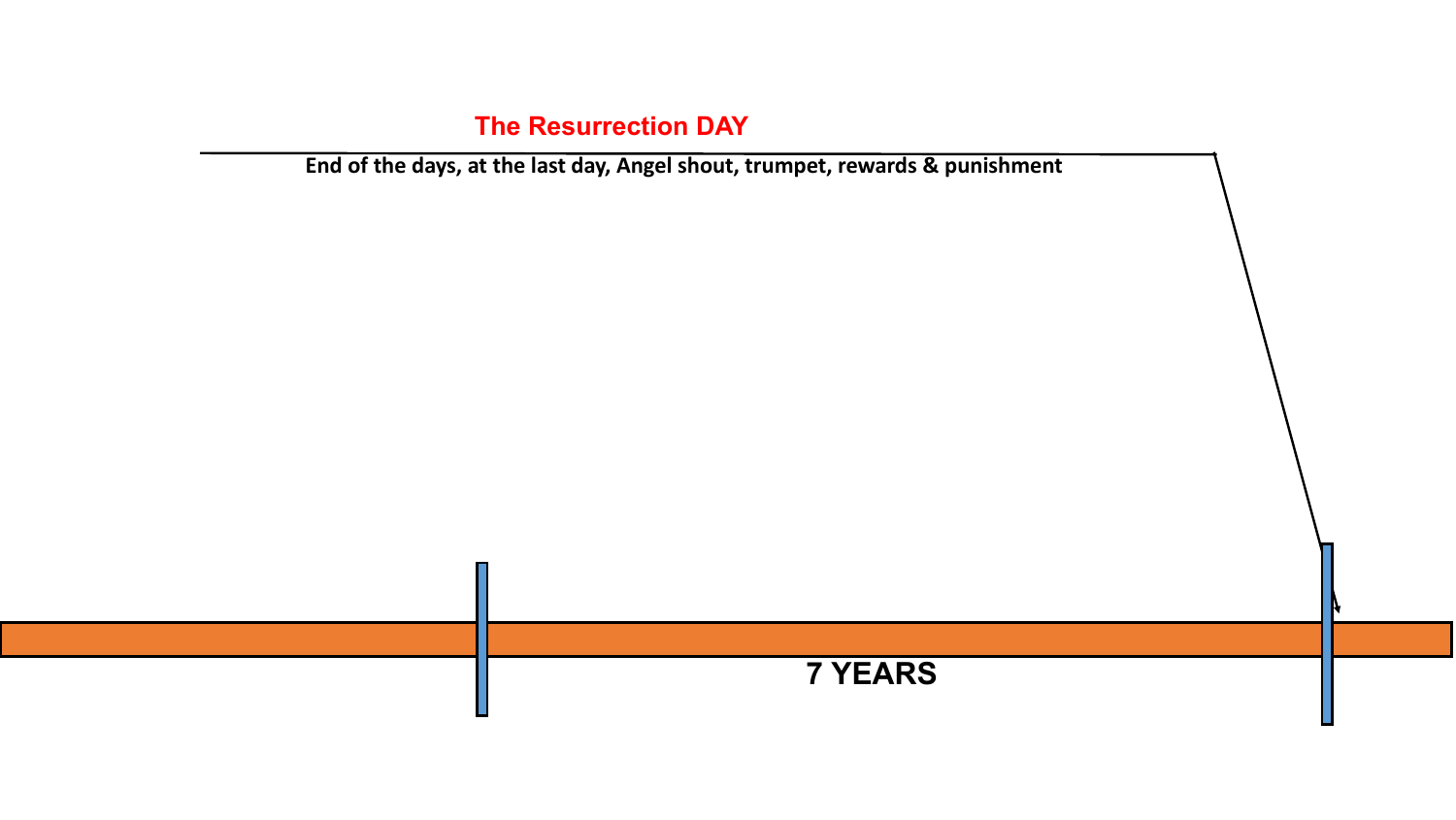# **THE LAST DAY e' -skha-tos = Last**

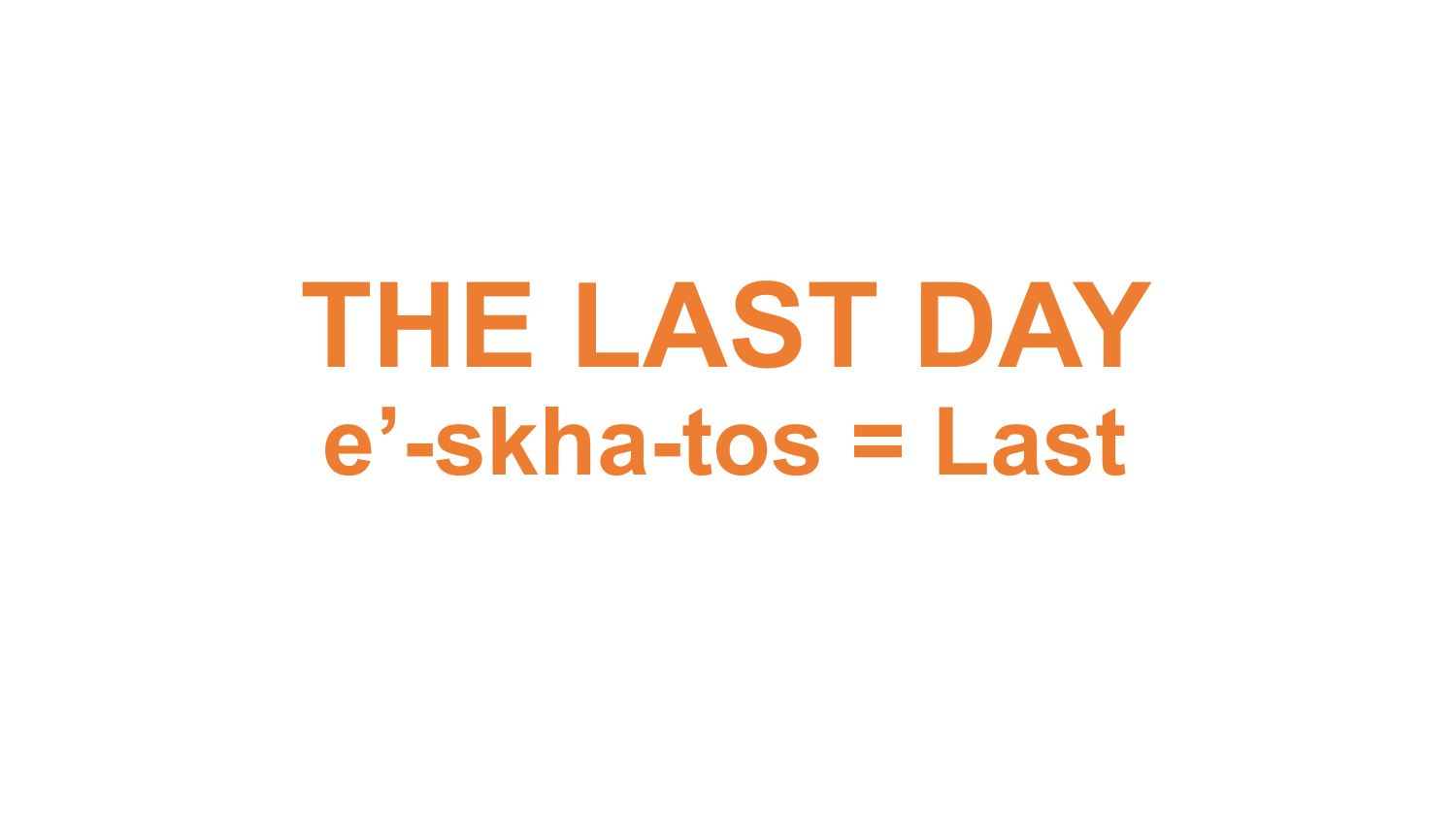## *John 6:39 "And this is the will of him who sent me, that I shall lose none of all those he has given me, but raise them up at the last day."*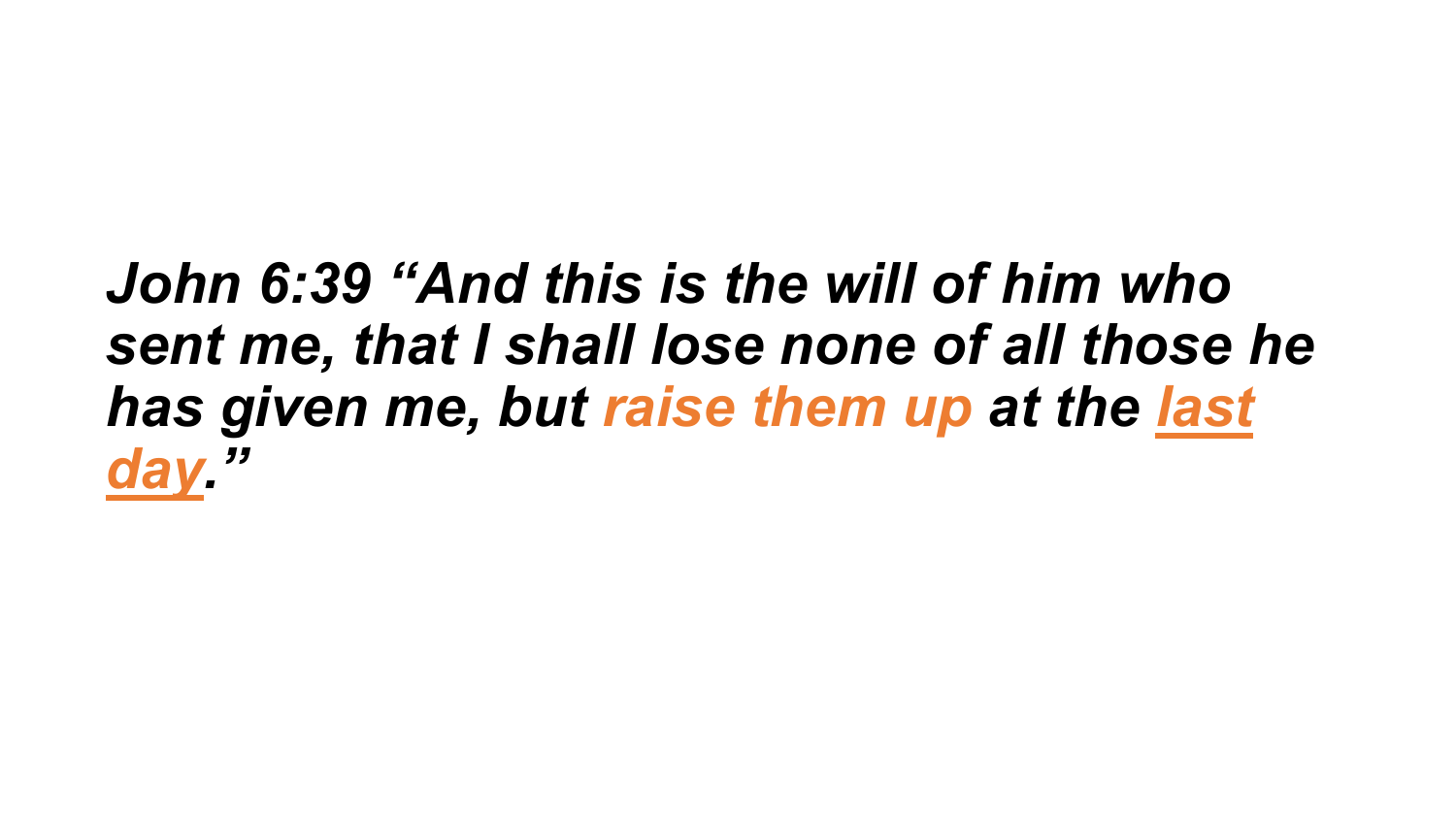*Rev. 21:23 The city had no need of the sun or of the moon to shine in it, for the glory of God illuminated it. The Lamb is its light. 24 And the nations of those who are saved shall walk in its light, and the kings of the earth bring their glory and honor into it.*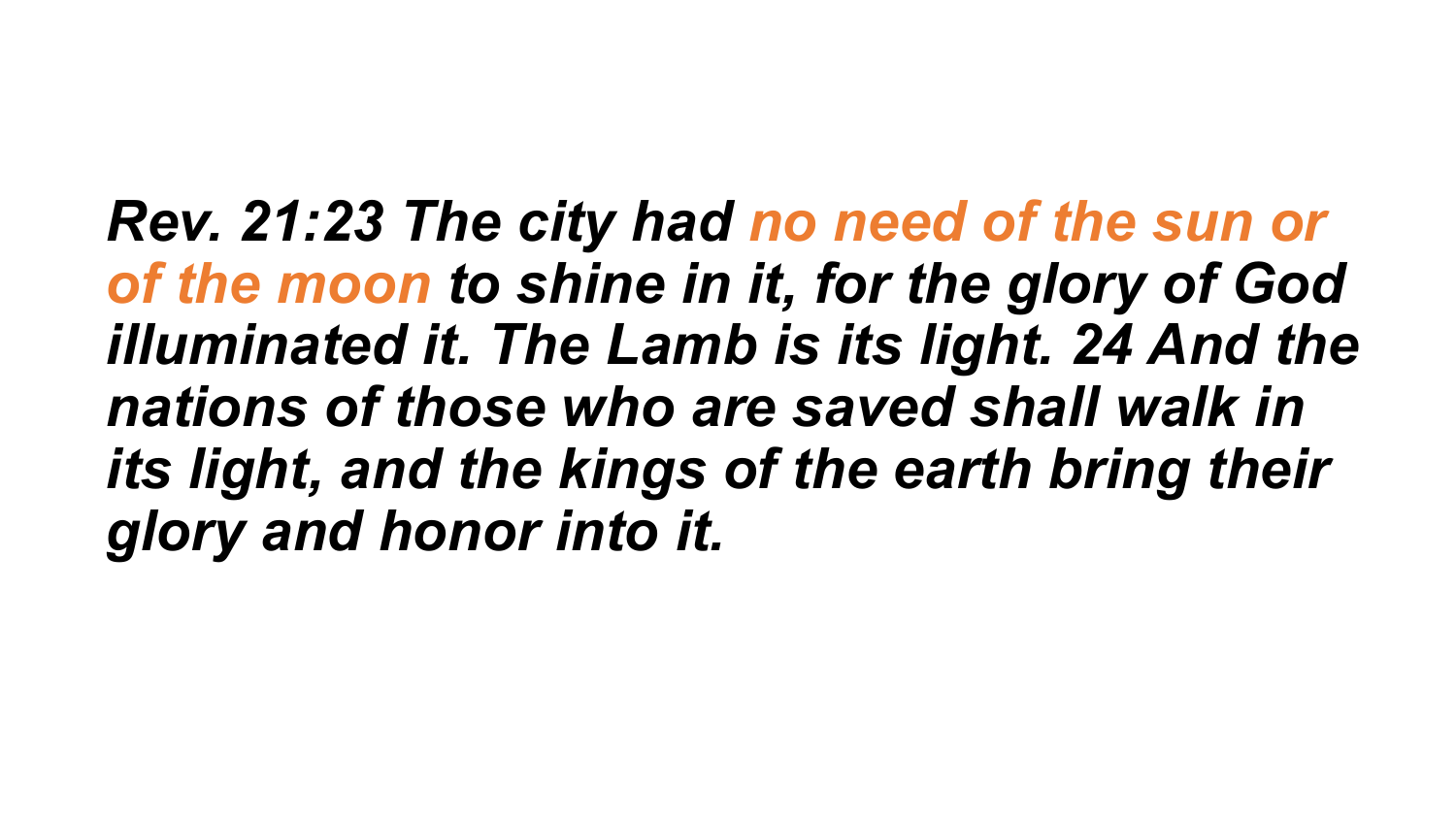*John 6:40 "And this is the will of Him who sent Me, that everyone who sees the Son and believes in Him may have everlasting life; and I will raise him up at the last day."*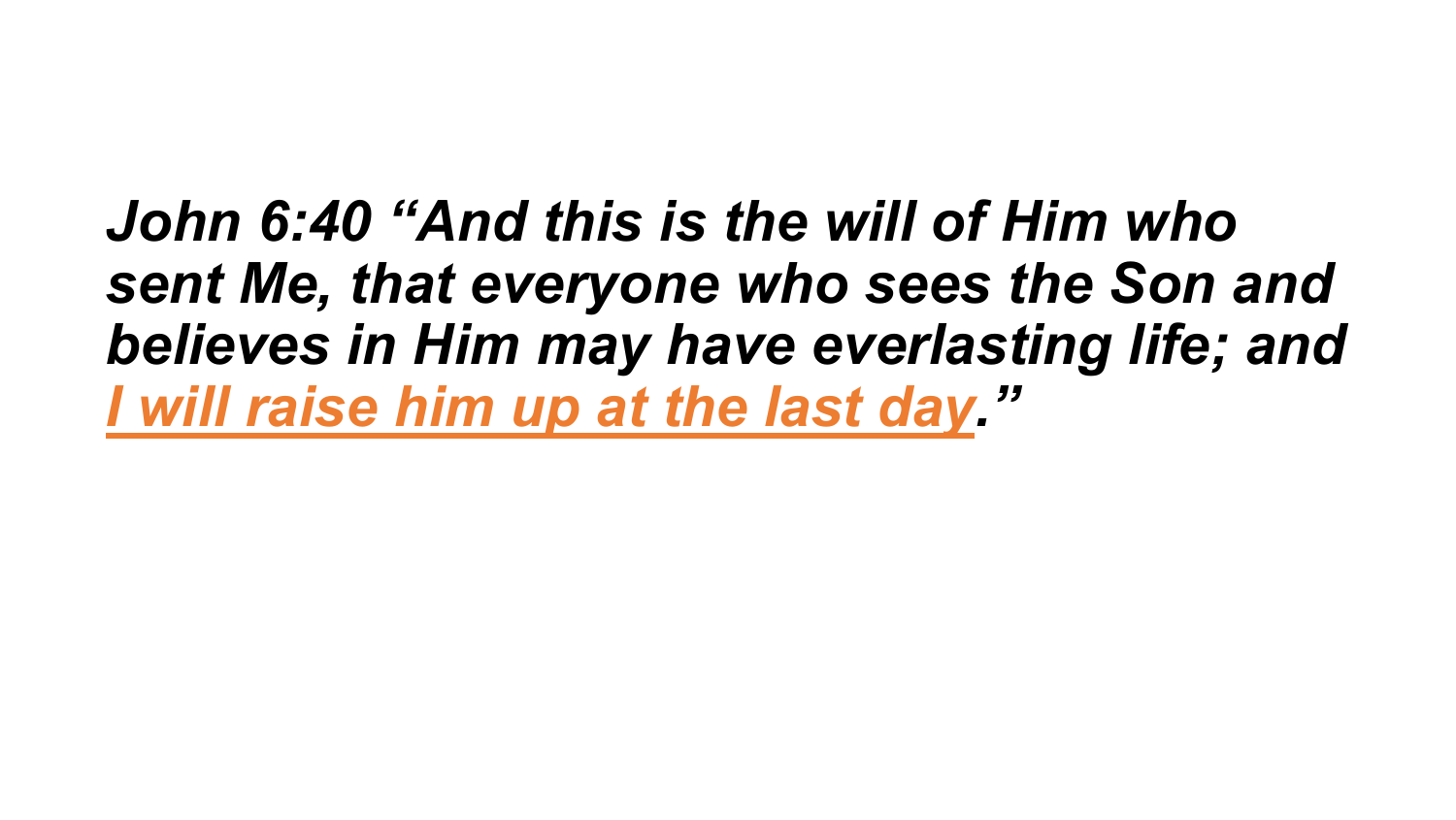## *John 6:44 "No one can come to Me unless the Father who sent Me draws him; and I will raise him up at the last day."*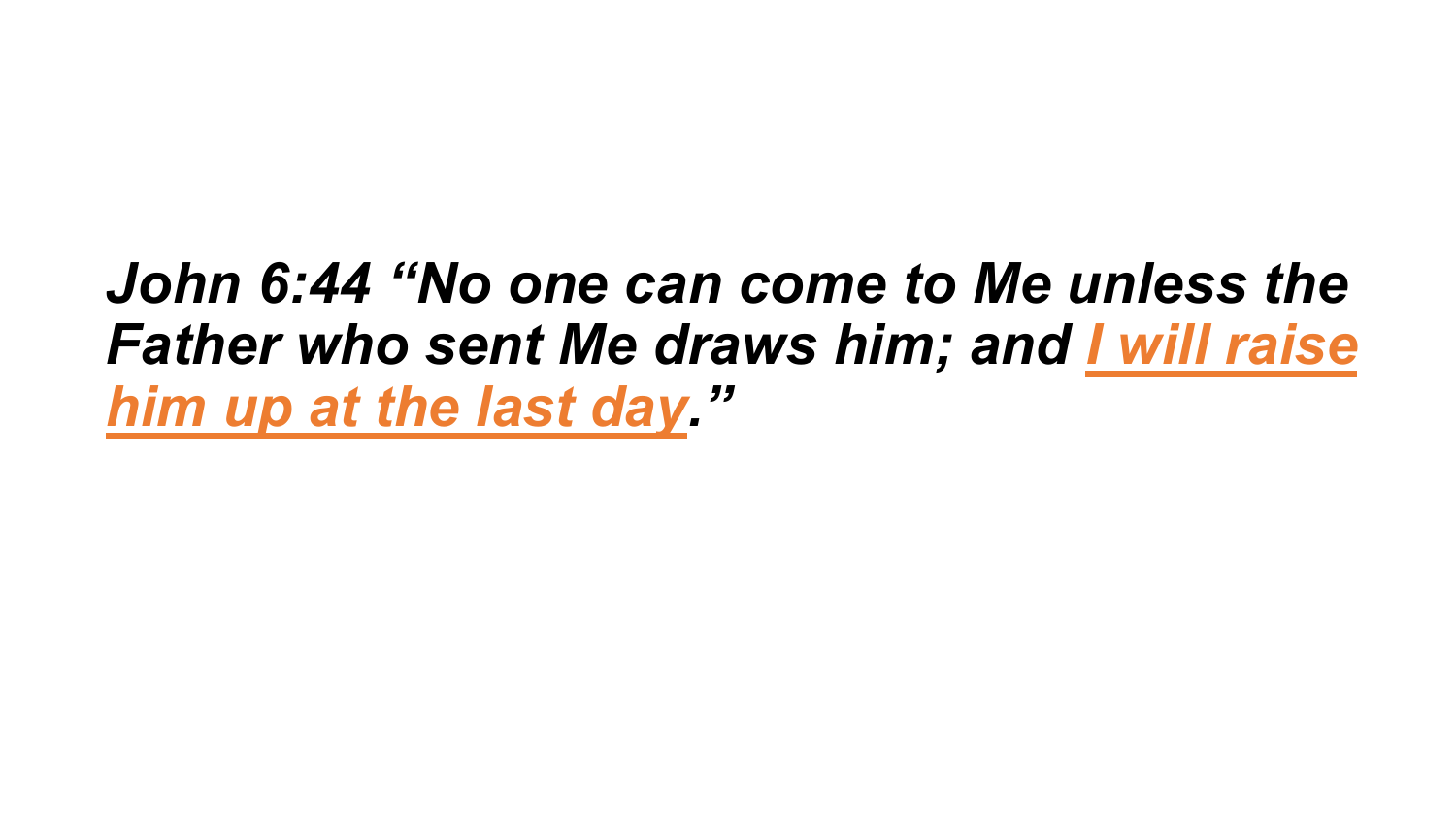*John 6:54 "Whoever eats My flesh and drinks My blood has eternal life, and I will raise him up at the last day."*

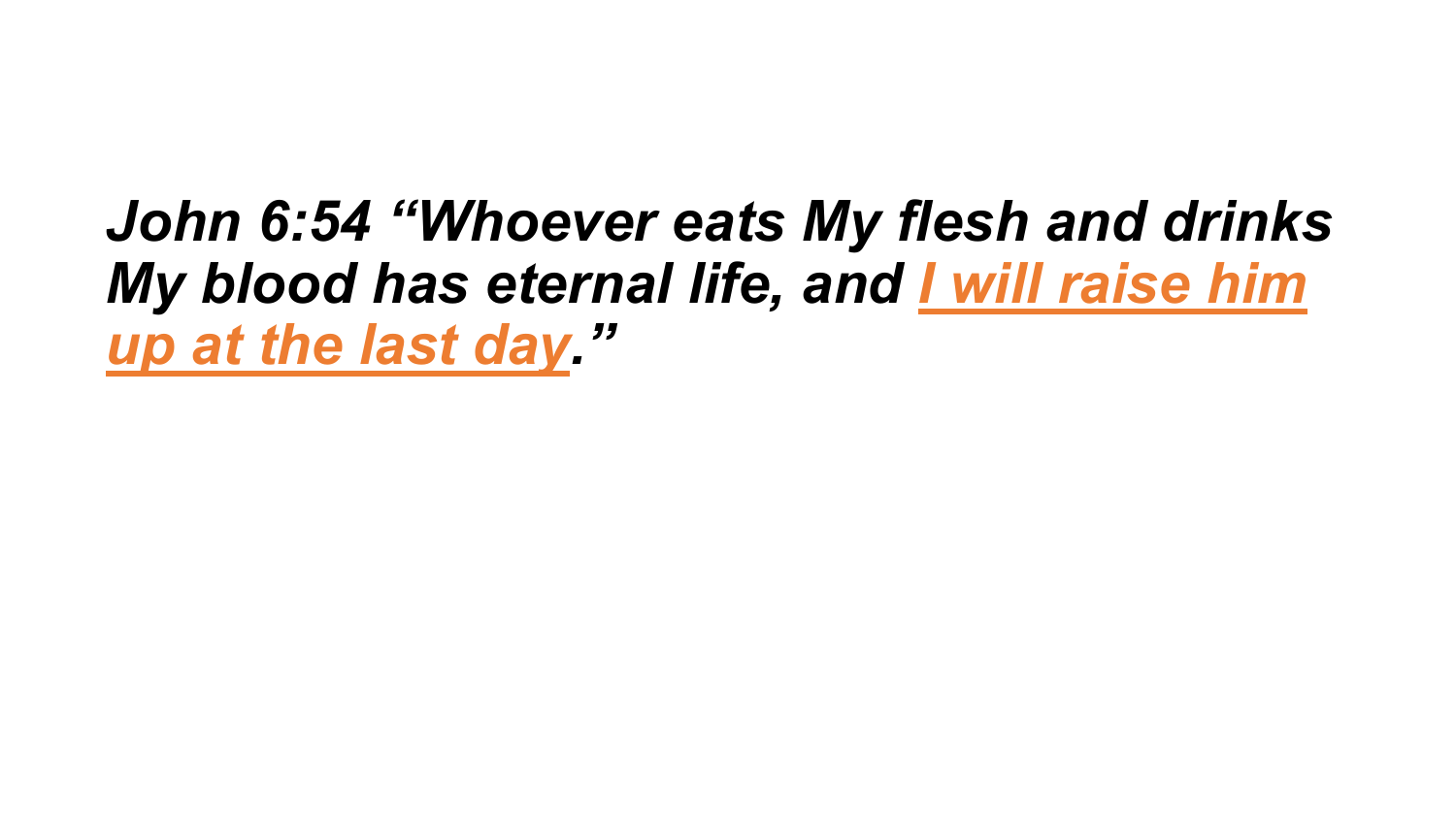## *John 11:24 "Martha said to Him, "I know that he will rise again in the resurrection at the last day."*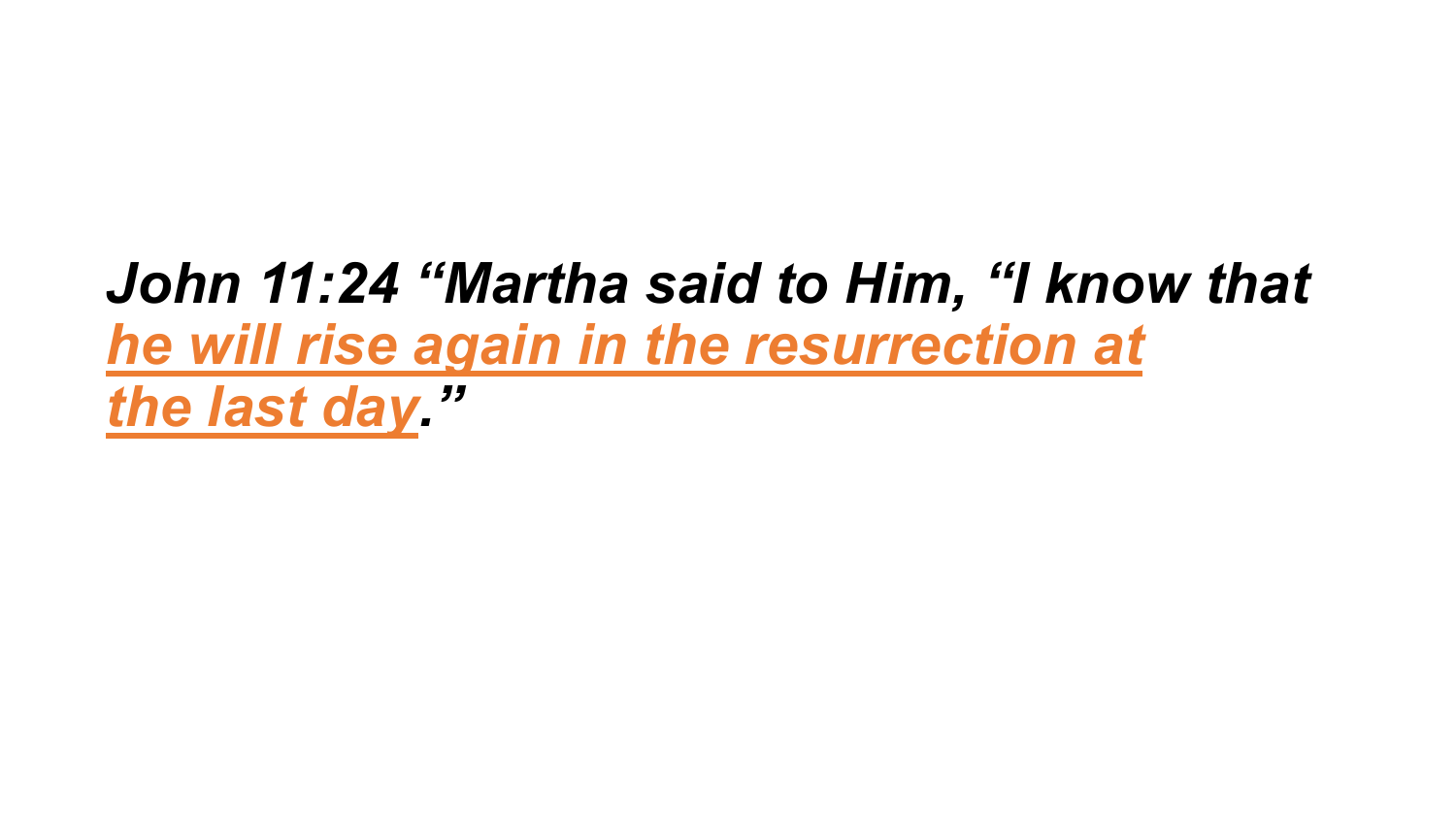### *John 12:48 "He who rejects Me, and does not receive My words, has that which judges him—the word that I have spoken will judge him in the last day. "*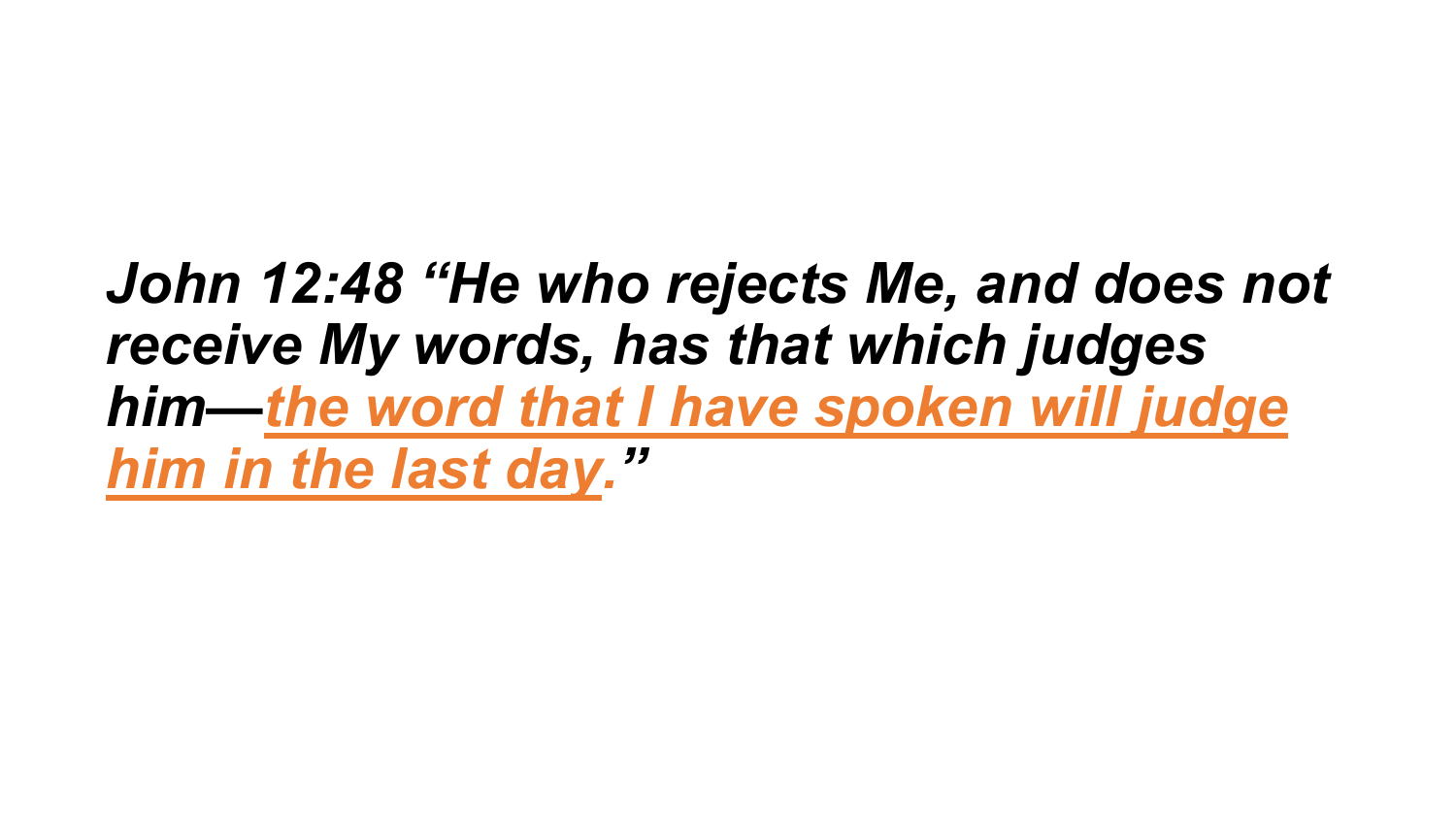### **7 YEARS**

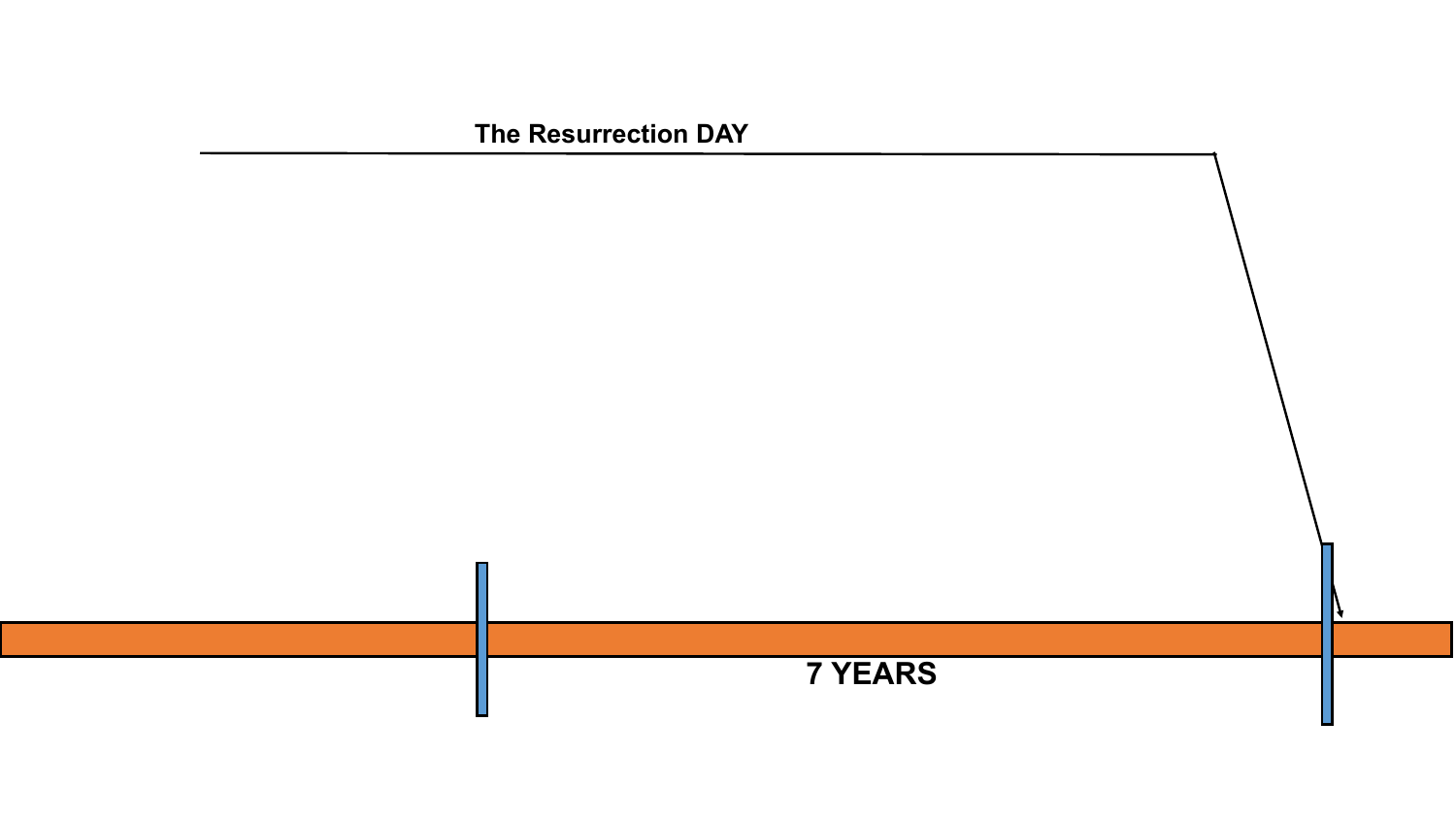**The Resurrection DAY**

 **The Last DAY** 





### **Reward of the Righteous & wicked**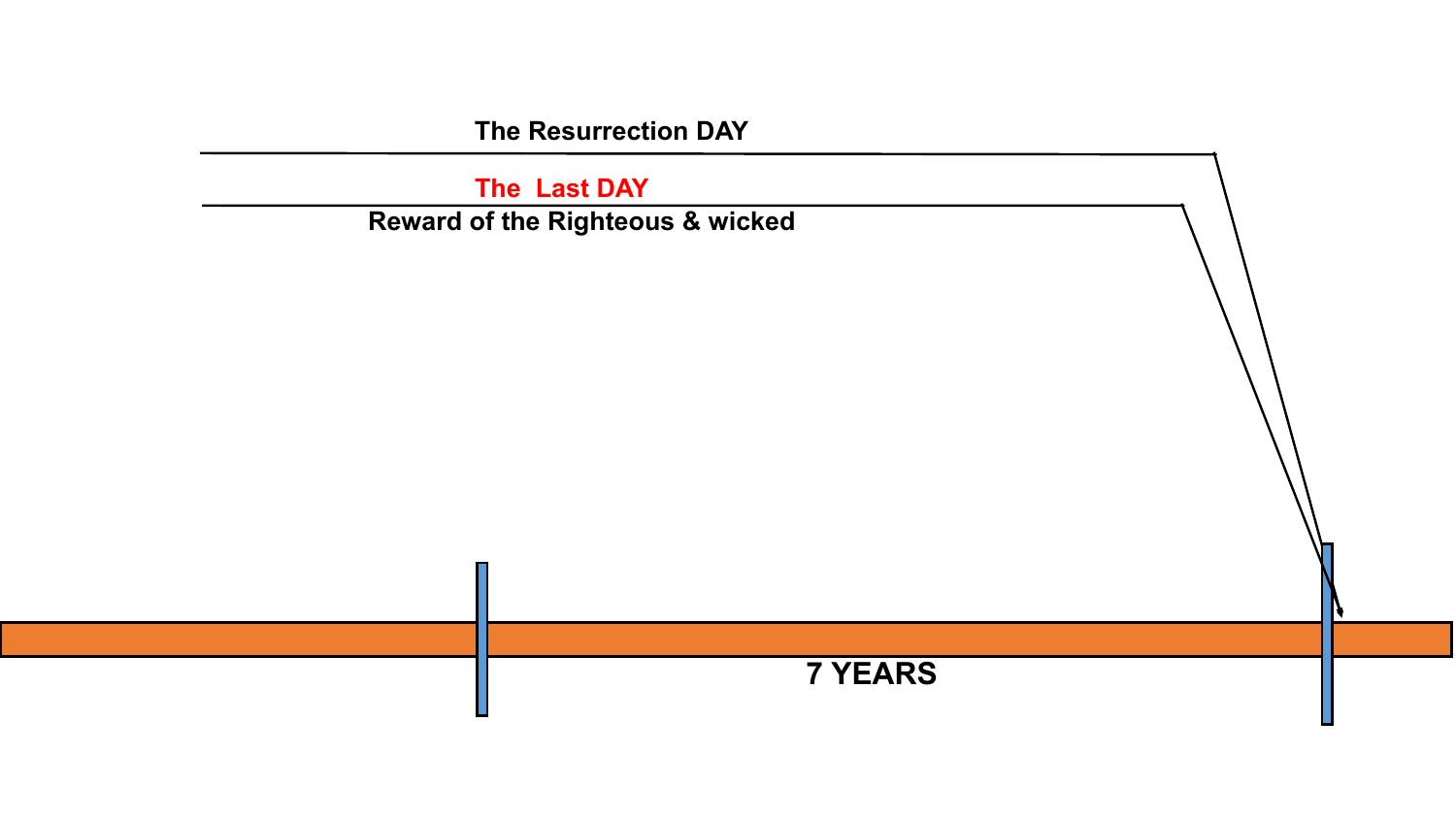### *The Last Day is not to be confused with The Last Days*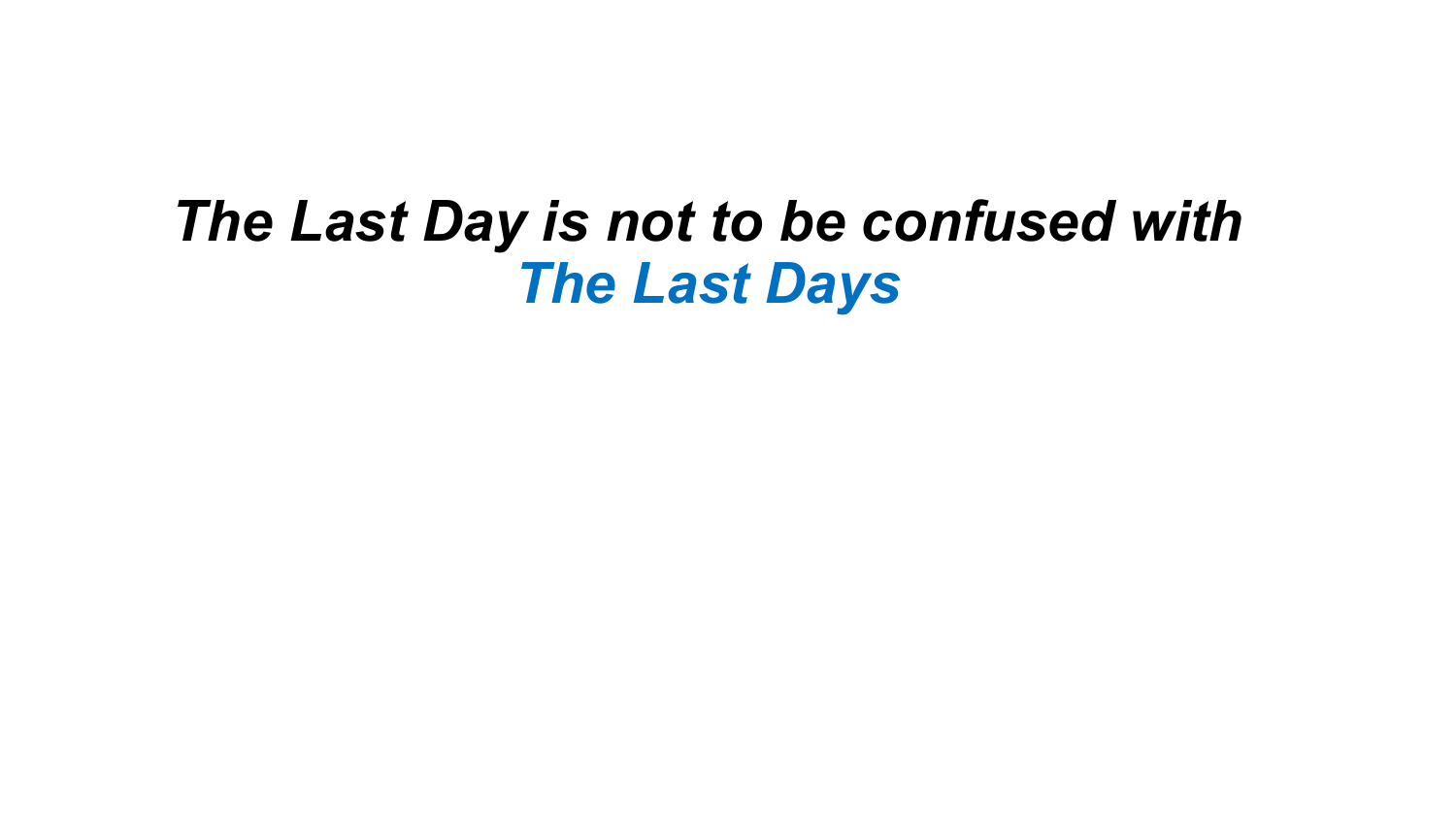**The Day of Vengeance**

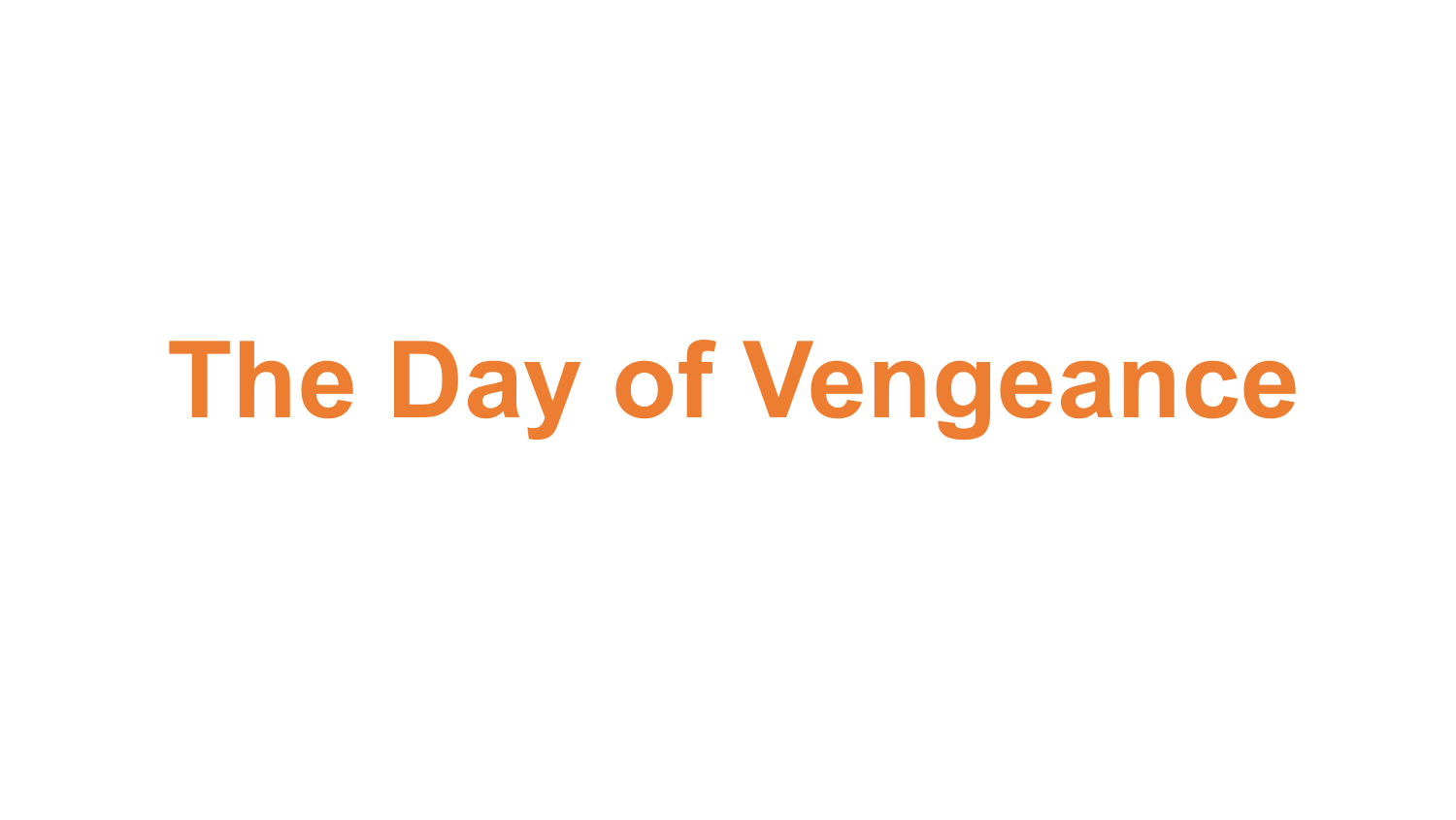*Isa. 61:1-2 "The Spirit of the Lord God is upon Me, Because the Lord has anointed Me To preach good tidings to the poor; He has sent Me to heal the brokenhearted, To proclaim liberty to the captives, And the opening of the prison to those who are bound; 2 To proclaim the acceptable year of the Lord, (And the day of vengeance of our God;"*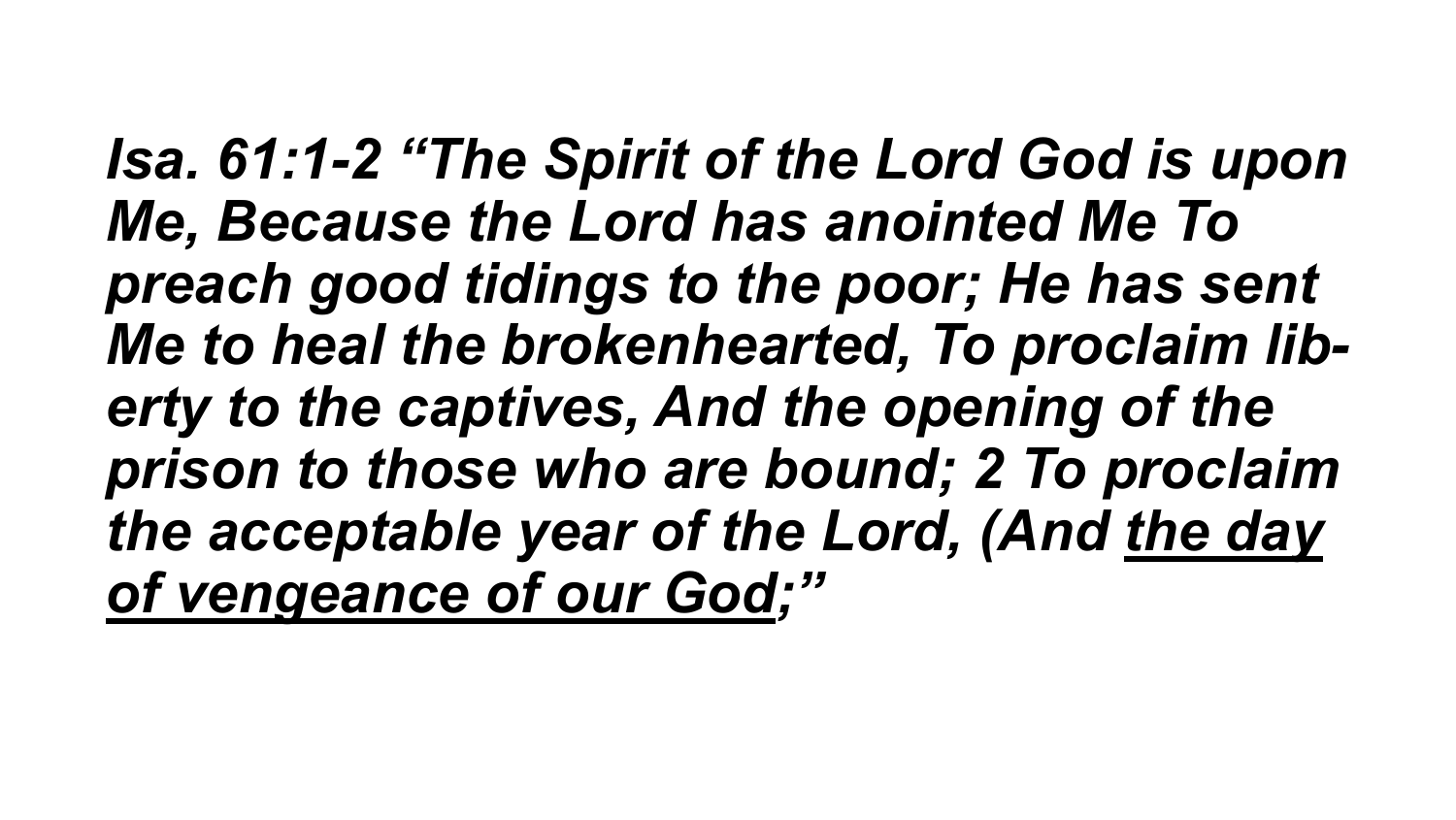### *Isaiah 63:4 "For the day of vengeance is in My heart, And the year of My redeemed has come."*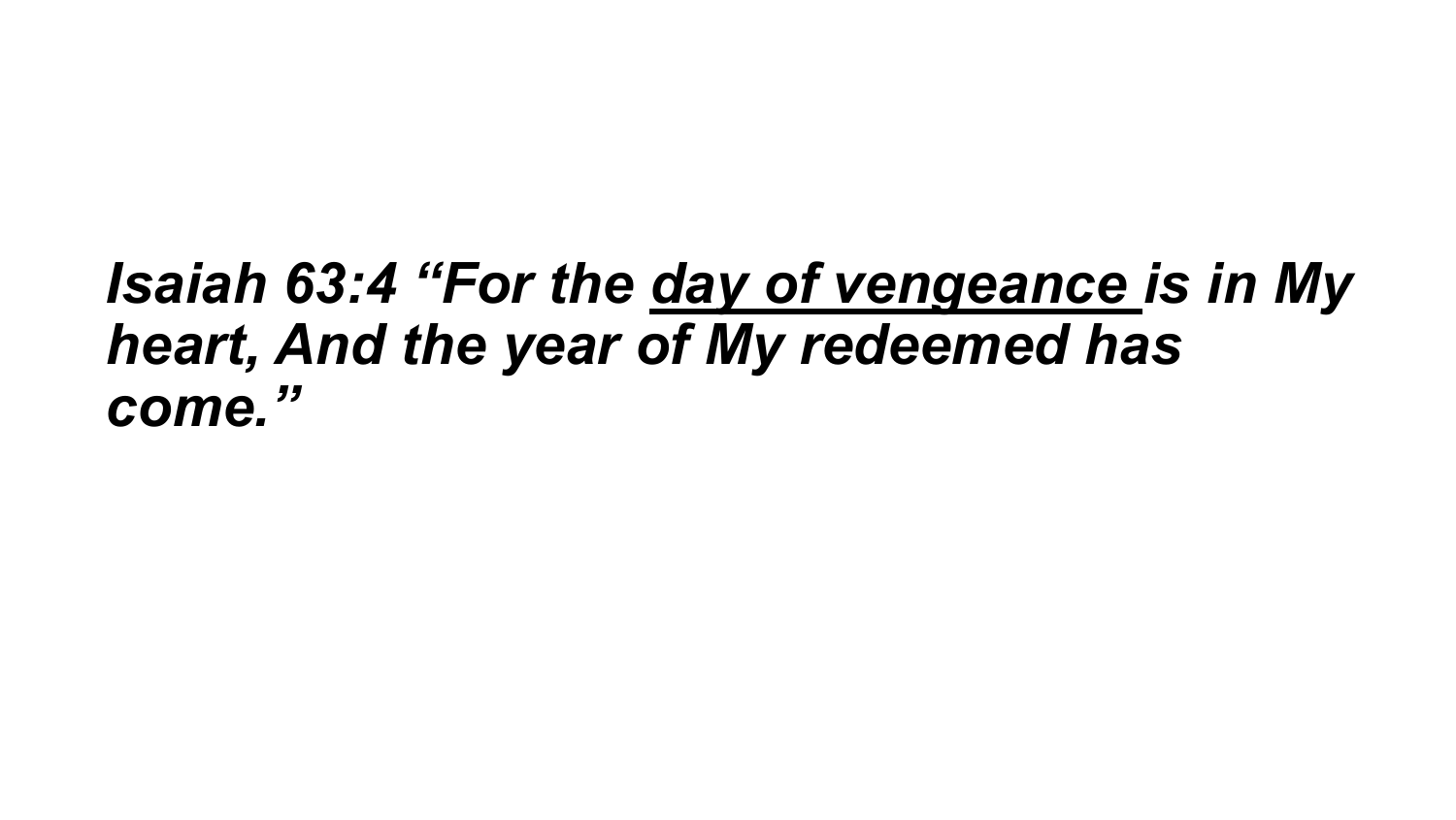**The Resurrection DAY**

### **The Last DAY**



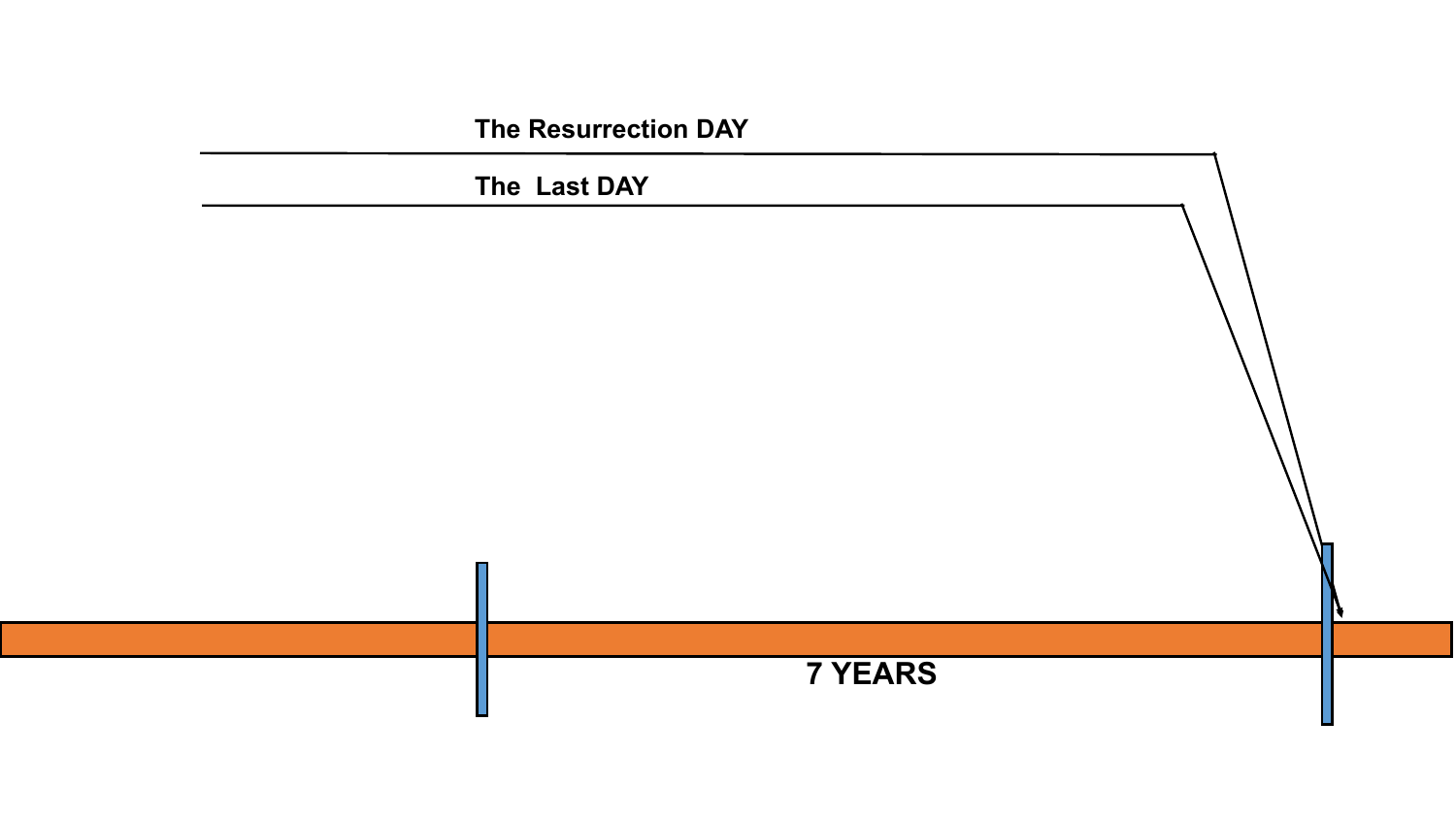**The Resurrection DAY**

 **The Last DAY** 

 **The DAY of Vengeance**

**It's just one day at the** 



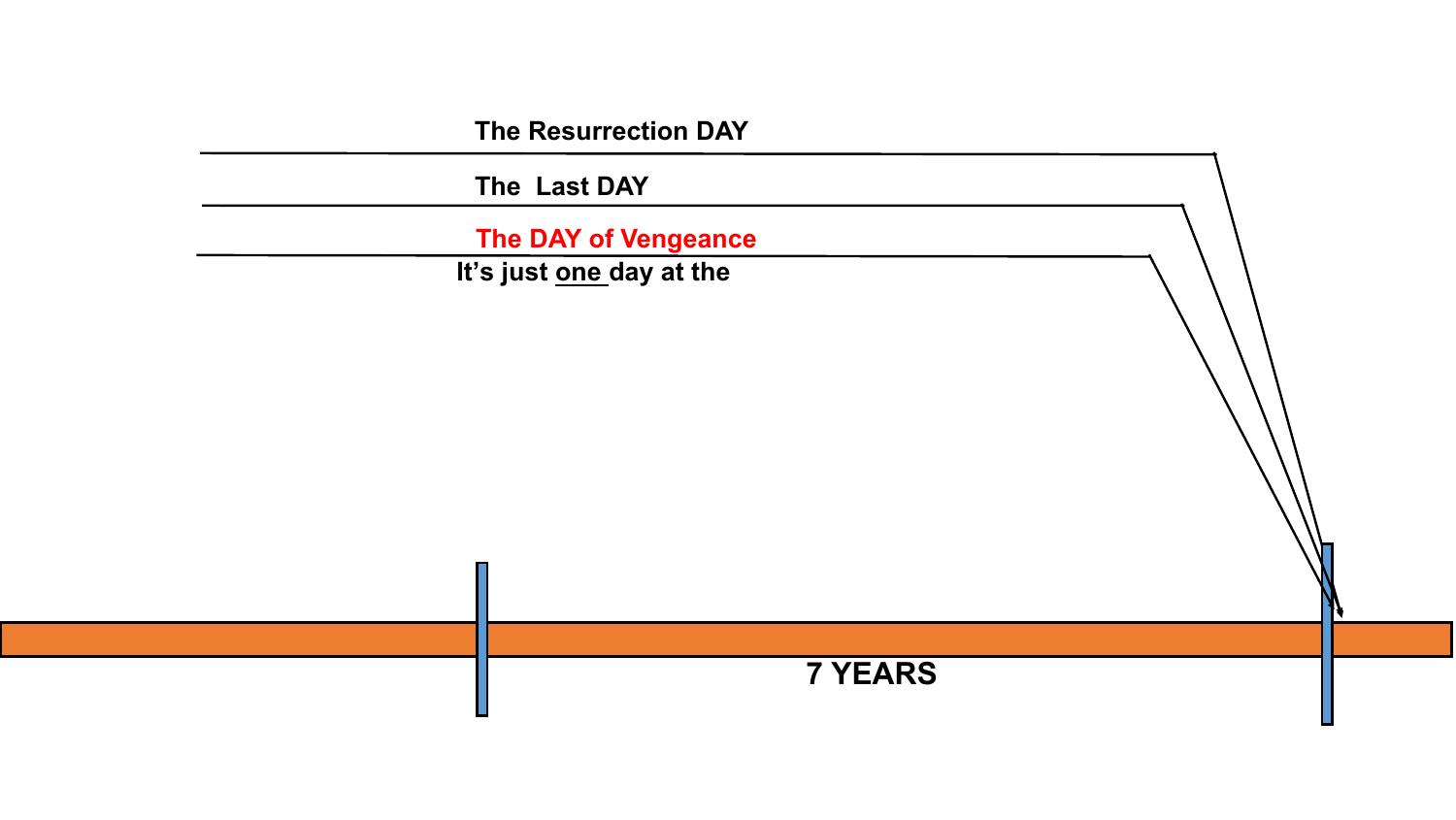# **The Great Day**

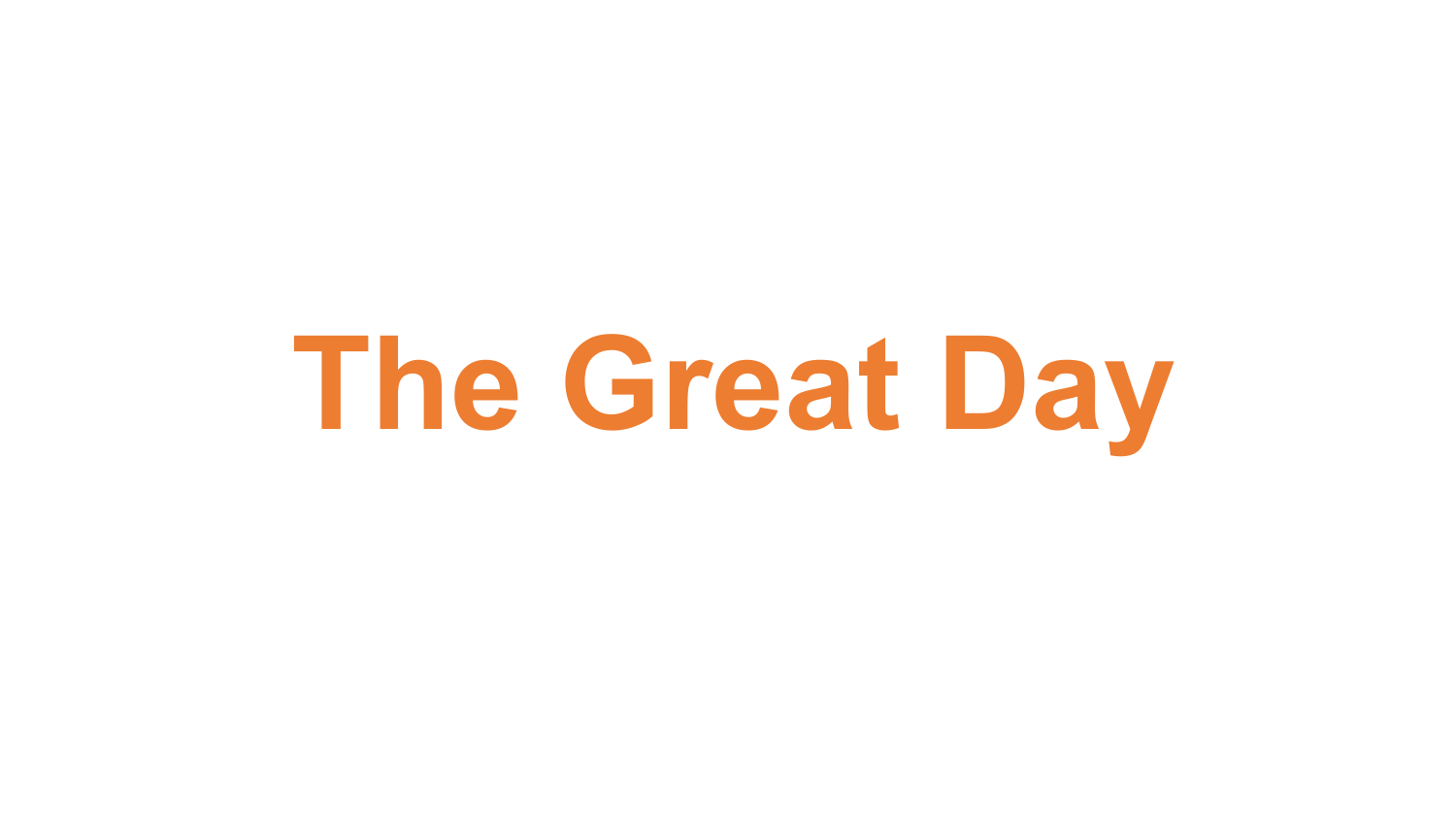### *Jude 1:6 "And the angels who did not keep their positions of authority but abandoned their proper dwelling—these he has kept in darkness, bound with everlasting chains for judgment on the great Day."*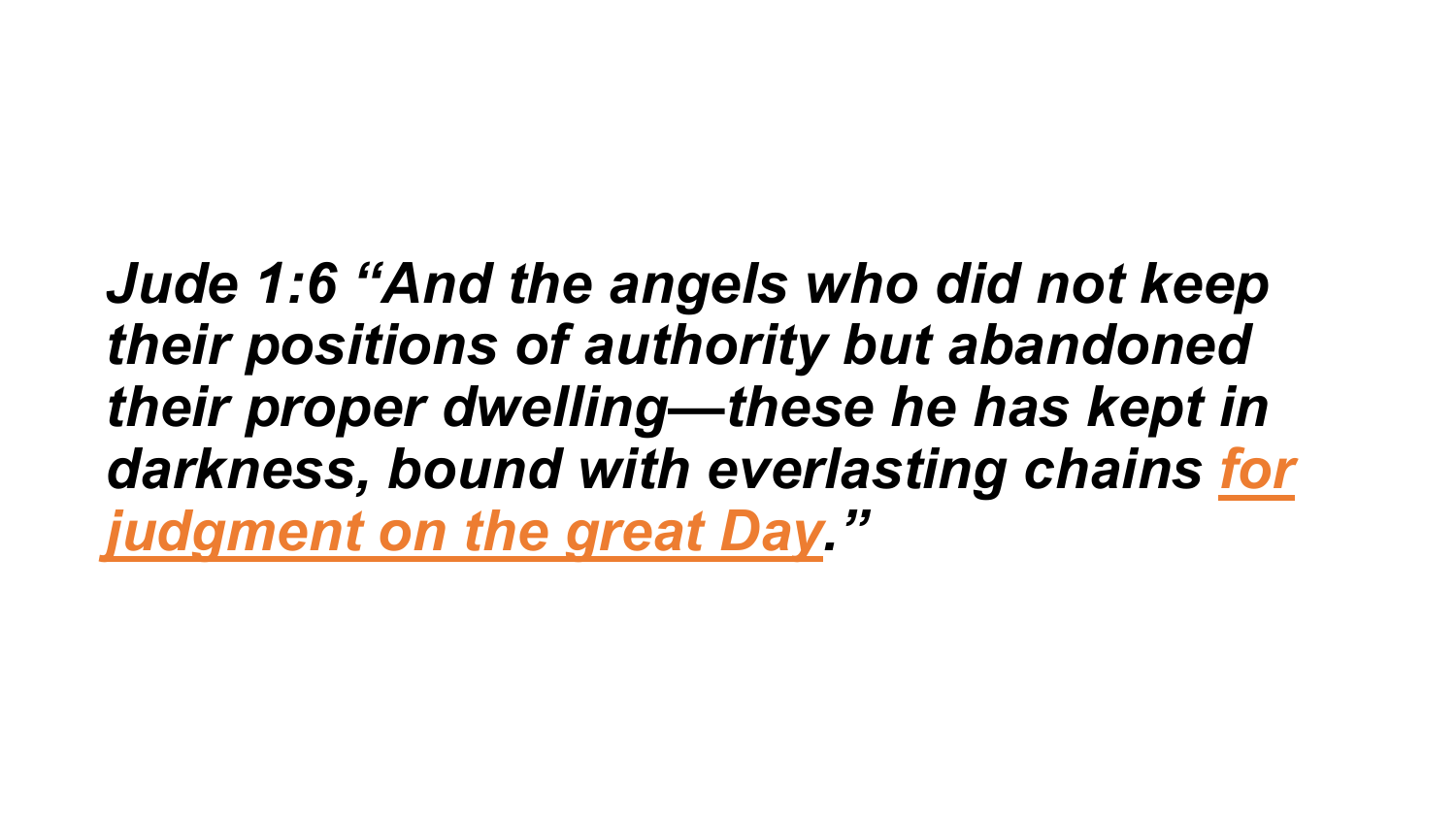### *Revelation 6:17 "For the great day of their wrath has come, and who can withstand it?"*

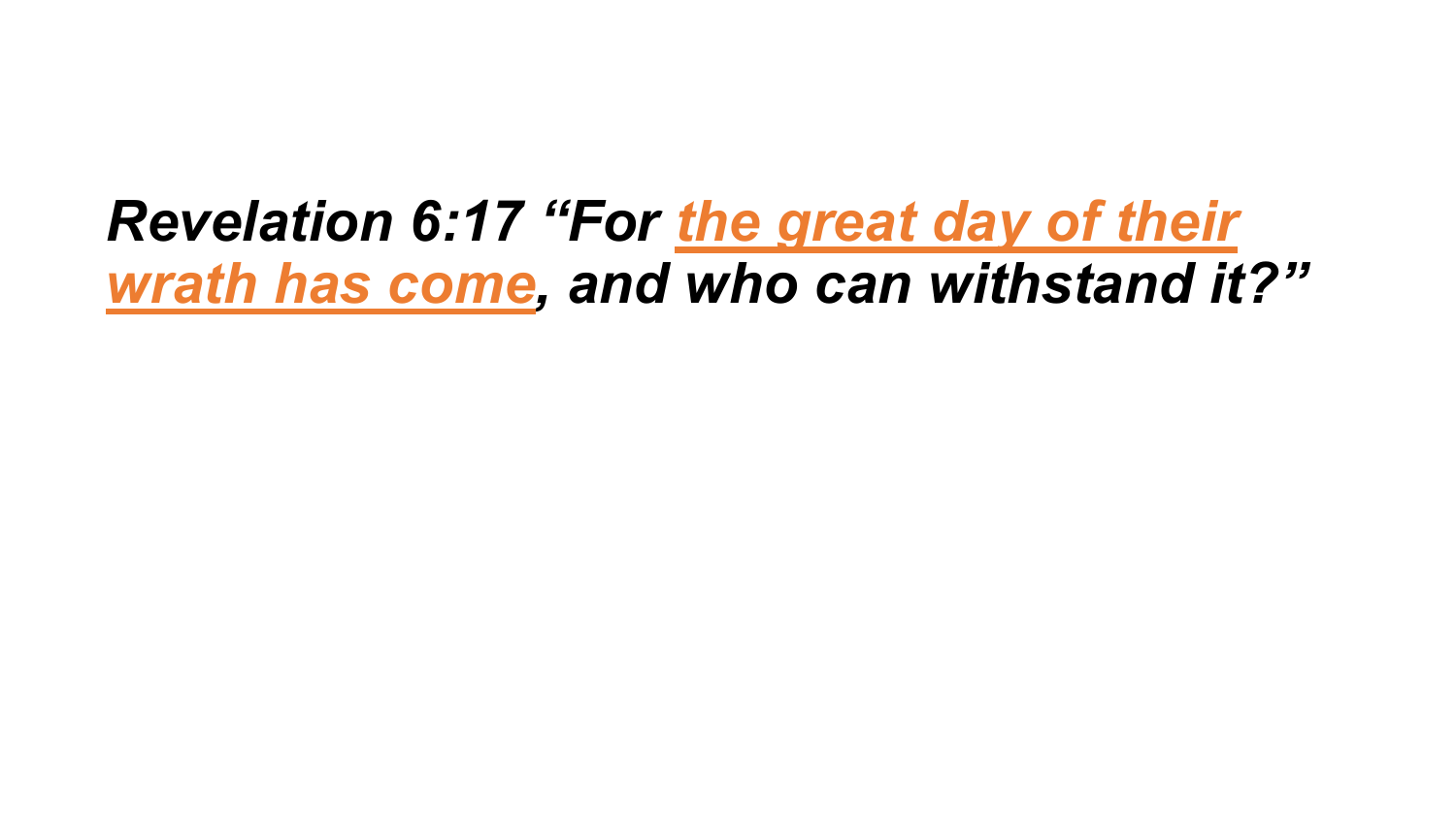## *Revelation 16:14 They are demonic spirits that perform signs, and they go out to the kings of the whole world, to gather them for the battle on the great day of God Almighty.*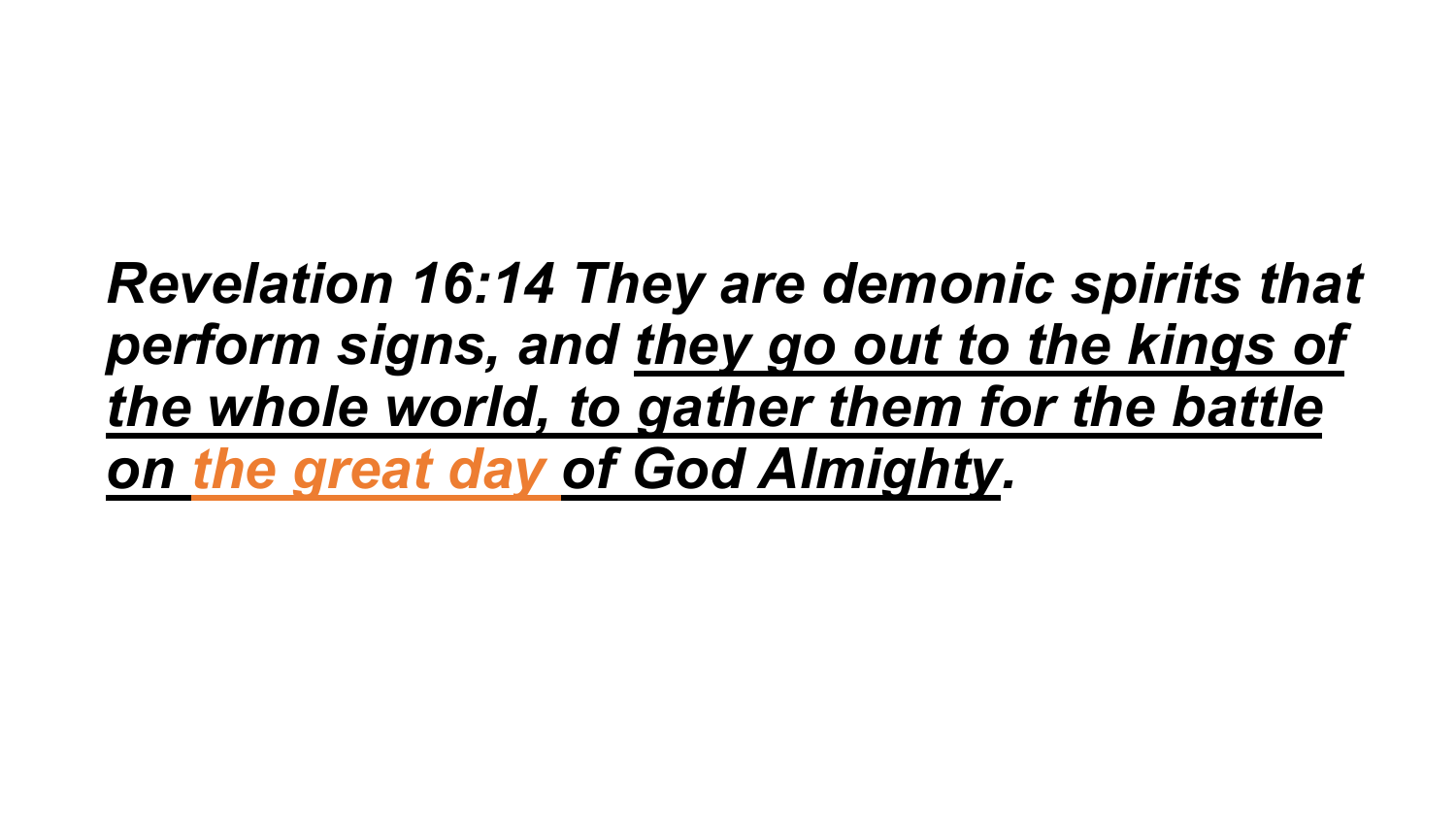*Zephaniah 1:14-18 "The great day of the Lord is near; It is near and hastens quickly. The noise of the day of the Lord is bitter; There the mighty men shall cry out. 15 That day is a day of wrath, A day of trouble and distress, A day of devastation and desolation, A day of darkness and gloominess, A day of clouds and thick darkness,*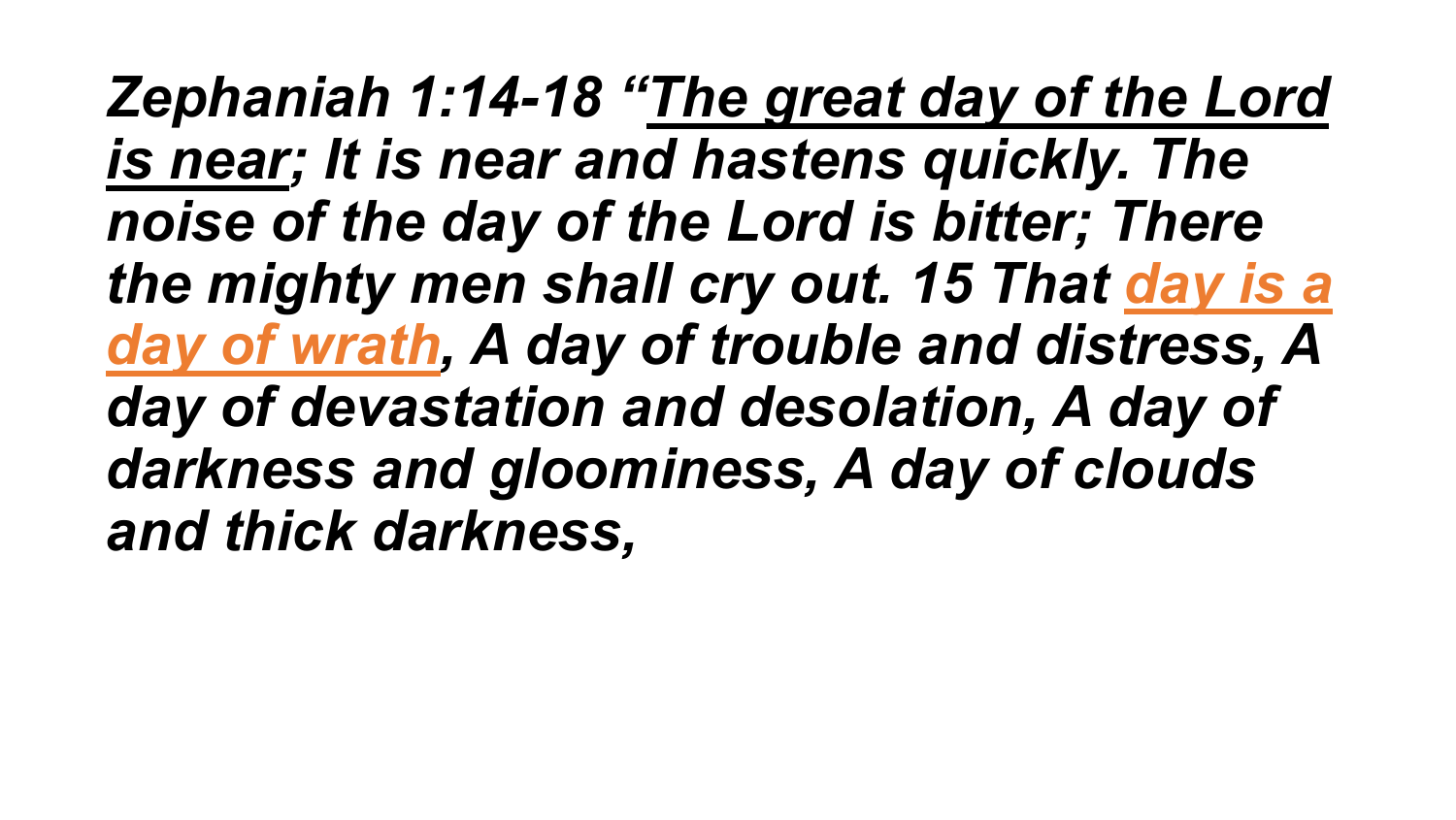*16 A day of trumpet and alarm Against the fortified cities And against the high towers. 17 "I will bring distress upon men, And they shall walk like blind men, Because they have sinned against the Lord; Their blood shall be poured out like dust, And their flesh like refuse."*

*18 Neither their silver nor their gold Shall be able to deliver them In the day of the Lord's wrath; But the whole land shall be devoured*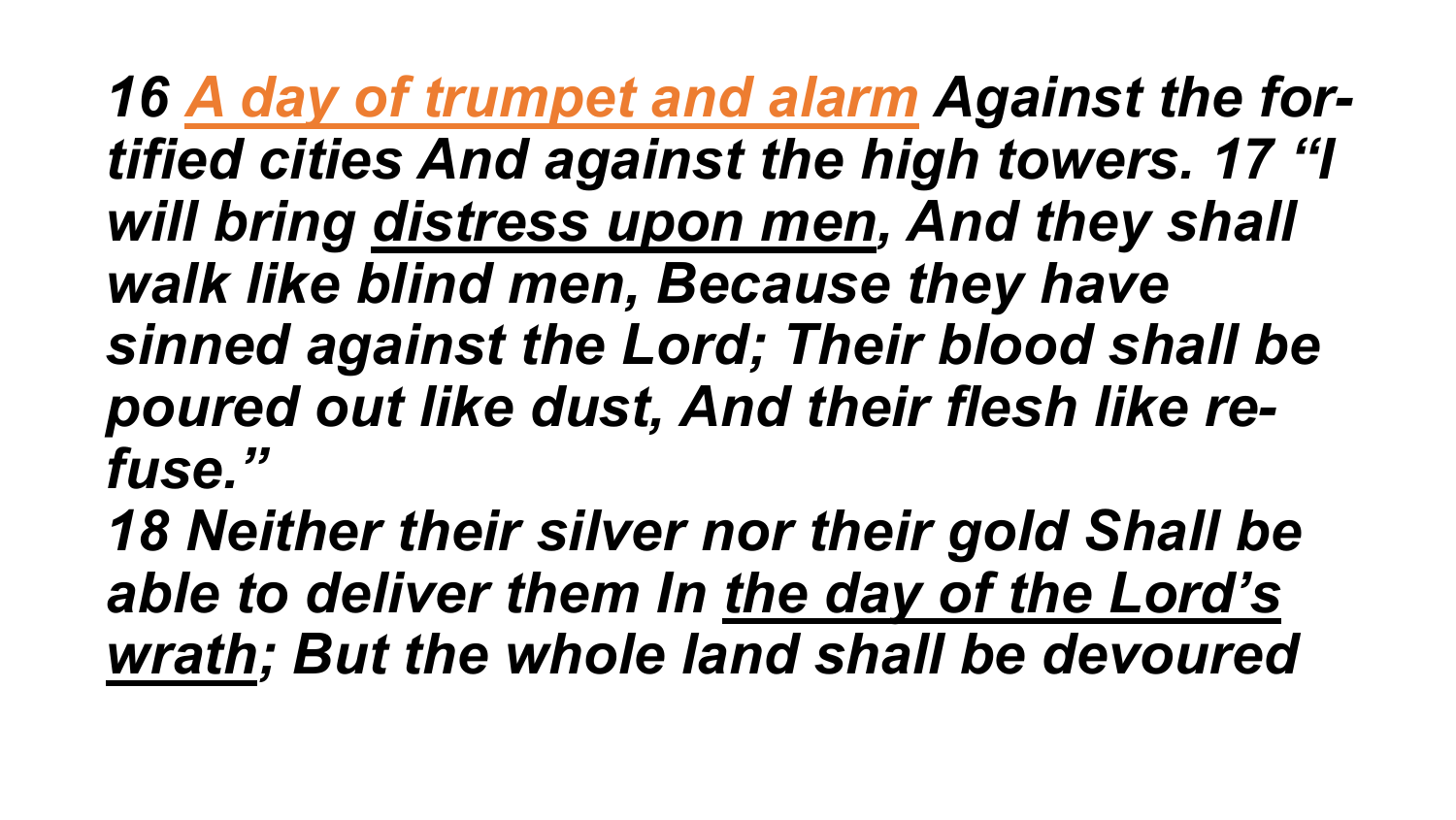**The Resurrection DAY**

 **The Last DAY** 

 **The DAY of Vengeance**



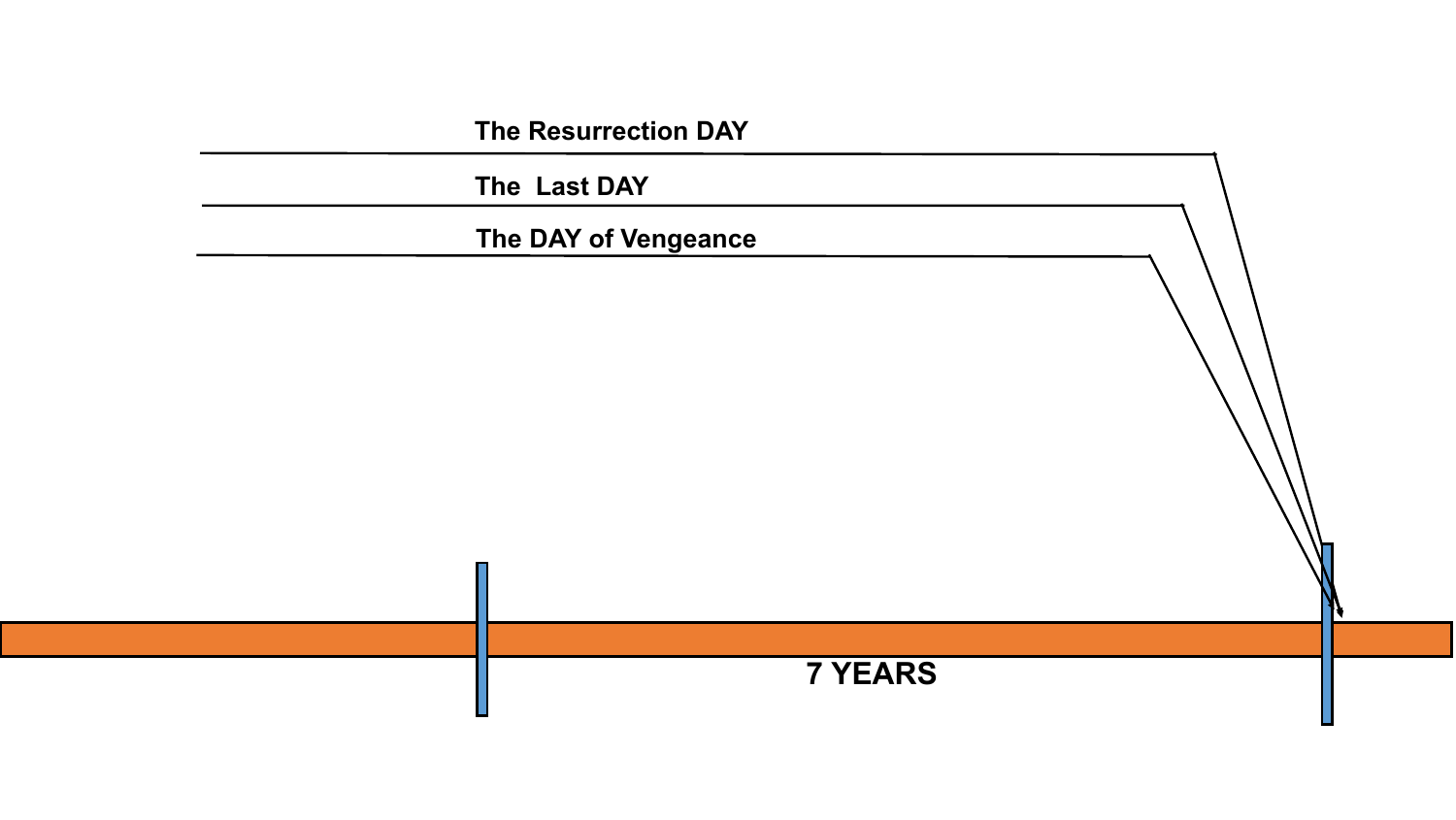**The Resurrection DAY**

 **The Last DAY** 

 **The DAY of Vengeance**

**The Great DAY**





 **Angels judged, Day of wrath, battle of nations, A day of trumpet, clouds, darkness, day of the lord's wrath**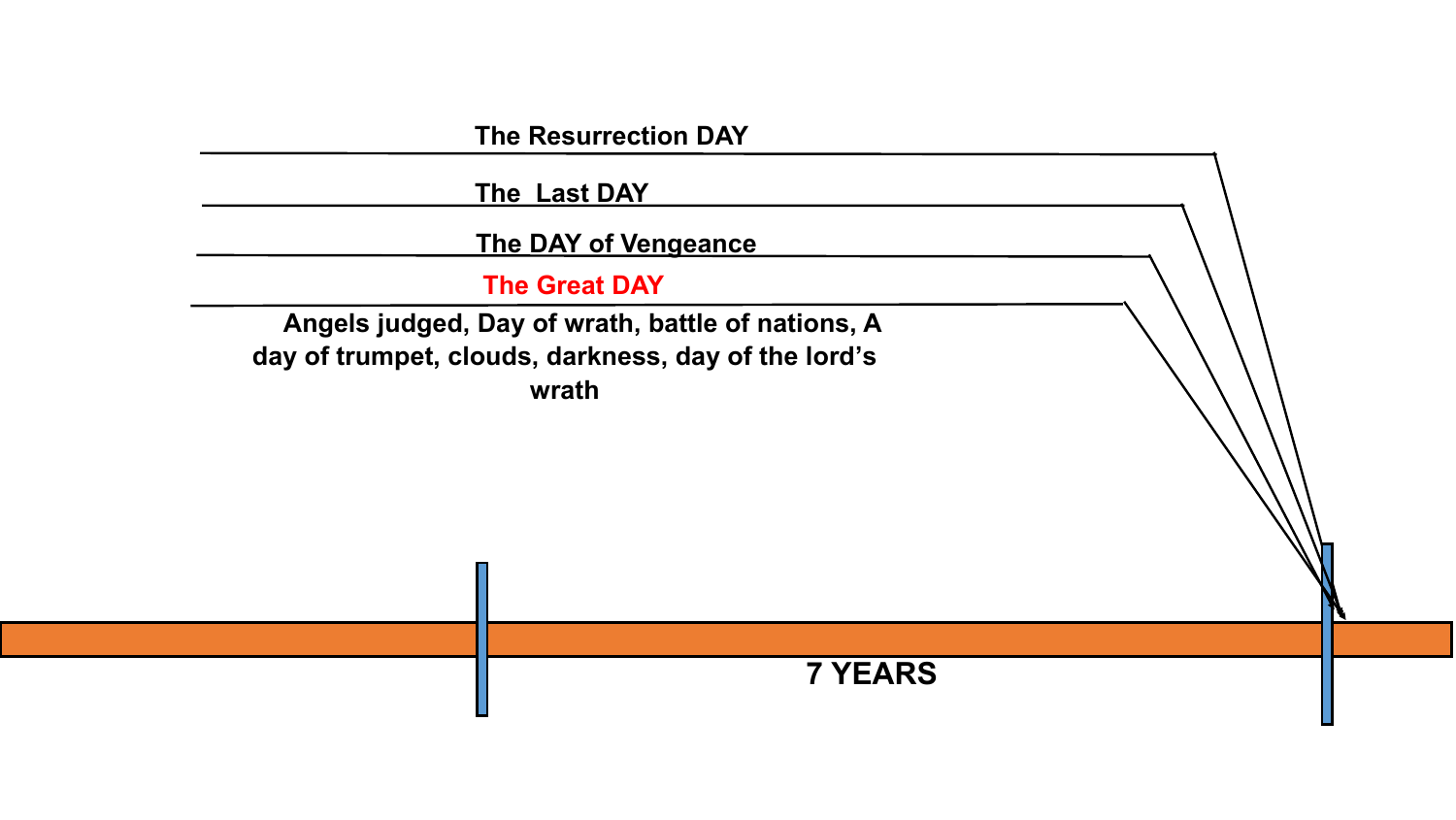# **Day of the Lord**

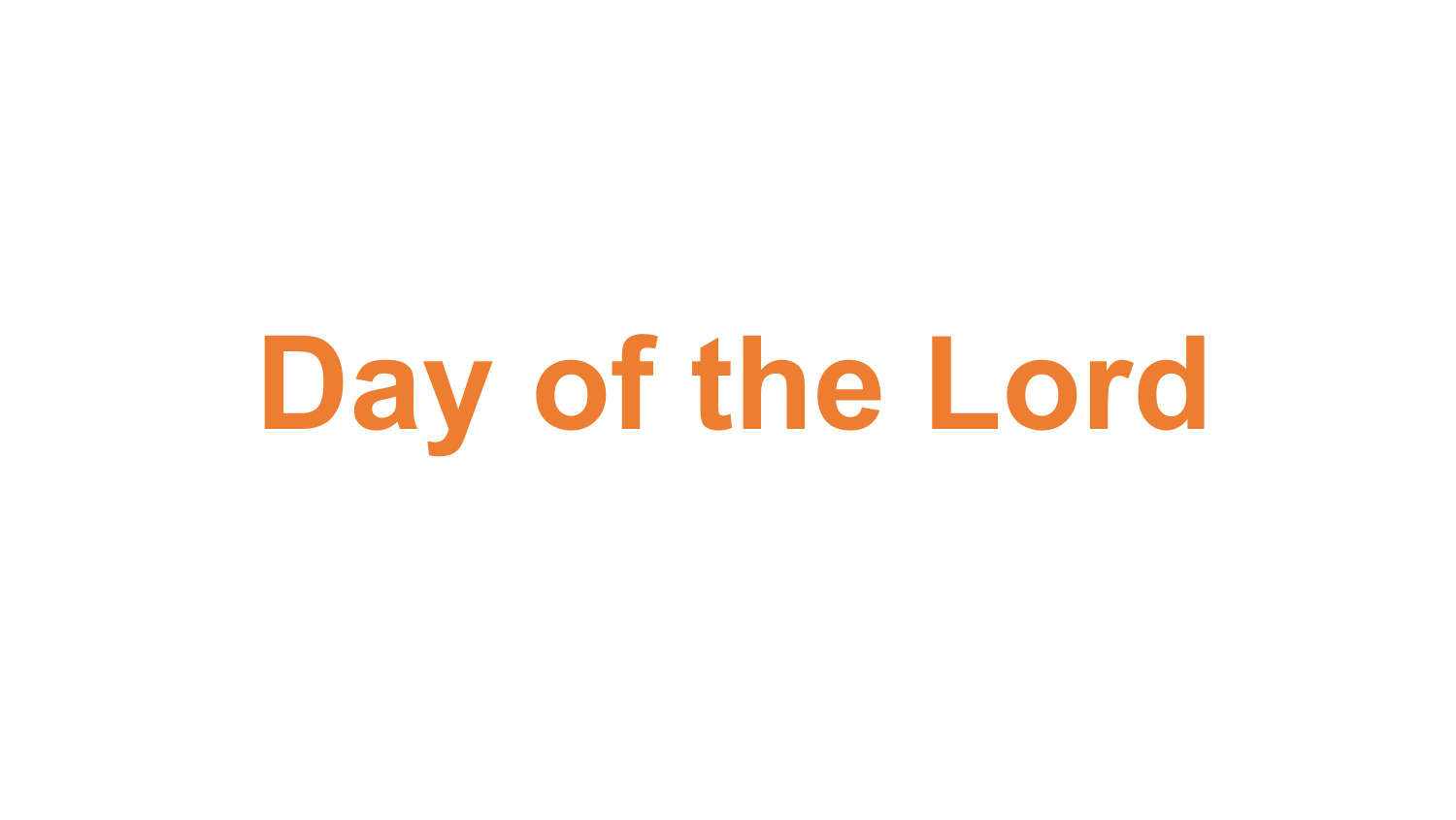## **28 references in the Bible to The Day of the Lord and in every case it refers to a specific day**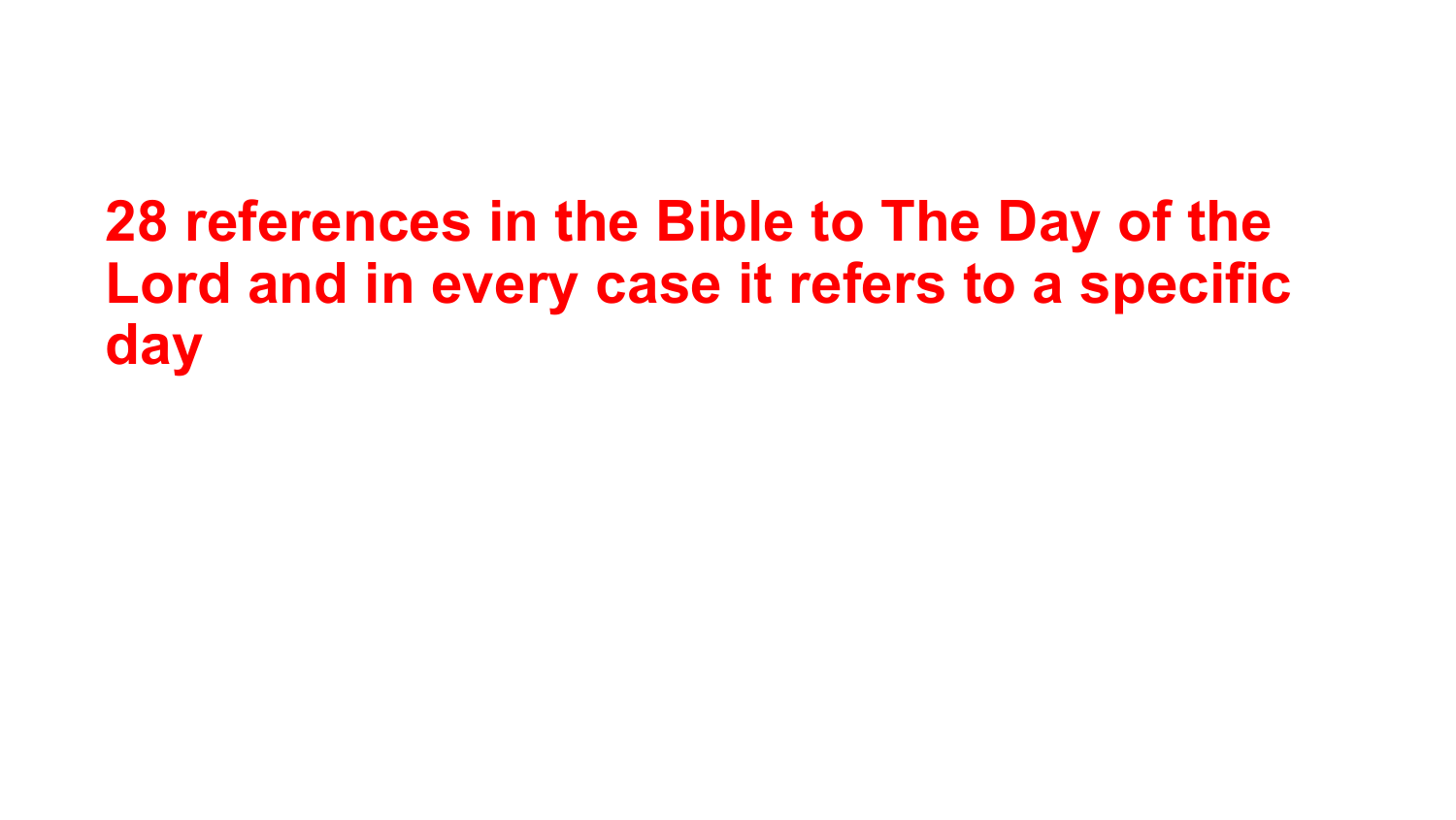*1 Cor. 1:4 -9 " thank my God always concerning you for the grace of God which was given to you by Christ Jesus, 5 that you were enriched in everything by Him in all utterance and all knowledge, 6 even as the testimony of Christ was confirmed in you, 7 so that you come short in no gift, eagerly waiting for the revelation of our Lord Jesus Christ, 8 who will also confirm you to the end, that you may be blameless in the day of our Lord Jesus Christ. "*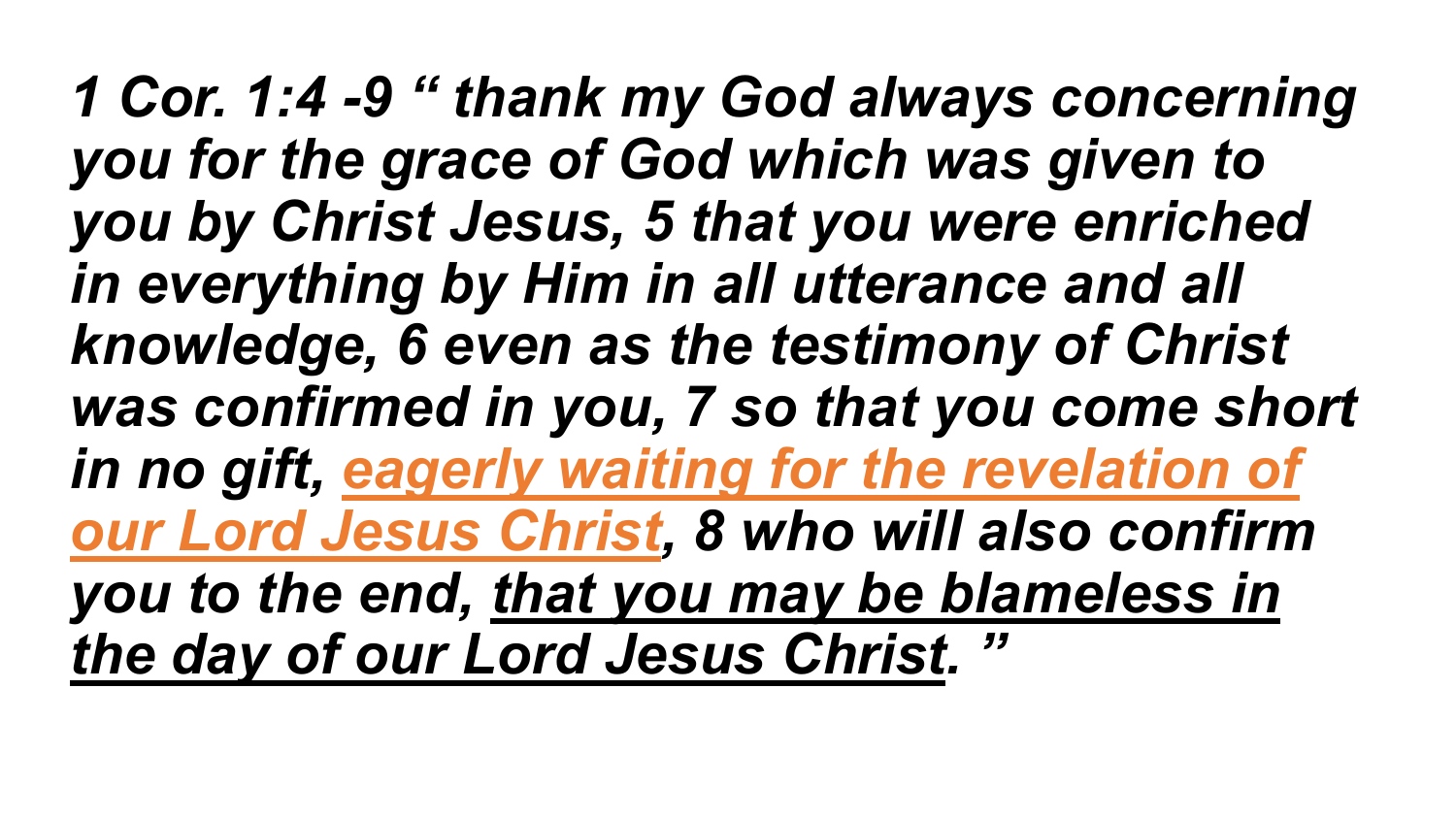*Joel 2:31 The sun shall be turned into darkness, And the moon into blood, Before the coming of the great and awesome day of the Lord.*

*Joel 3:13-15 "Put in the sickle, for the harvest is ripe. Come, go down; For the winepress is full, The vats overflow— For their wickedness is great." 14 Multitudes, multitudes in the valley of decision! For the day of the Lord is near in the valley of decision. 15 The sun and moon will grow dark, And the stars will diminish their brightness.*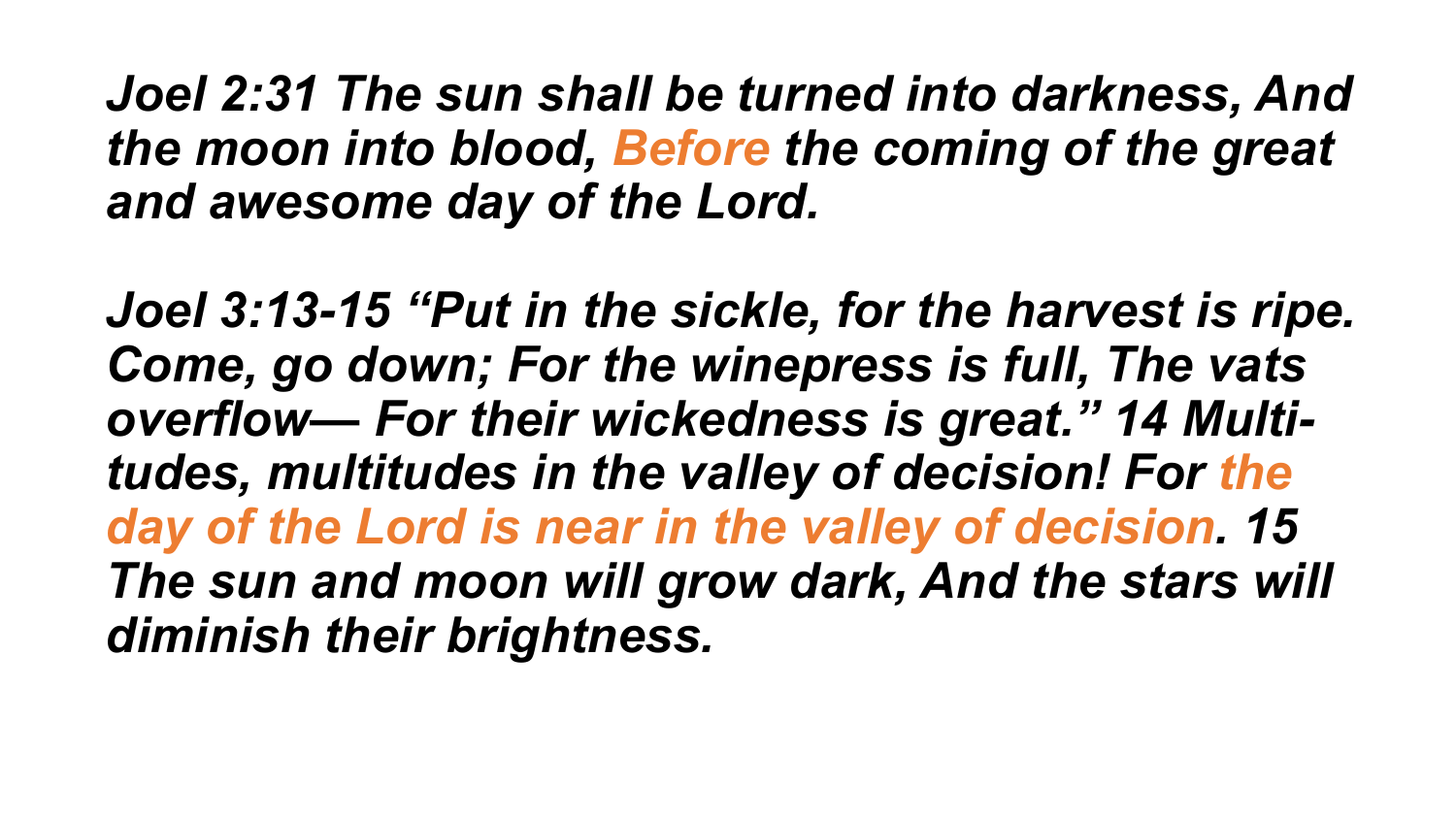### *Zephaniah 1:2 "I will utterly consume everything From the face of the land," Says the Lord;*

*Zephaniah 1:6-7 "Those who have turned back from following the Lord, And have not sought the Lord, nor inquired of Him." 7 Be silent in the presence of the Lord God; For the day of the Lord is at hand, For the Lord has prepared a sacrifice; He has invited His guests.*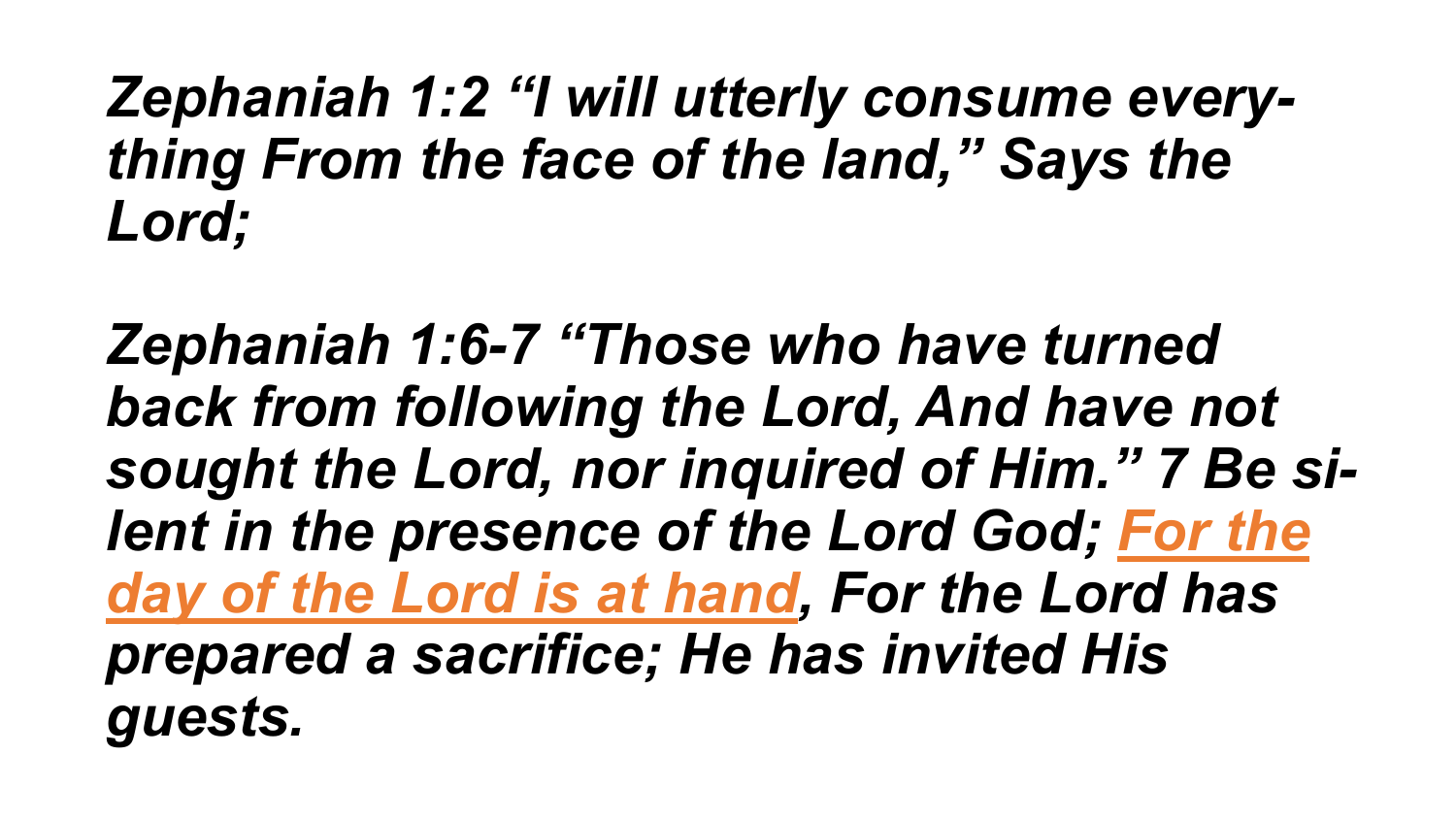*Revelation 19:17 "Then I saw an angel standing in the sun; and he cried with a loud voice, saying to all the birds that fly in the midst of heaven, "Come and gather together for the supper of the great God"*

*Revelation 19:21 "And the rest were killed with the sword which proceeded from the mouth of Him who sat on the horse. And all the birds were filled with their flesh."*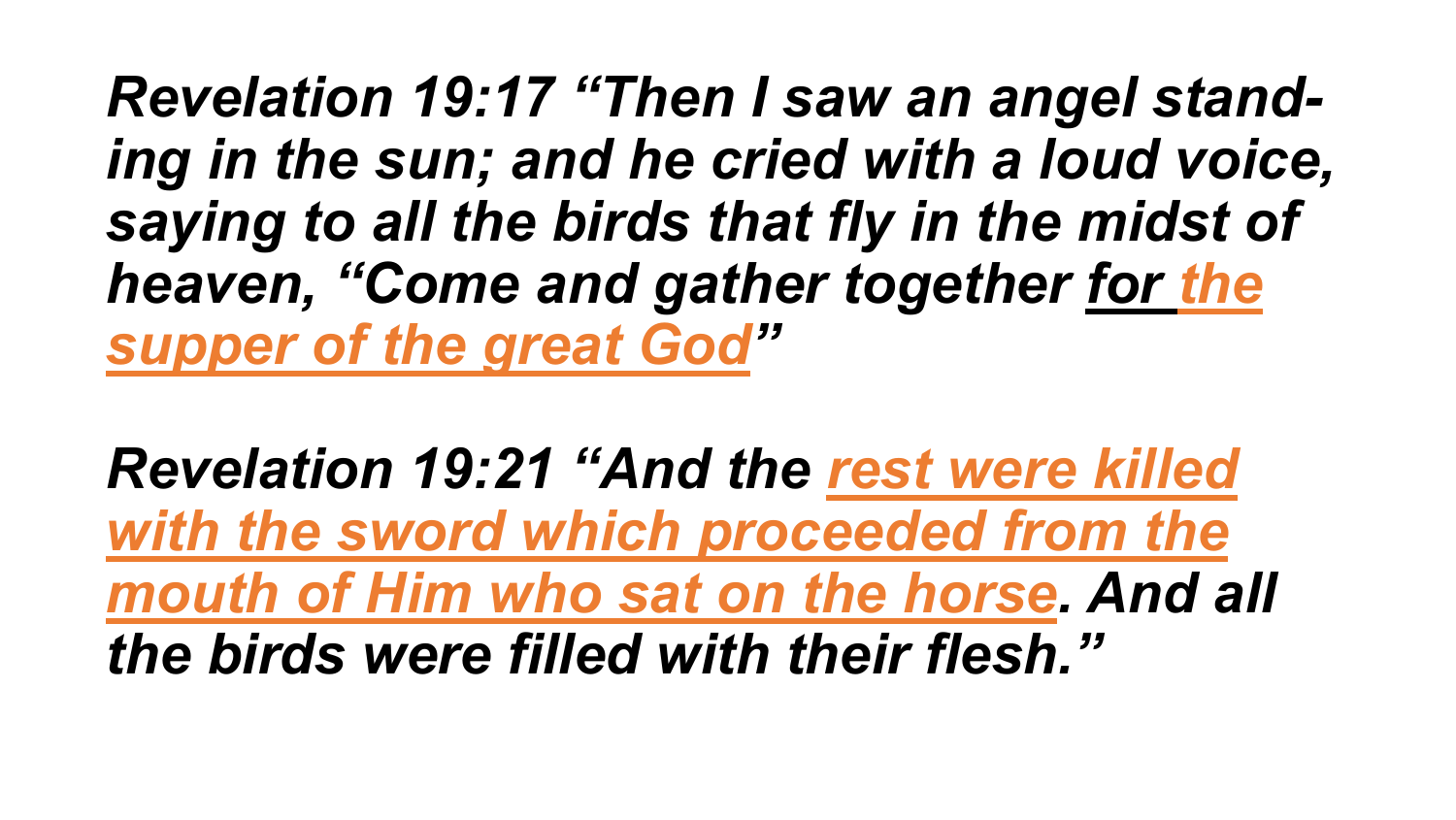## *Malachi 4:5 "Behold, I will send you Elijah the prophet before the coming of the great and dreadful day of the Lord."*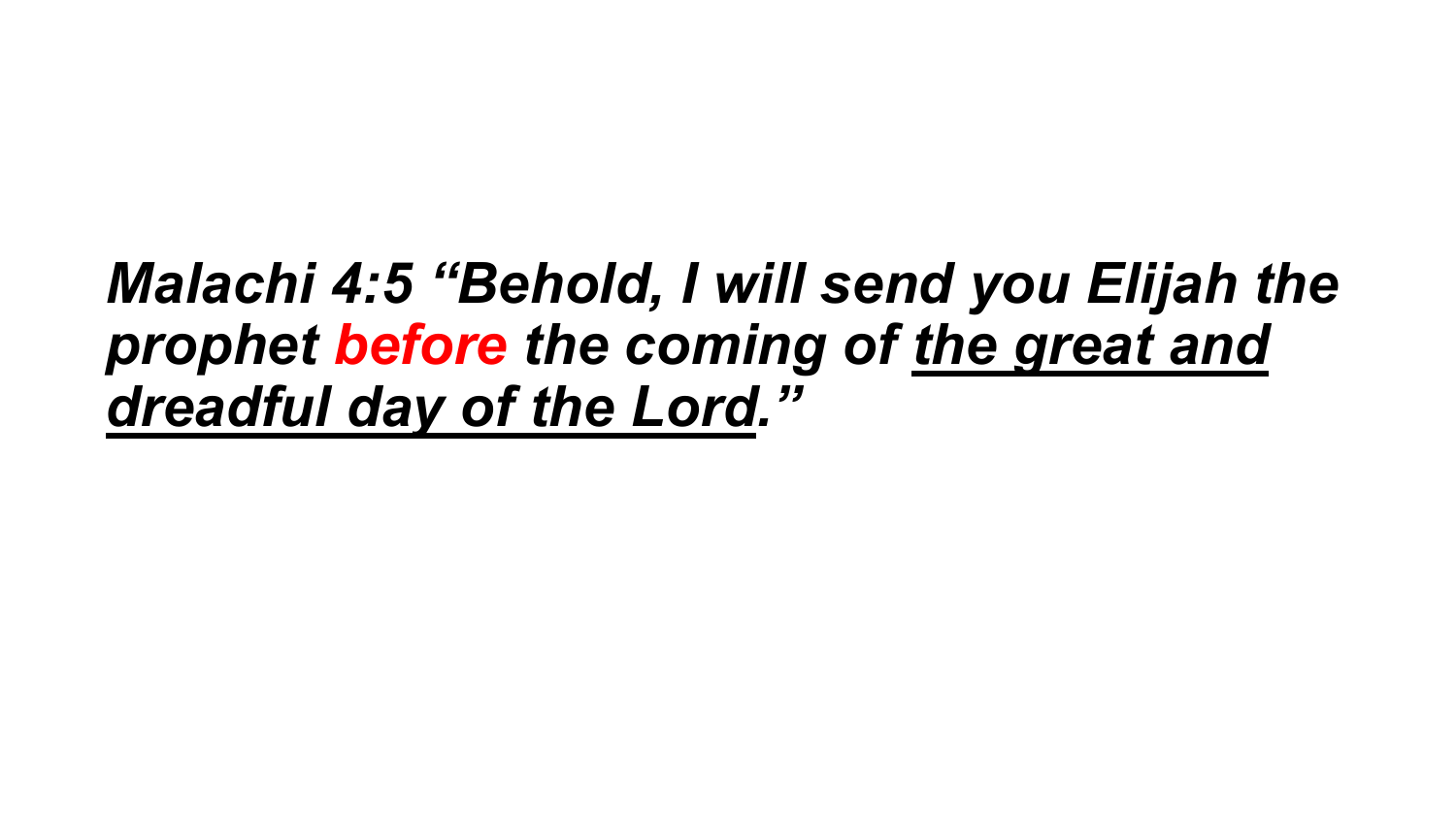## *1 Corinthians 5:5 "deliver such a one to Satan for the destruction of the flesh, that his spirit may be saved in the day of the Lord Jesus."*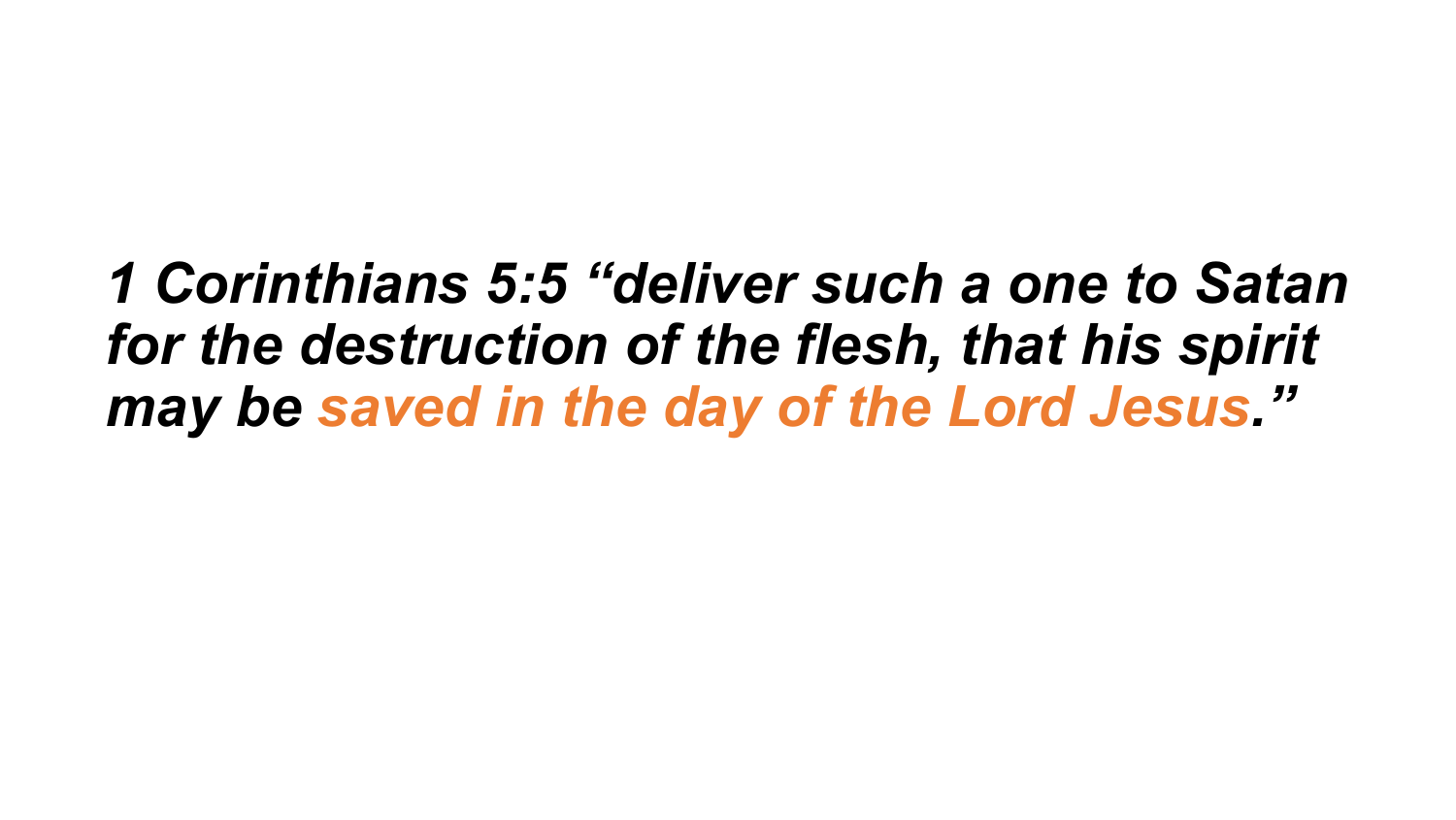### *2 Corinthians 1:14 "(as also you have understood us in part), that we are your boast as you also are ours, in the day of the Lord Jesus."*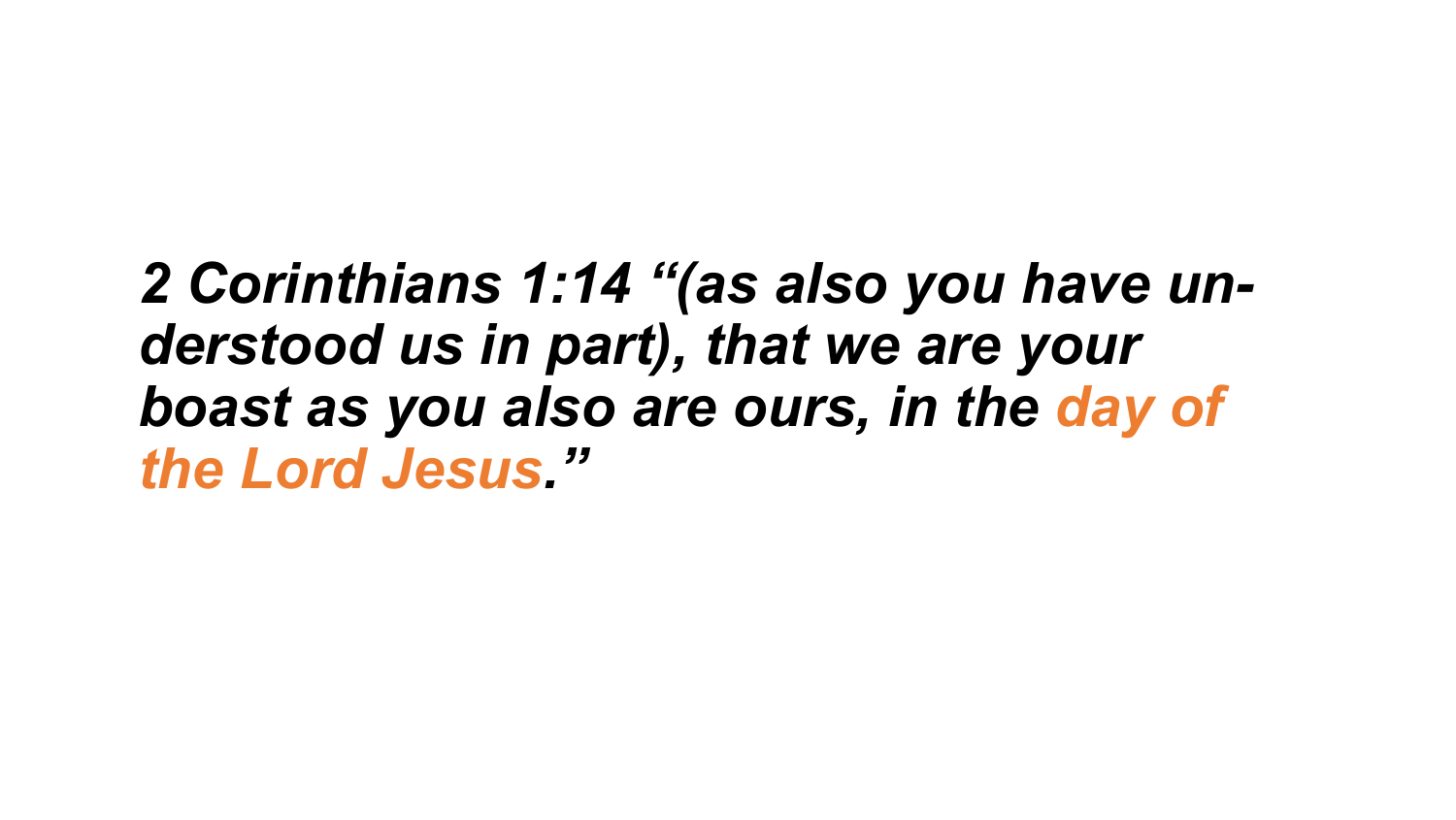*1 Thessalonians 5:1-3 "But concerning the times and the seasons, brethren, you have no need that I should write to you. 2 For you yourselves know perfectly that the day of the Lord so comes as a thief in the night. 3 For when they say, "Peace and safety!" then sudden destruction comes upon them, as labor pains upon a pregnant woman. And they shall not escape."*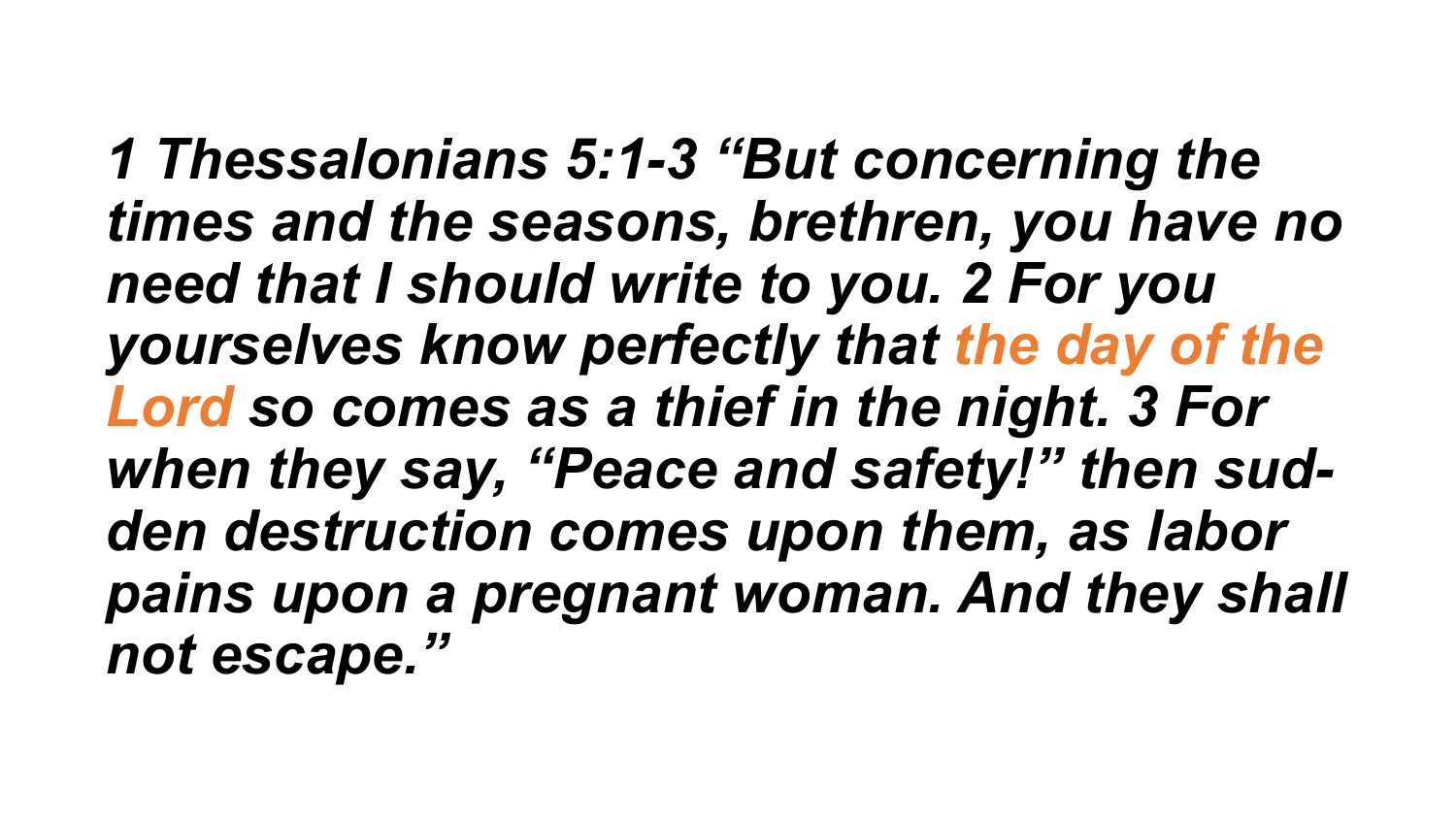*2 Peter 3:10 "But the day of the Lord will come as a thief in the night, in which the heavens will pass away with a great noise, and the elements will melt with fervent heat; both the earth and the works that are in it will be burned up."*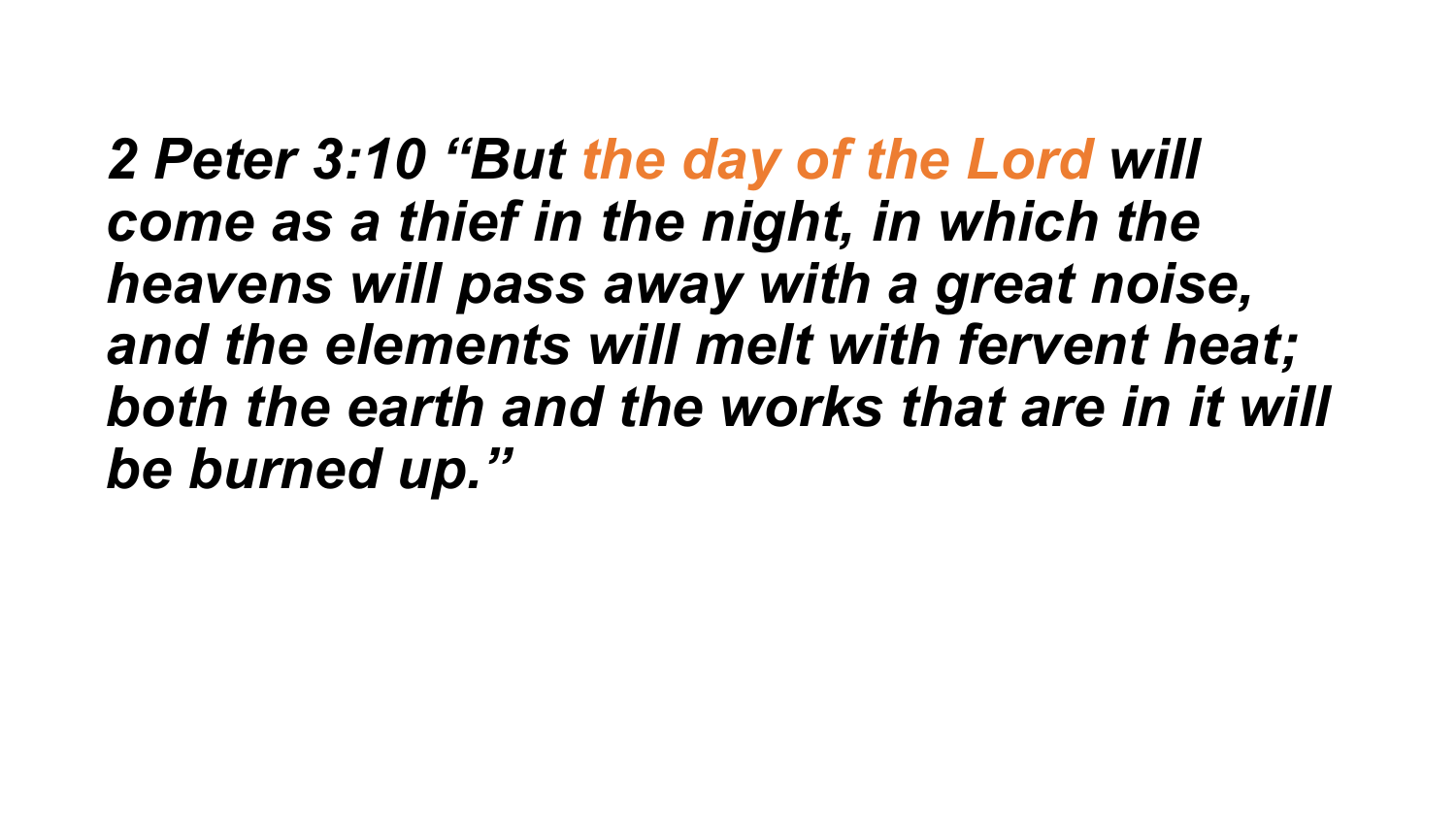*1 Corinthians 1:7-9 "so that you come short in no gift, eagerly waiting for the revelation of our Lord Jesus Christ, 8 who will also confirm you to the end, that you may be blameless in the day of our Lord Jesus Christ.*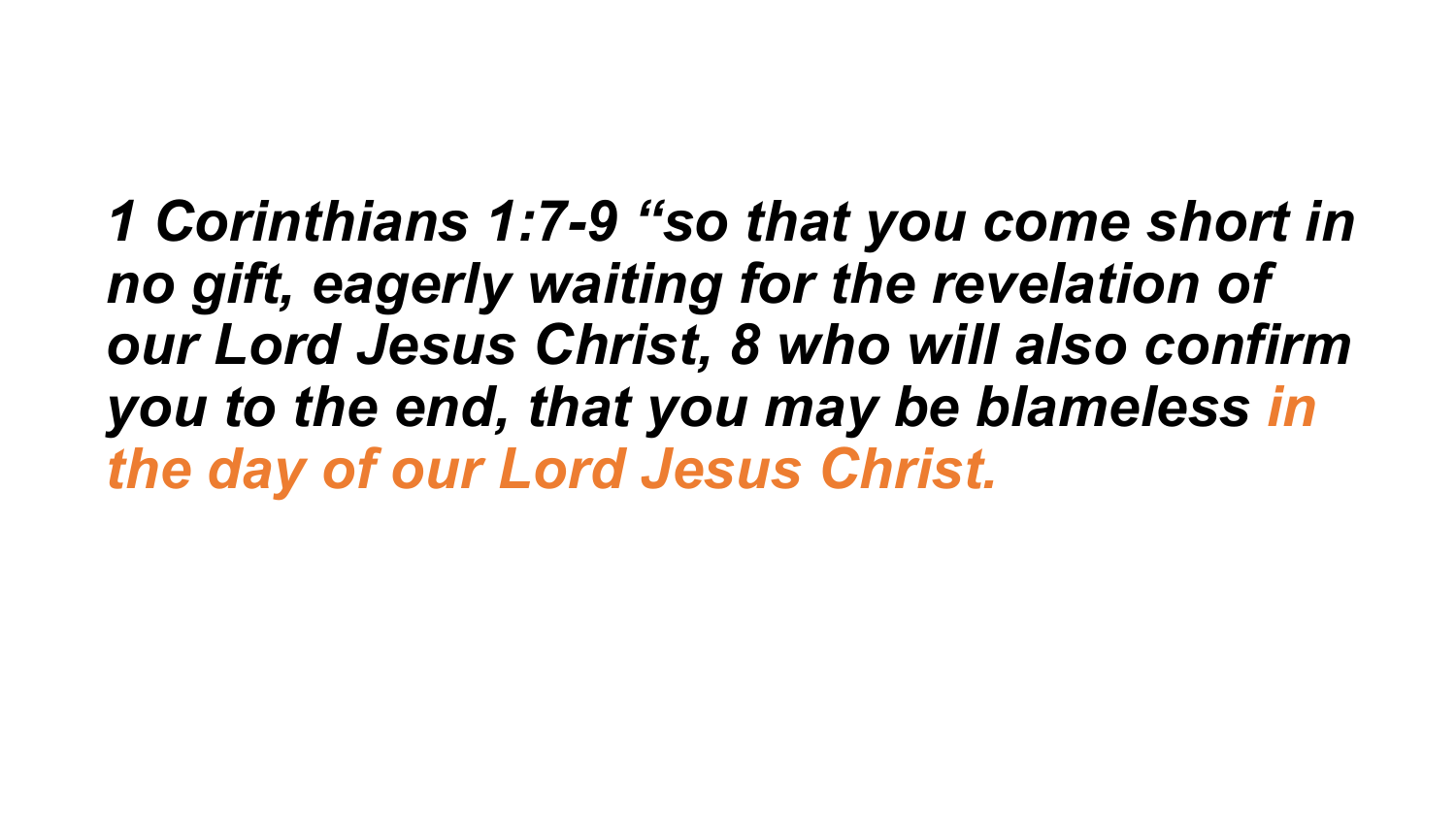### *Philippians 2:16 "holding fast the word of life, so that I may rejoice in the day of Christ that I have not run in vain or labored in vain."*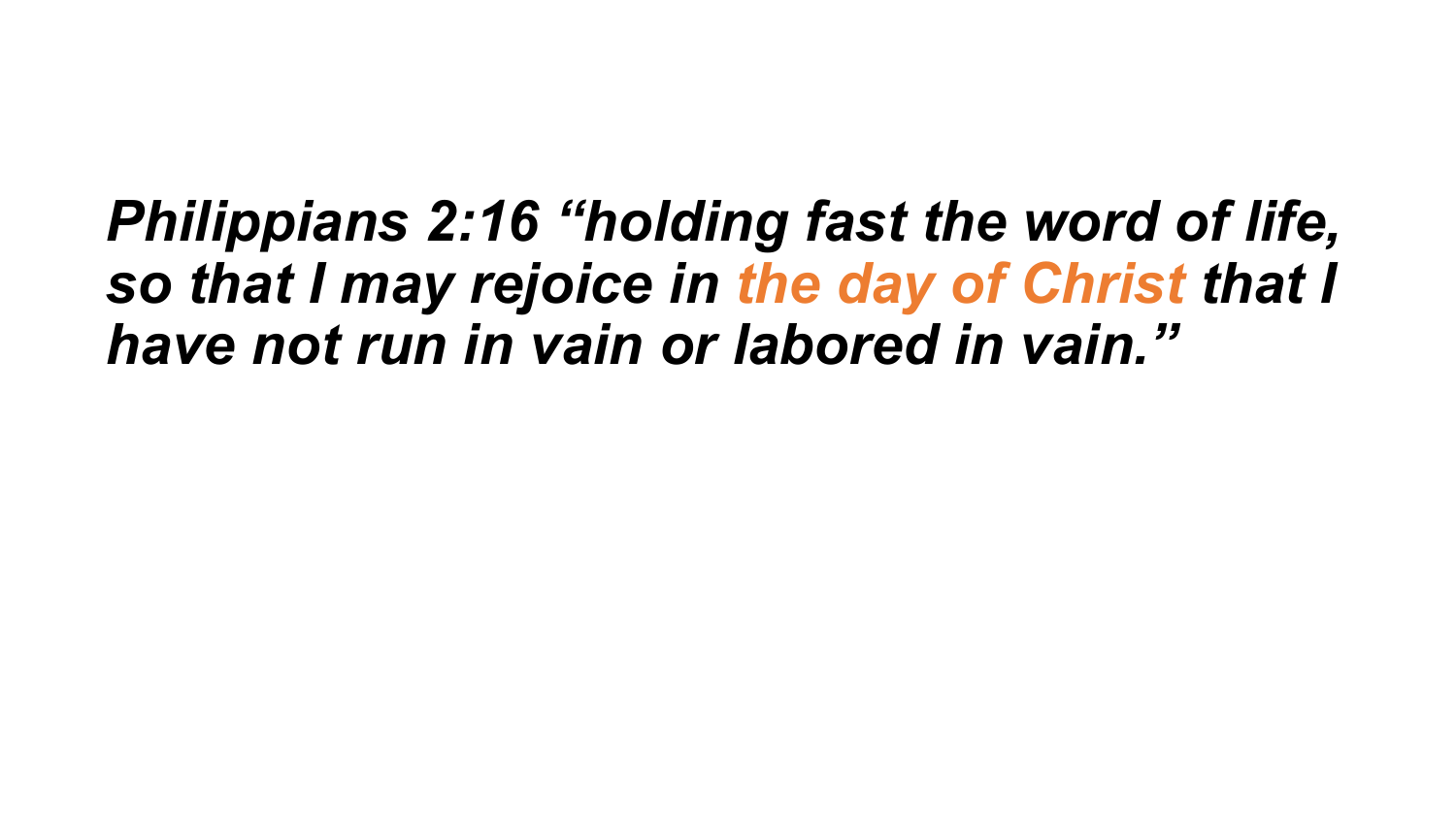*2 Thessalonians 2:1-3 "Now, brethren, concerning the coming of our Lord Jesus Christ and our gathering together to Him, we ask you, 2 not to be soon shaken in mind or troubled, either by spirit or by word or by letter, as if from us, as though the day of Christ had come. 3 Let no one deceive you by any means; for that Day will not come unless the falling away comes first, and the man of sin is revealed, the son of perdition"*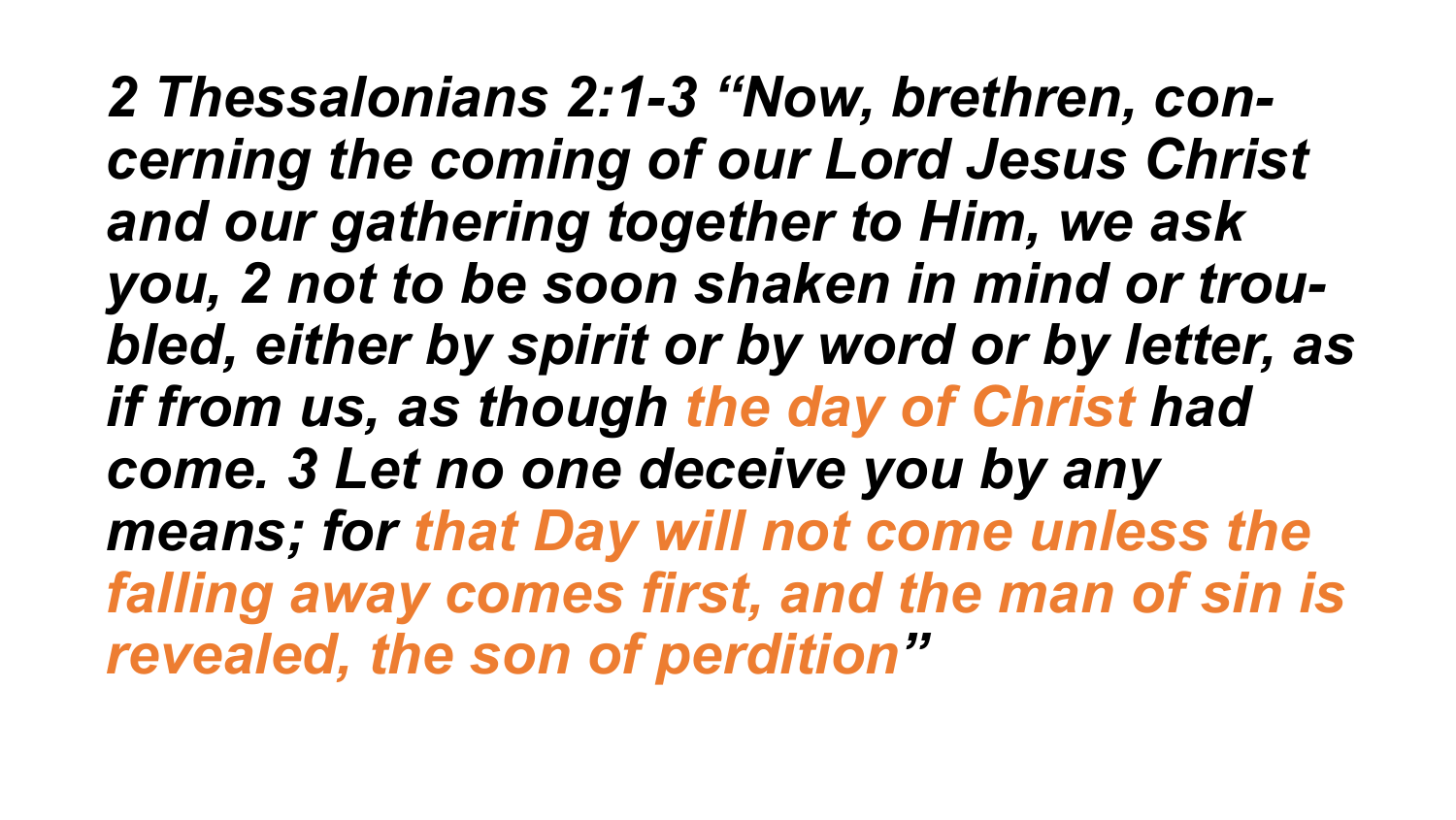**The Resurrection DAY**

**The Last DAY** 

**The DAY of Vengeance** 

**The Great DAY**



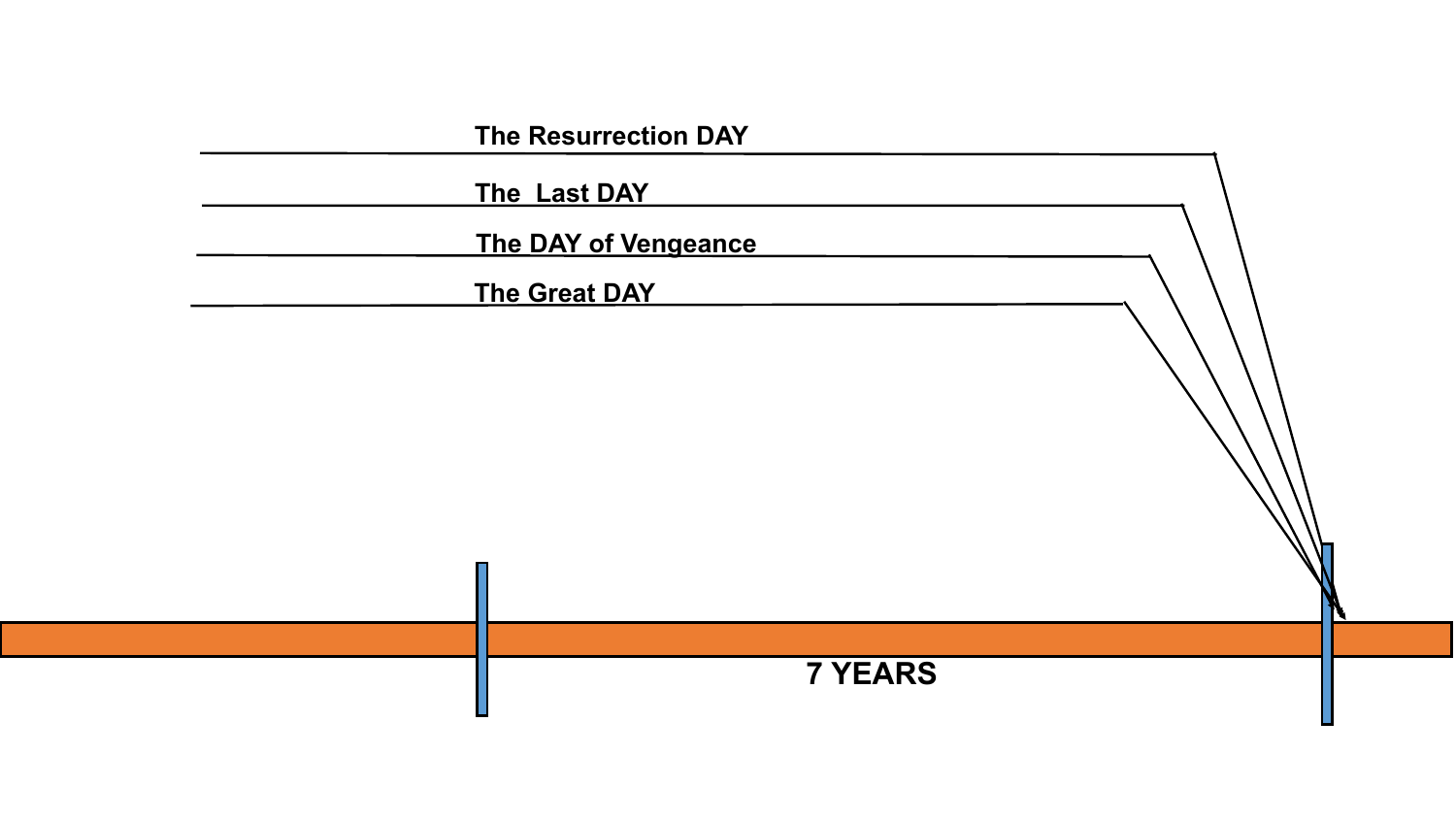**The Last DAY** 

**The DAY of Vengeance** 

**The Great DAY**

**The DAY of the Lord**



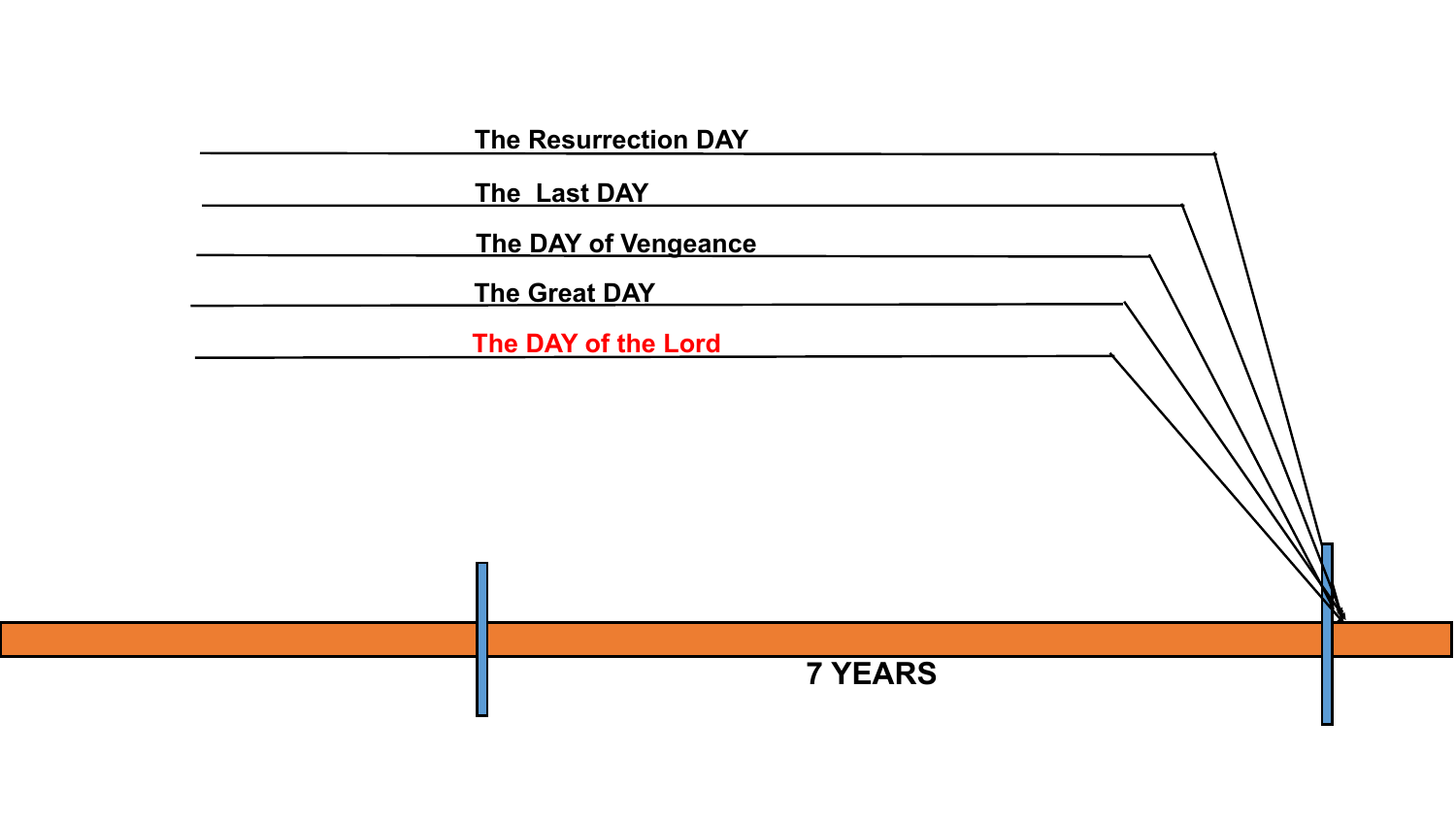# **Day of Judgment**

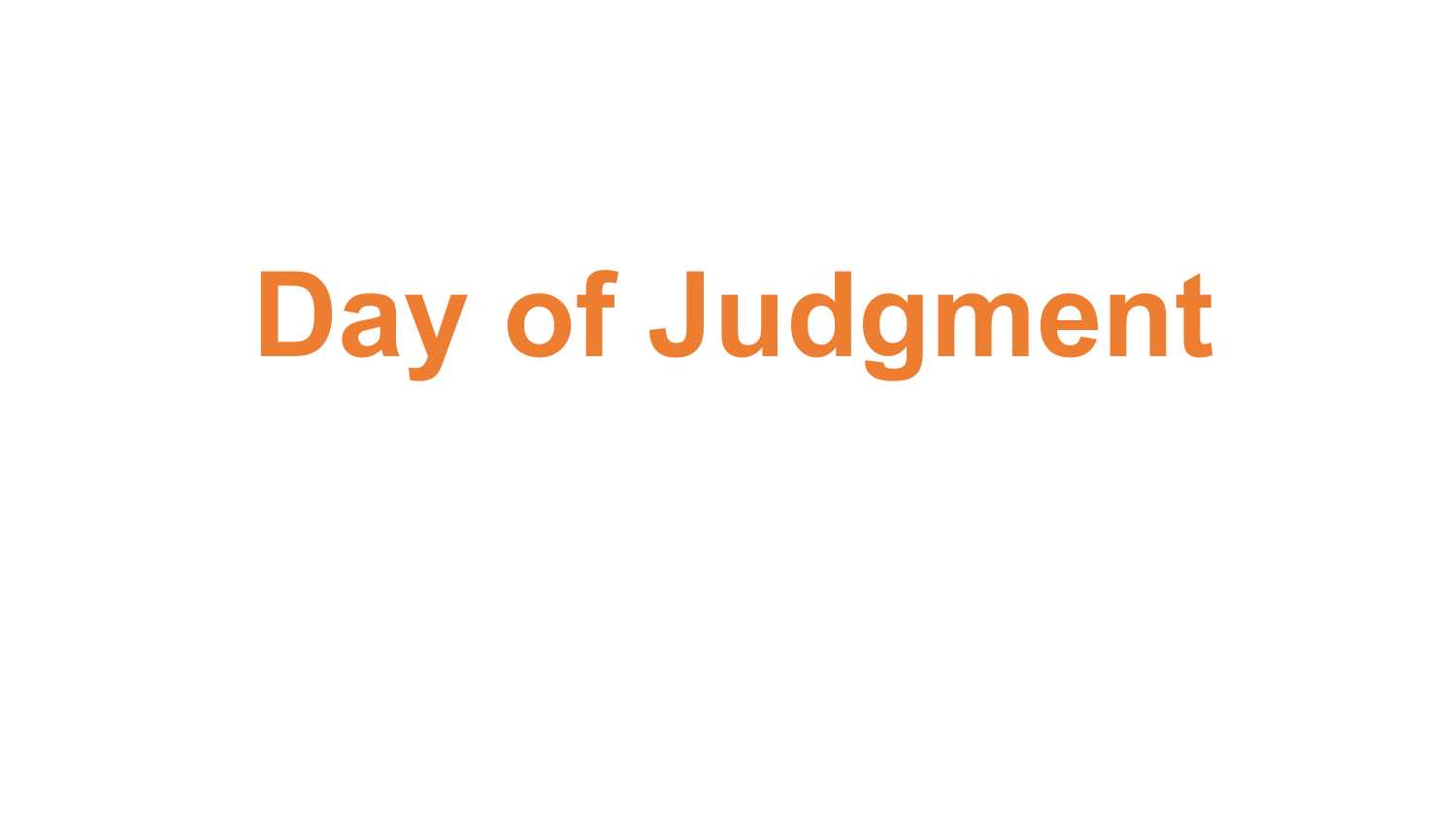## *Matthew 12:36 "But I say to you that for every idle word men may speak, they will give account of it in the day of judgment.*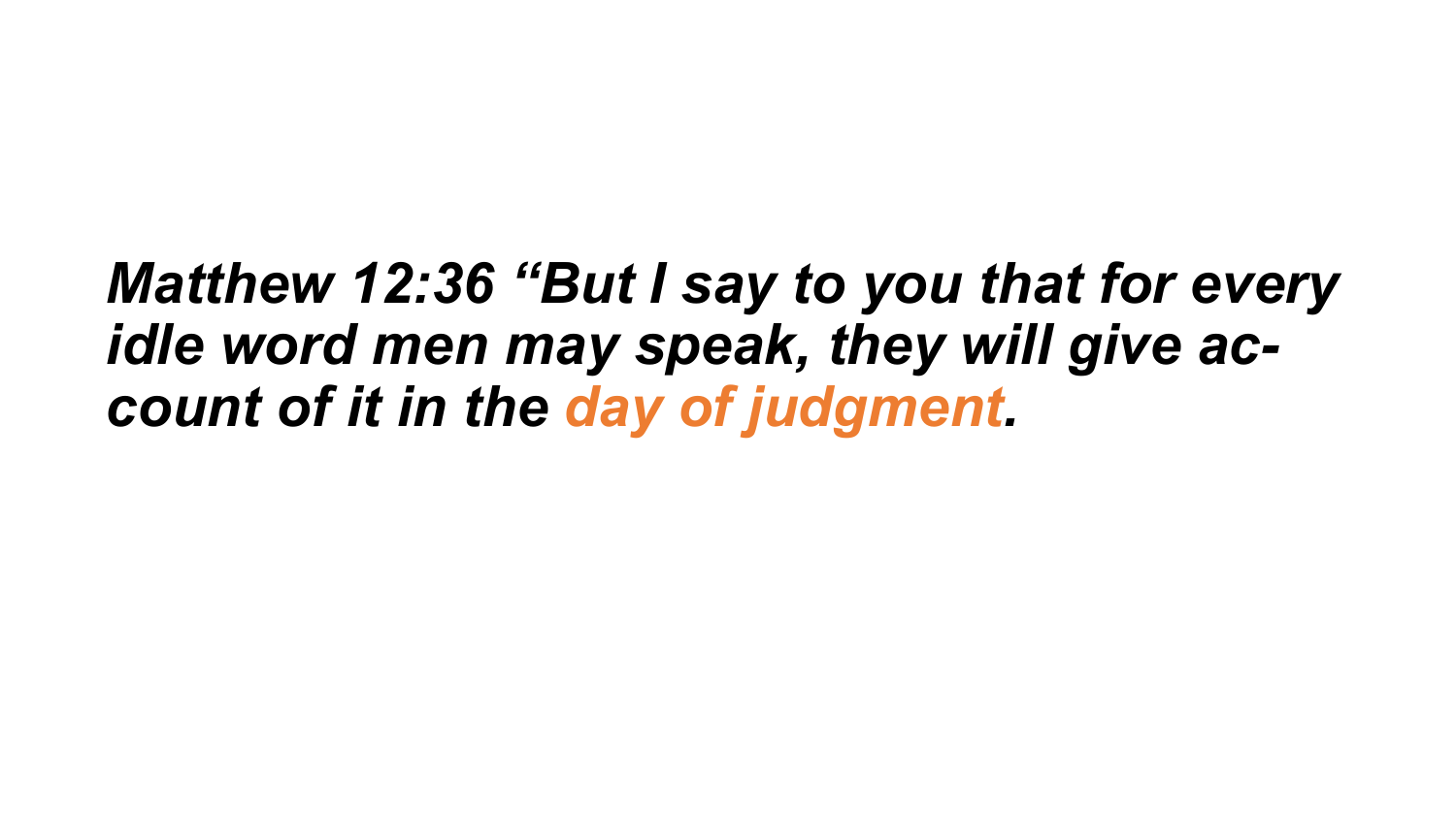*Acts 17:30–31 "Therefore, although God has overlooked such times of ignorance, he now commands all people everywhere to repent, because he has set a day on which he is going to judge the world in righteousness, by a man whom he designated, having provided proof to everyone by raising him from the dead."*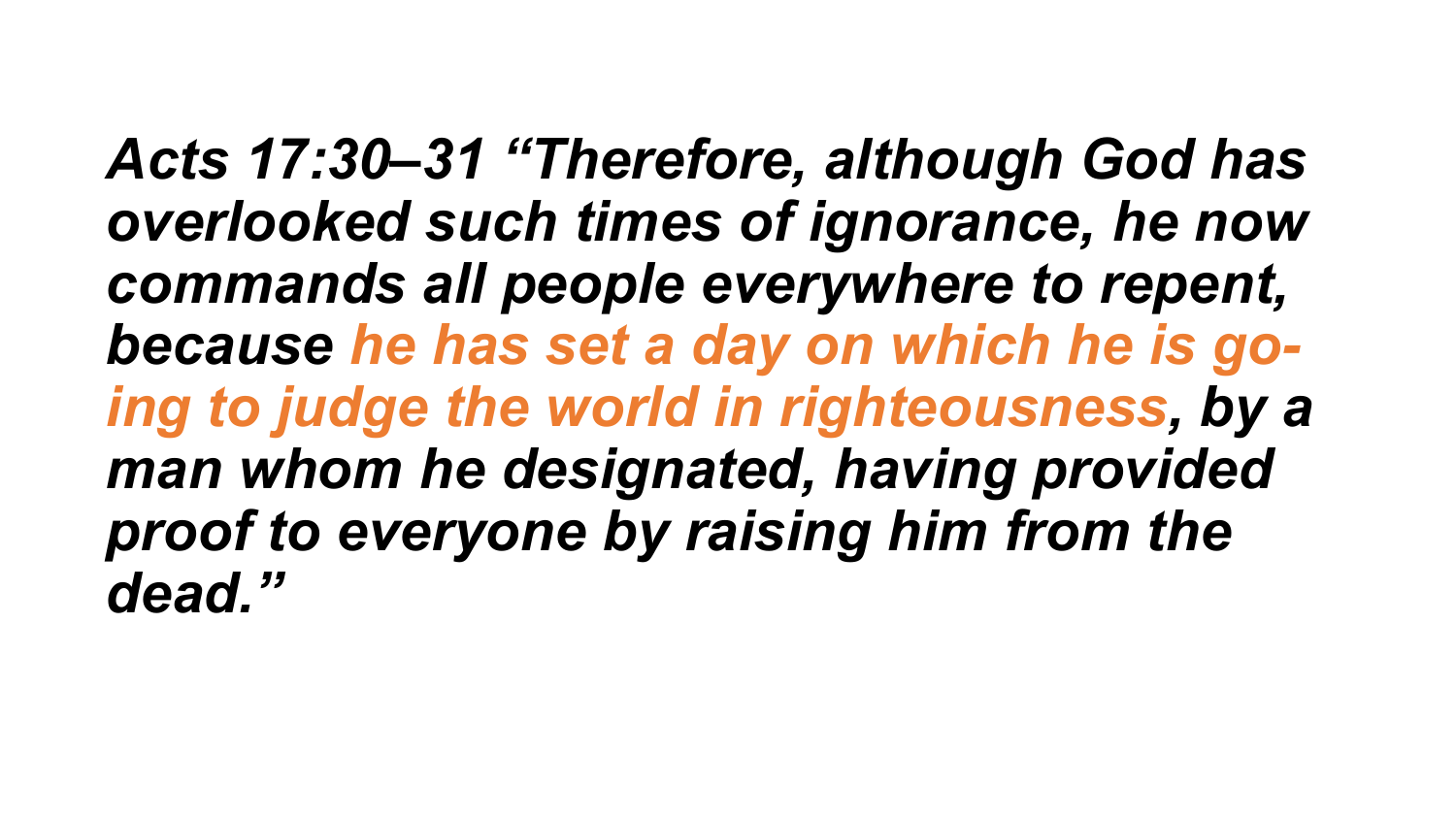| <b>The Resurrection DAY</b> |
|-----------------------------|
| The Last DAY                |
| <b>The DAY of Vengeance</b> |
| <b>The Great DAY</b>        |
| The DAY of the Lord         |
| <b>The DAY of Judgement</b> |



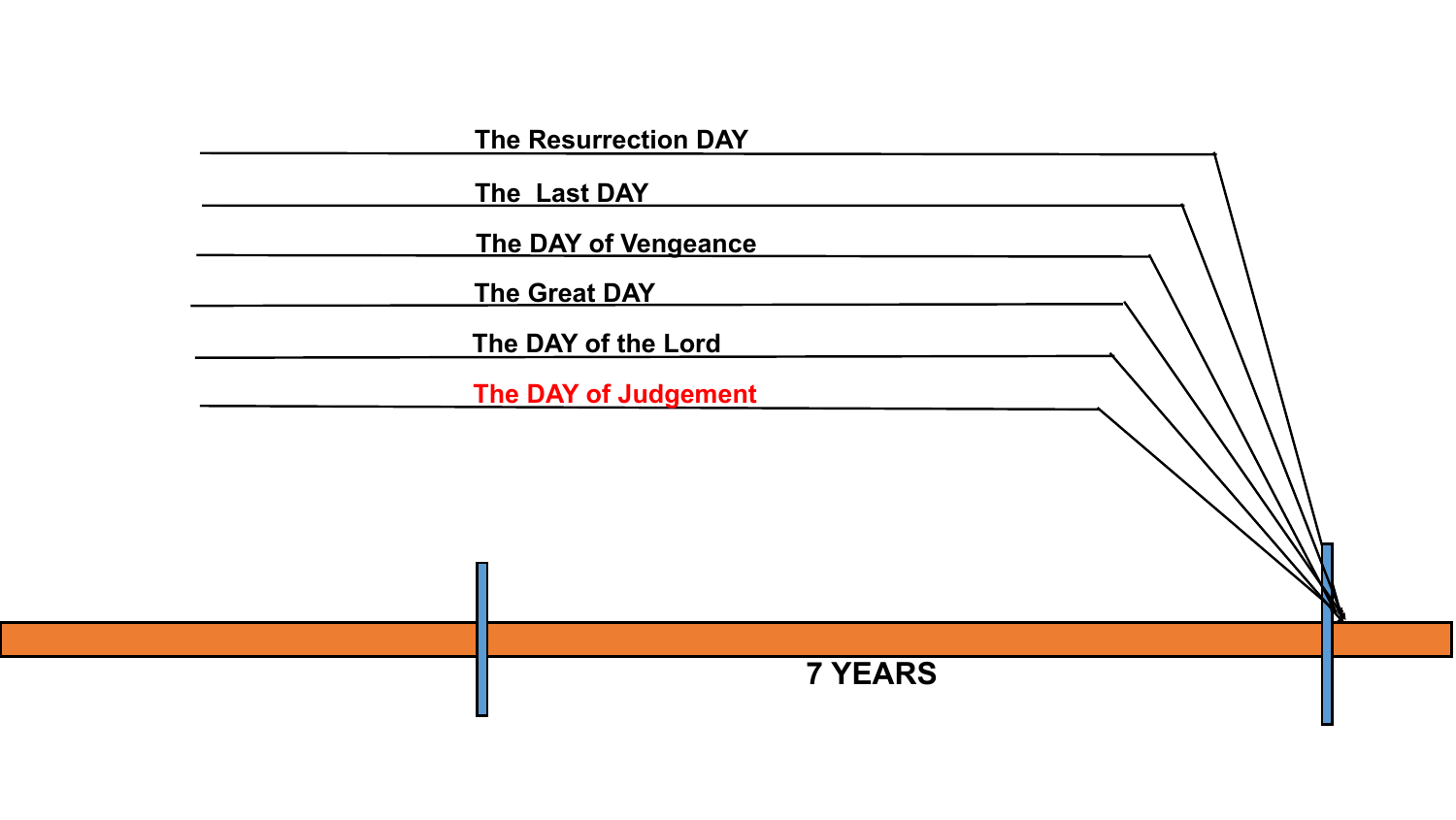# **Day of Wrath**

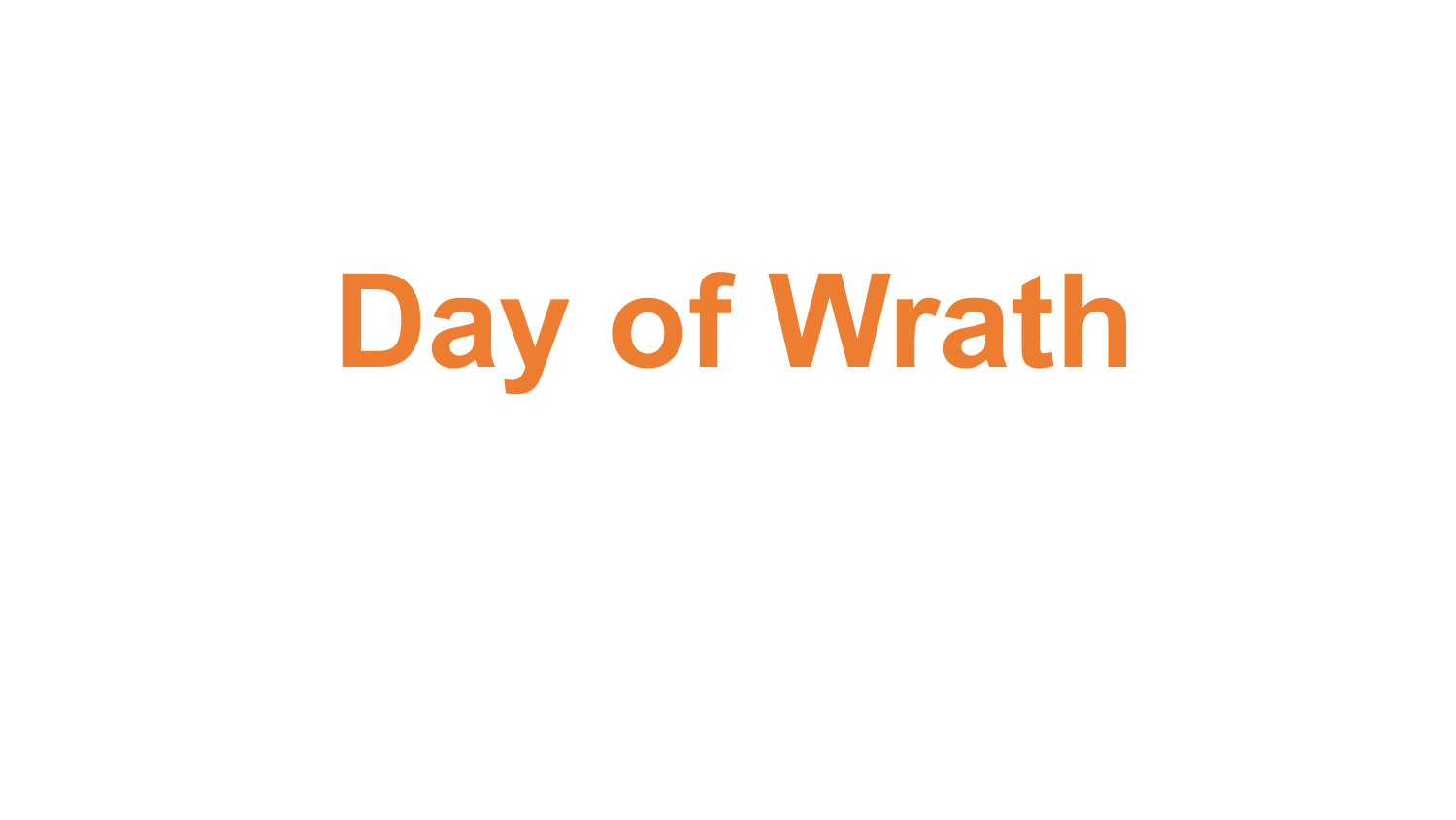## *Job 21:30 "For the wicked are reserved for the day of doom; They shall be brought out on the day of wrath."*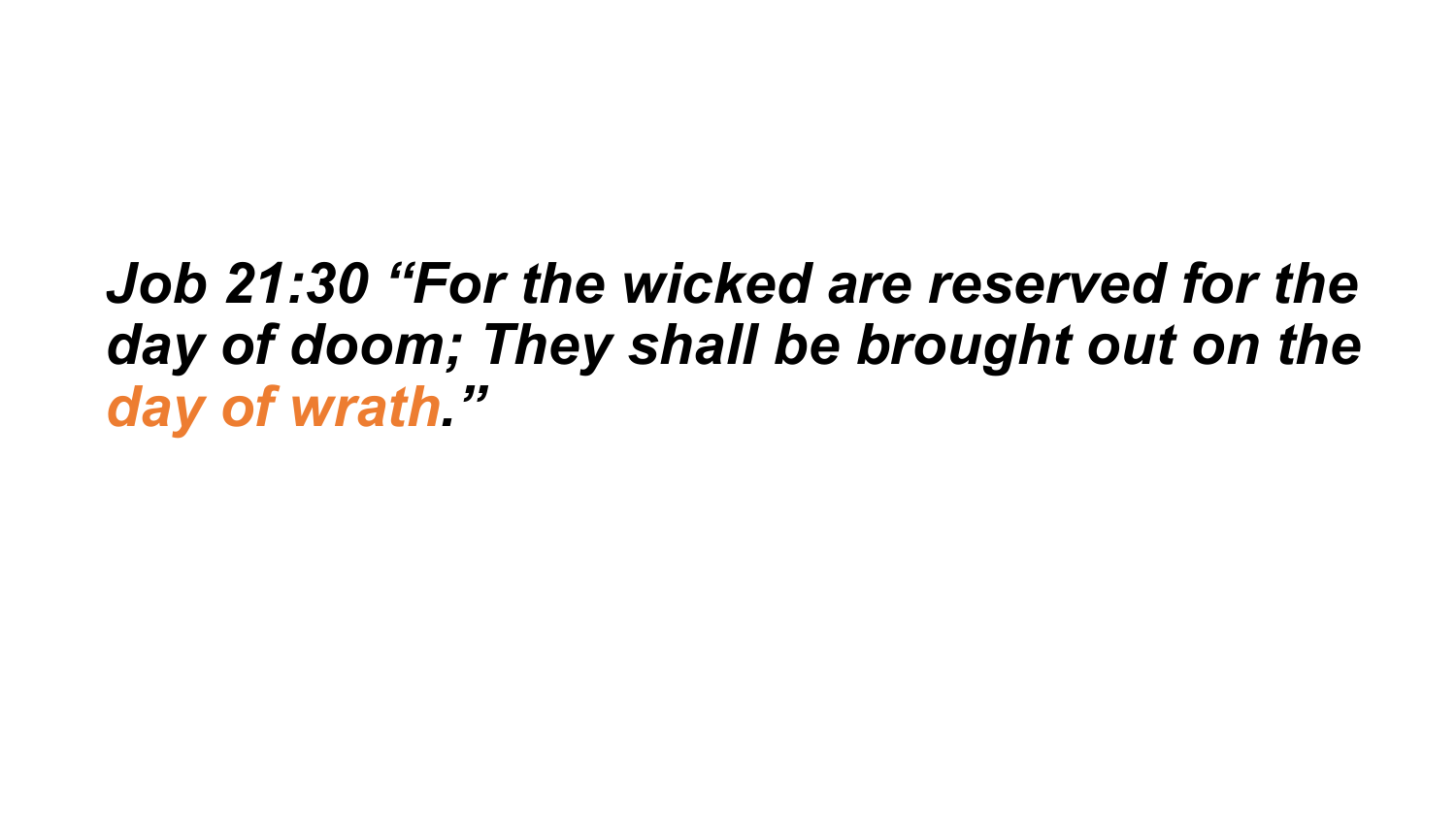*Psalm 110:1-2,5-6 "… The Lord is at your right hand; he will crush kings on the day of his wrath. He will judge the nations, heaping up the dead and crushing the rulers of the whole earth."*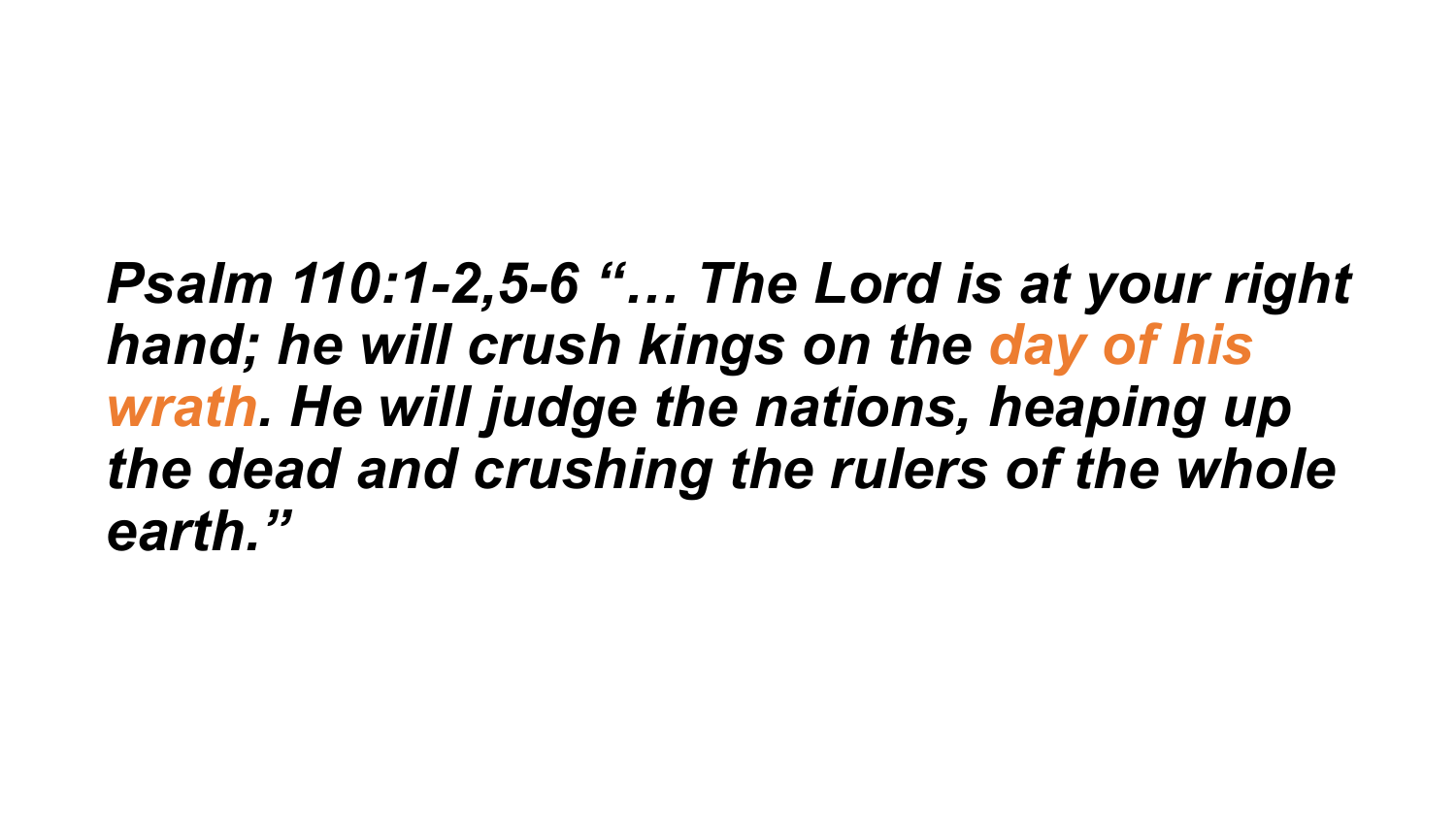*Rev. 14:18-20 "And another angel came out from the altar, who had power over fire, and he cried with a loud cry to him who had the sharp sickle, saying, "Thrust in your sharp sickle and gather the clusters of the vine of the earth, for her grapes are fully ripe." 19 So the angel thrust his sickle into the earth and gathered the vine of the earth, and threw it into the great winepress of the wrath of God.*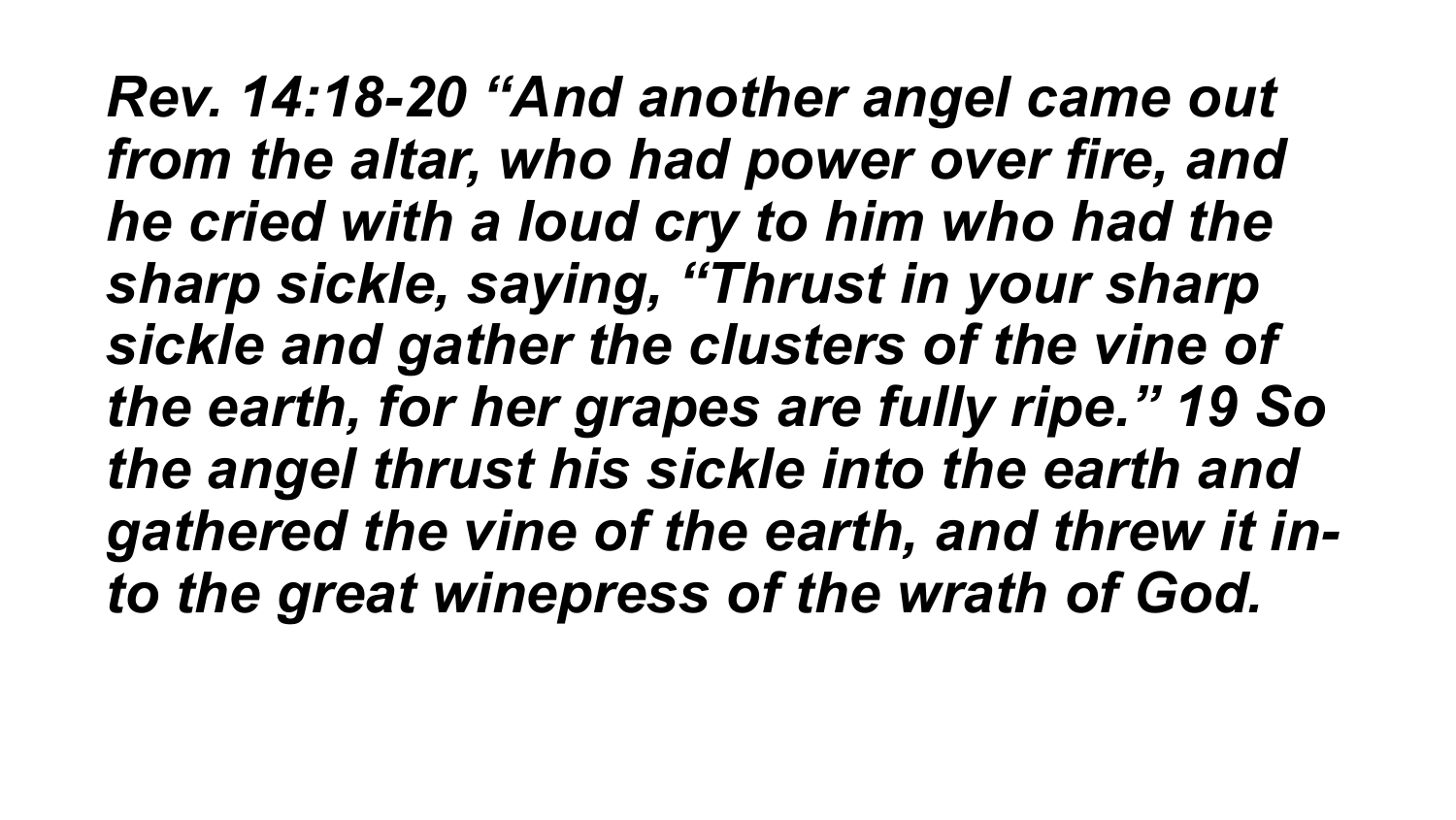*20 And the winepress was trampled outside the city, and blood came out of the winepress, up to the horses' bridles, for one thousand six hundred furlongs."*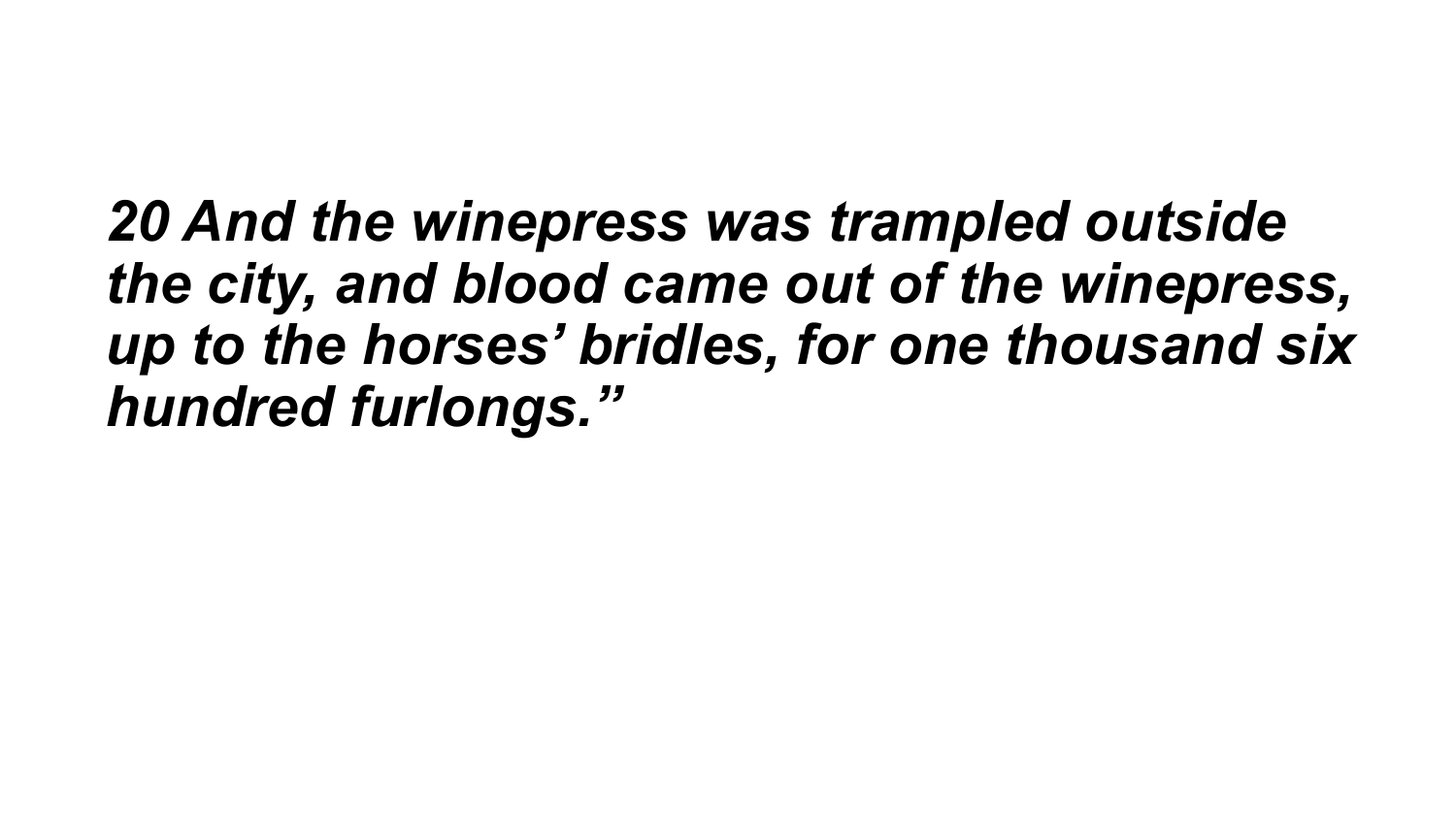*Romans 2:5-6 "But in accordance with your hardness and your impenitent heart you are treasuring up for yourself wrath in the day of wrath and revelation of the righteous judgment of God, 6 who "will render to each one according to his deeds""*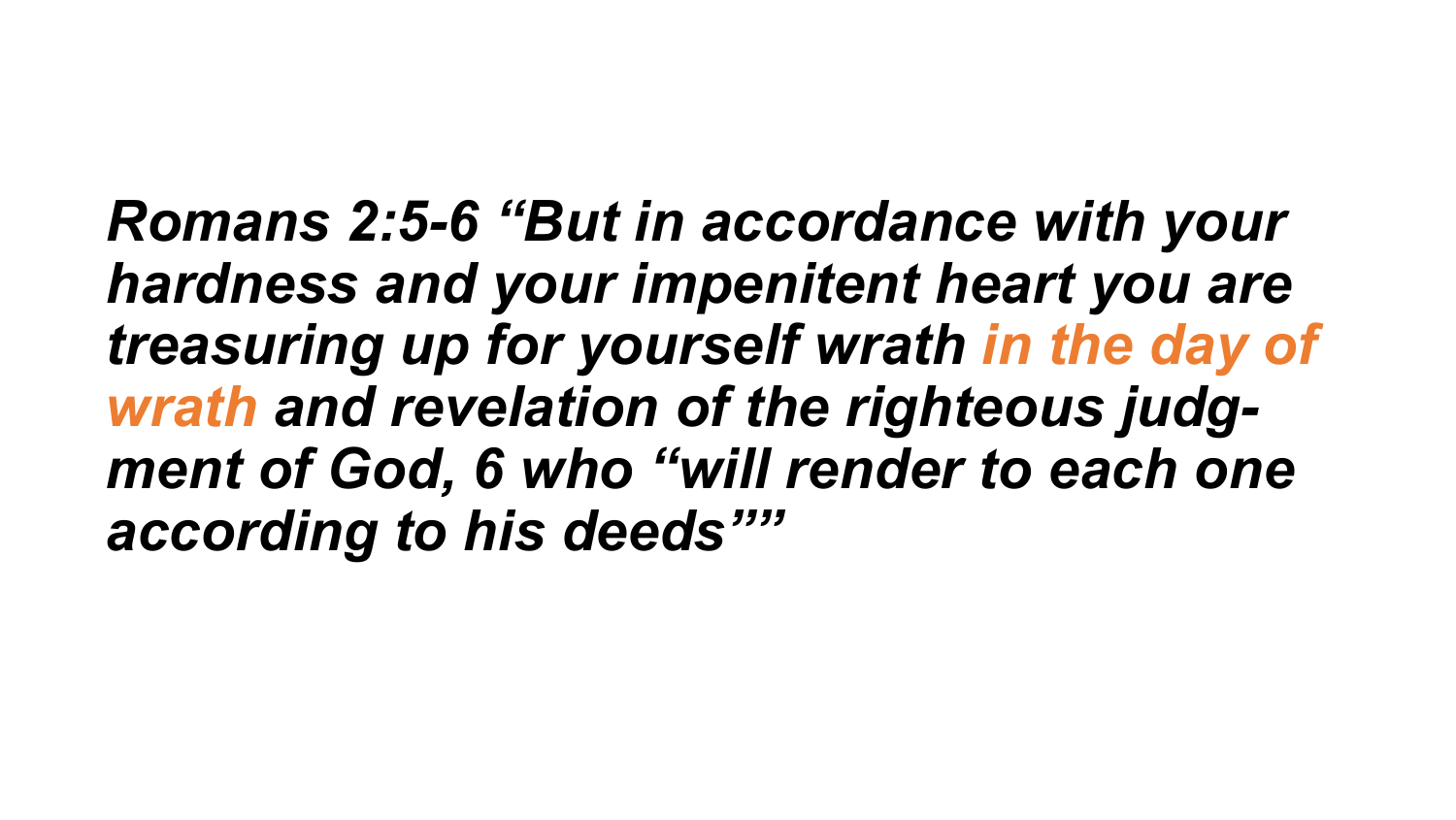| <b>The Resurrection DAY</b> |
|-----------------------------|
| The Last DAY                |
| <b>The DAY of Vengeance</b> |
| <b>The Great DAY</b>        |
| The DAY of the Lord         |
| <b>The DAY of Judgement</b> |
| <b>The DAY of Wrath</b>     |